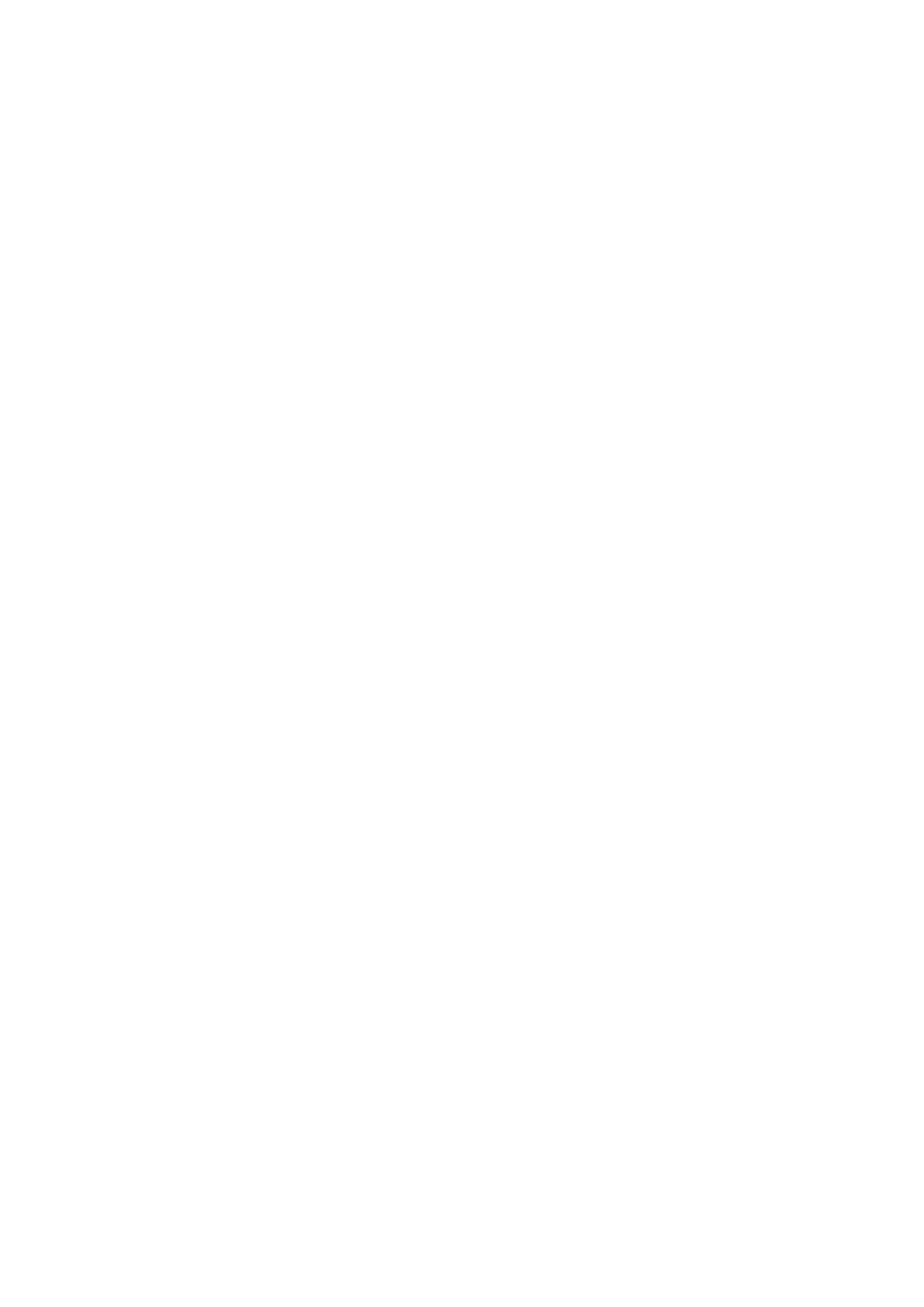# **Dangerous Goods Safety (Security Sensitive Ammonium Nitrate) Regulations 2007**

# **Contents**

# **Part 1 — Preliminary matters**

| 1.  | Citation                                         | 1  |
|-----|--------------------------------------------------|----|
| 2.  | Commencement                                     |    |
| 3.  | Terms used                                       | 1  |
| 4.  | Examples and notes are not part of the law       | 5  |
| 5.  | Supervision and related terms, meaning of        | 5  |
| 6.  | Application of these regulations                 | 6  |
| 7.  | These regulations prevail over other regulations | 7  |
|     | <b>Part 2 — Administrative matters</b>           |    |
| 8.  | Approval of forms                                | 8  |
|     | Part 3 — Security matters                        |    |
| 9.  | Licence holder may authorise individuals to have |    |
|     | access to SSAN                                   | 9  |
| 10. | Licence holder to keep records as to secure      |    |
|     | nominees                                         | 10 |
| 11. | Duties of secure nominee.                        | 11 |
|     | <b>Part 4 – Possession of SSANs</b>              |    |
| 12. | Licensing requirements                           | 12 |
| 13. | Licences etc. to be carried                      | 14 |
| 14. | Duties to keep SSAN secure                       | 15 |

As at 20 May 2022 Version 02-h0-00 Page i Published on www.legislation.wa.gov.au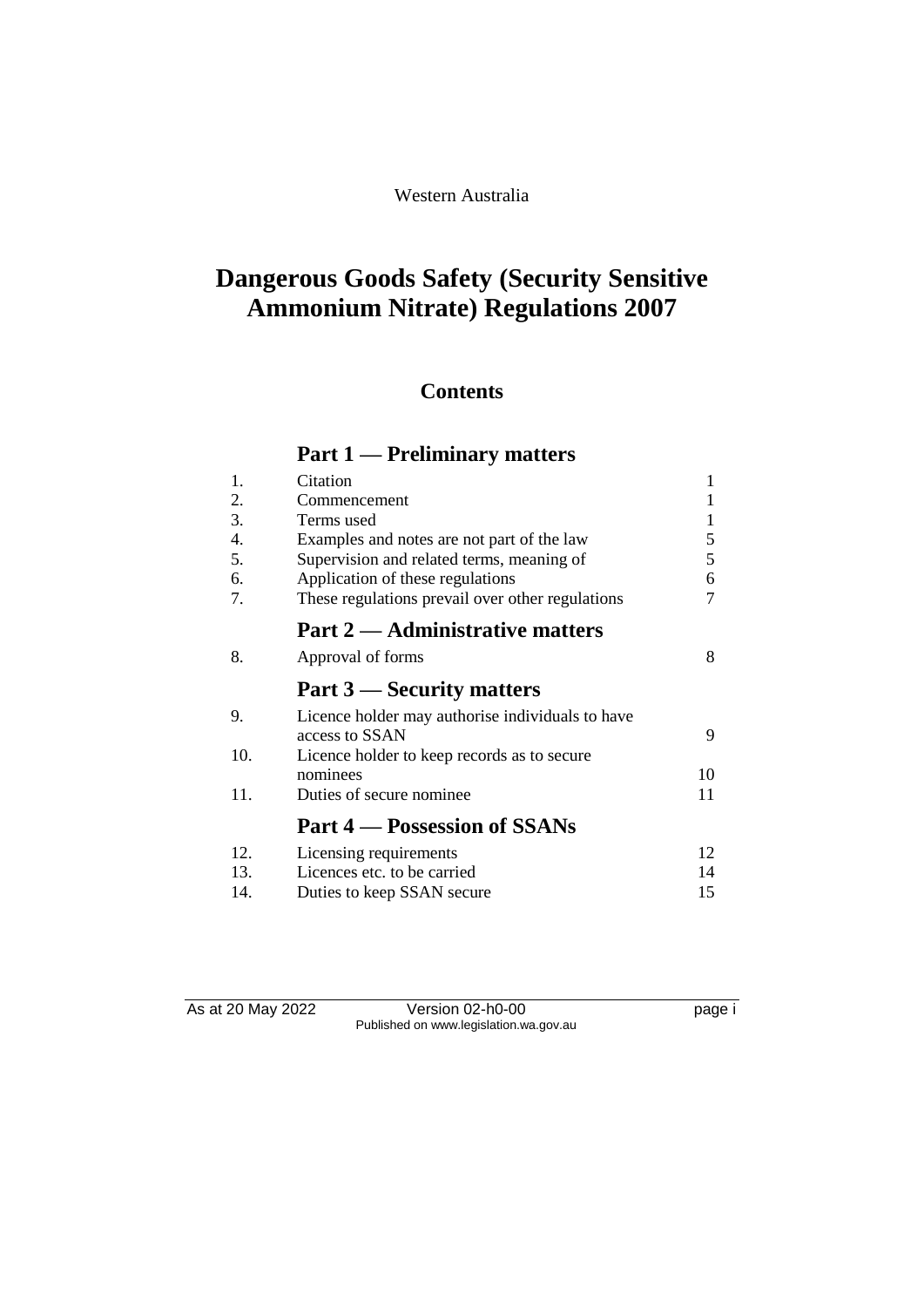#### **Contents**

# **Part 5 — Import and export of SSANs**

| 15.<br>16.<br>17.<br>18.<br>19. | Terms used<br>Licensing requirements<br>Import and export, requirements prior to<br>Import and export notices, form and content of<br>Chief Officer may direct that SSAN be analysed | 16<br>16<br>16<br>17<br>18 |
|---------------------------------|--------------------------------------------------------------------------------------------------------------------------------------------------------------------------------------|----------------------------|
|                                 | <b>Part 6 – Manufacture of SSANs</b>                                                                                                                                                 |                            |
| 20.<br>21.                      | Term used: manufacture<br>Licensing requirements                                                                                                                                     | 19<br>19                   |
|                                 | Part 7 – Storage of SSANs                                                                                                                                                            |                            |
| 22.<br>23.                      | Licensing requirements<br>Storage requirements, specific                                                                                                                             | 21<br>22                   |
|                                 | <b>Part 8 – Transport of SSANs</b>                                                                                                                                                   |                            |
| 24.<br>25.<br>26.               | Licensing requirements<br>Interstate licences, compliance with etc.<br>Security breach, duty to report                                                                               | 25<br>26<br>27             |
|                                 | Part 9 — Supply of SSANs                                                                                                                                                             |                            |
| 27.<br>28.                      | Licensing requirements<br>Suppliers, duties of                                                                                                                                       | 28<br>30                   |
|                                 | <b>Part 10 – Licences</b>                                                                                                                                                            |                            |
|                                 | Division 1 - Preliminary                                                                                                                                                             |                            |
| 29.                             | Terms used                                                                                                                                                                           | 32                         |
|                                 | Division $2$ — General provisions                                                                                                                                                    |                            |
| 30.                             | Applying for a licence                                                                                                                                                               | 32                         |
| 31.<br>32.                      | Security plans                                                                                                                                                                       | 34<br>37                   |
| 33.                             | Dealing with applications<br>Body corporate and partnership to have qualified                                                                                                        |                            |
|                                 | officer                                                                                                                                                                              | 40                         |
| 34.                             | Conditions of licences                                                                                                                                                               | 41                         |
| 35.                             | Duration of licences                                                                                                                                                                 | 41                         |
| 36.                             | Form of licences                                                                                                                                                                     | 42                         |
| 37.                             | Licences not transferable etc.                                                                                                                                                       | 42                         |
| 38.                             | Licences may be surrendered                                                                                                                                                          | 43                         |

page ii Version 02-h0-00 As at 20 May 2022 Published on www.legislation.wa.gov.au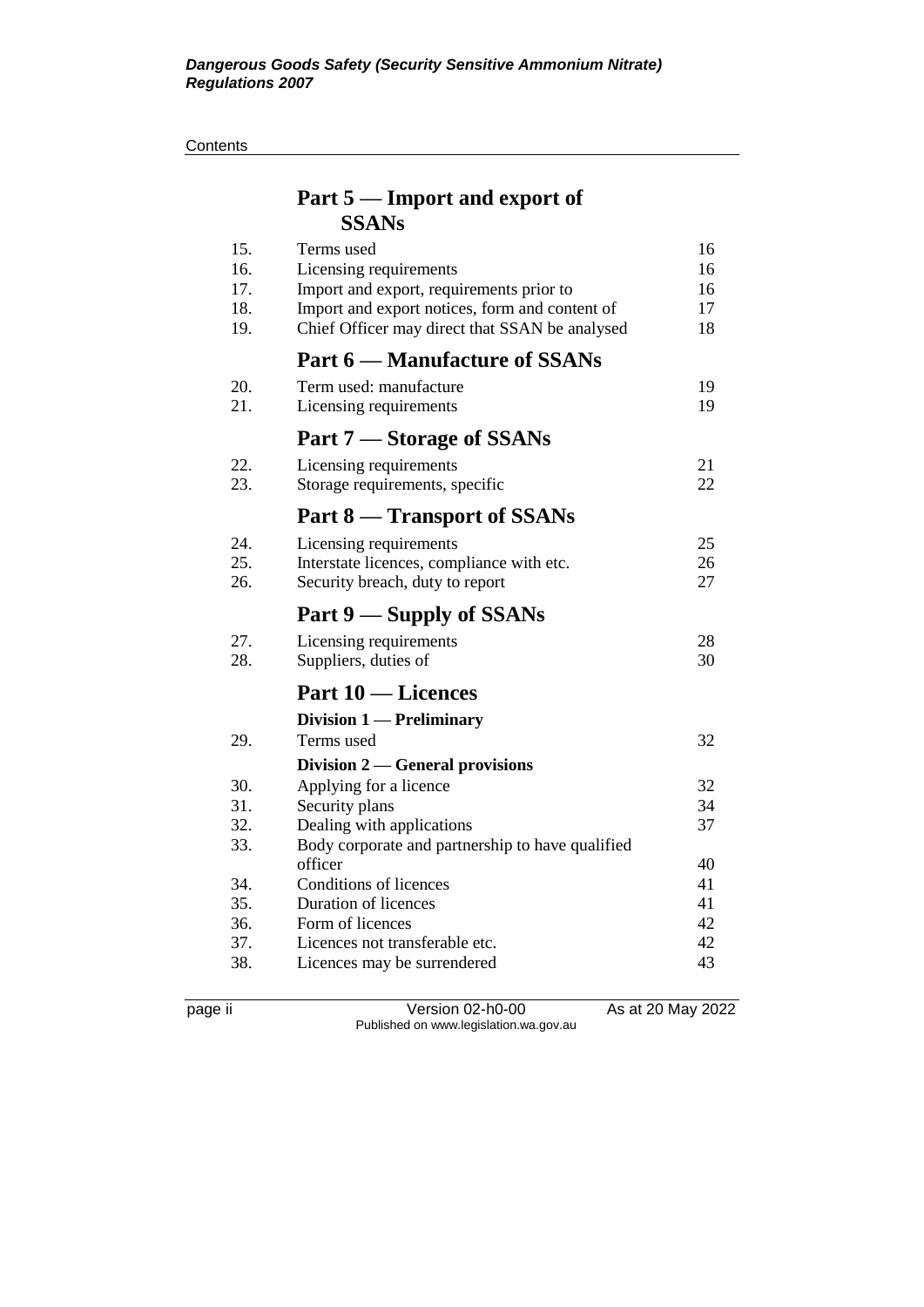| 39.     | Lost licences may be replaced                     | 43 |
|---------|---------------------------------------------------|----|
| 40.     | Amending licences                                 | 43 |
| 41.     | Licences, renewal of                              | 45 |
|         | Division 3 – Suspending and cancelling            |    |
|         | licences                                          |    |
| 42.     | Suspending or cancelling licences, grounds for    | 45 |
| 43.     | Suspending or cancelling licences, procedure for  | 46 |
| 44.     | Suspension in urgent circumstances                | 47 |
| 45.     | Suspension or cancellation, general matters       | 48 |
|         | Division 4 – Duties of licence holders            |    |
| $46A$ . | Annual fees for licences                          | 48 |
| 46.     | Licence holder to notify Chief Officer of certain |    |
|         | convictions and charges                           | 49 |
| 47.     | Condition of licence, contravening                | 50 |
|         | <b>Part 11 – Miscellaneous matters</b>            |    |
| 48.     | Safety management document prescribed (Act s. 3)  | 51 |
| 49.     | False or misleading information, offences         | 51 |
| 50.     | Security plan, duties in respect of               | 51 |
| 51.     | Prescribed offences and modified penalties        |    |
|         | (Acts. 56)                                        | 52 |
|         | Schedule 1 — Annual fees                          |    |
|         | Schedule 2 — Security sensitive                   |    |
|         | ammonium nitrate                                  |    |
| 1.      | Ammonium nitrate, substances containing           | 54 |
|         | <b>Notes</b>                                      |    |
|         | Compilation table                                 | 55 |
|         | Uncommenced provisions table                      | 56 |
|         | Other notes                                       | 57 |
|         | <b>Defined terms</b>                              |    |

As at 20 May 2022 Version 02-h0-00 page iii Published on www.legislation.wa.gov.au

**Contents**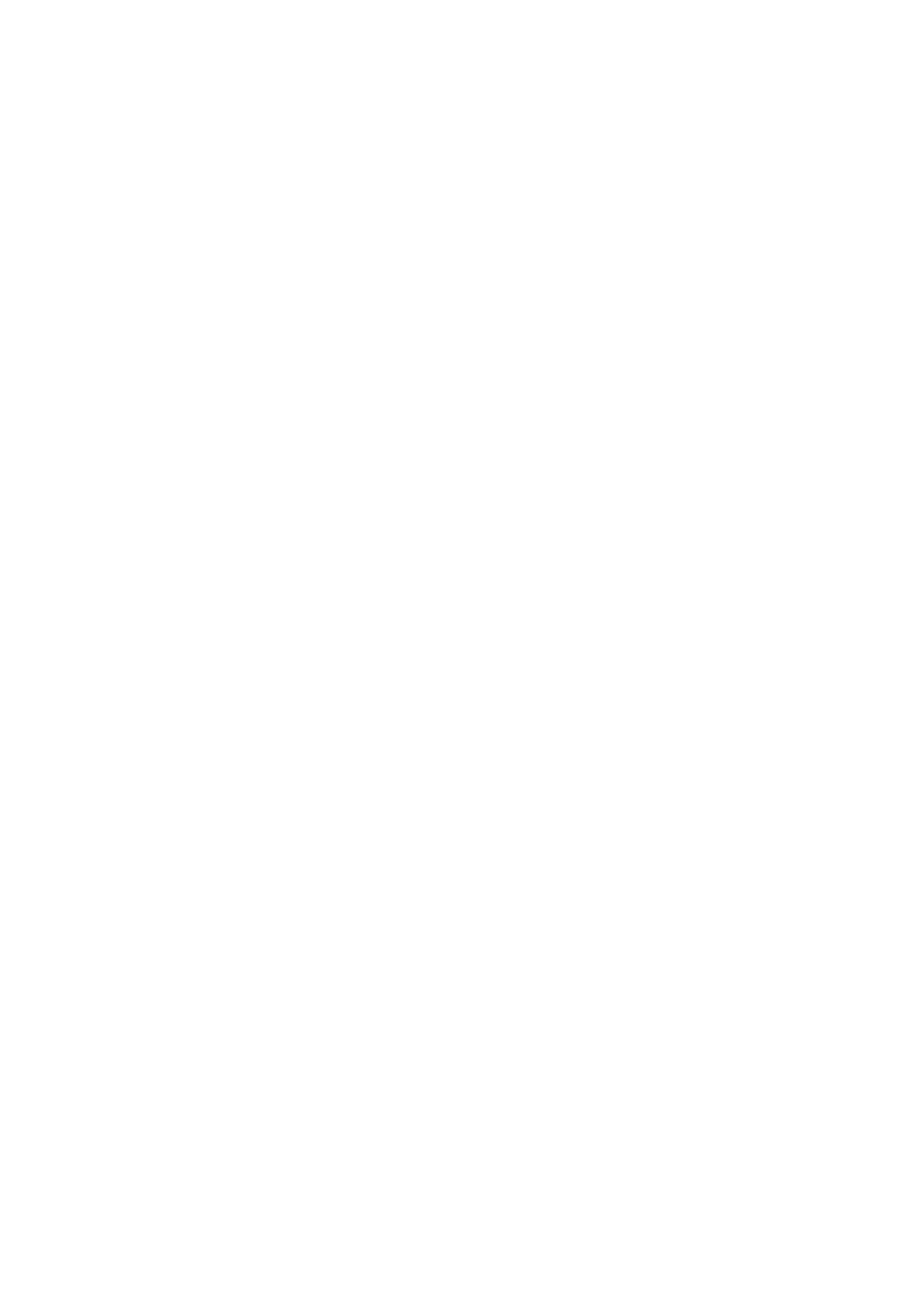# **Dangerous Goods Safety (Security Sensitive Ammonium Nitrate) Regulations 2007**

# **Part 1 — Preliminary matters**

### **1. Citation**

These regulations are the *Dangerous Goods Safety (Security Sensitive Ammonium Nitrate) Regulations 2007*.

*[Regulation 1 amended: Gazette 5 Feb 2016 p. 361.]*

### **2. Commencement**

These regulations come into operation as follows:

- (a) regulations 1 and  $2$  on the day on which these regulations are published in the *Gazette*;
- (b) the rest of the regulations on the day on which the Act Part 3 comes into operation.

### **3. Terms used**

In these regulations, unless the contrary intention appears —

*access* to an SSAN, includes having access to, or having the means of unlocking, a building, room, container, tank, vehicle or other thing, or a place, in which the SSAN is situated;

*Act* means the *Dangerous Goods Safety Act 2004*;

*ADG Code* means the *Australian Code for the Transport of Dangerous Goods by Road and Rail* (also called the Australian Dangerous Goods Code) published by the National Transport Commission, including (for the avoidance of doubt) its appendices;

As at 20 May 2022 Version 02-h0-00 Page 1 Published on www.legislation.wa.gov.au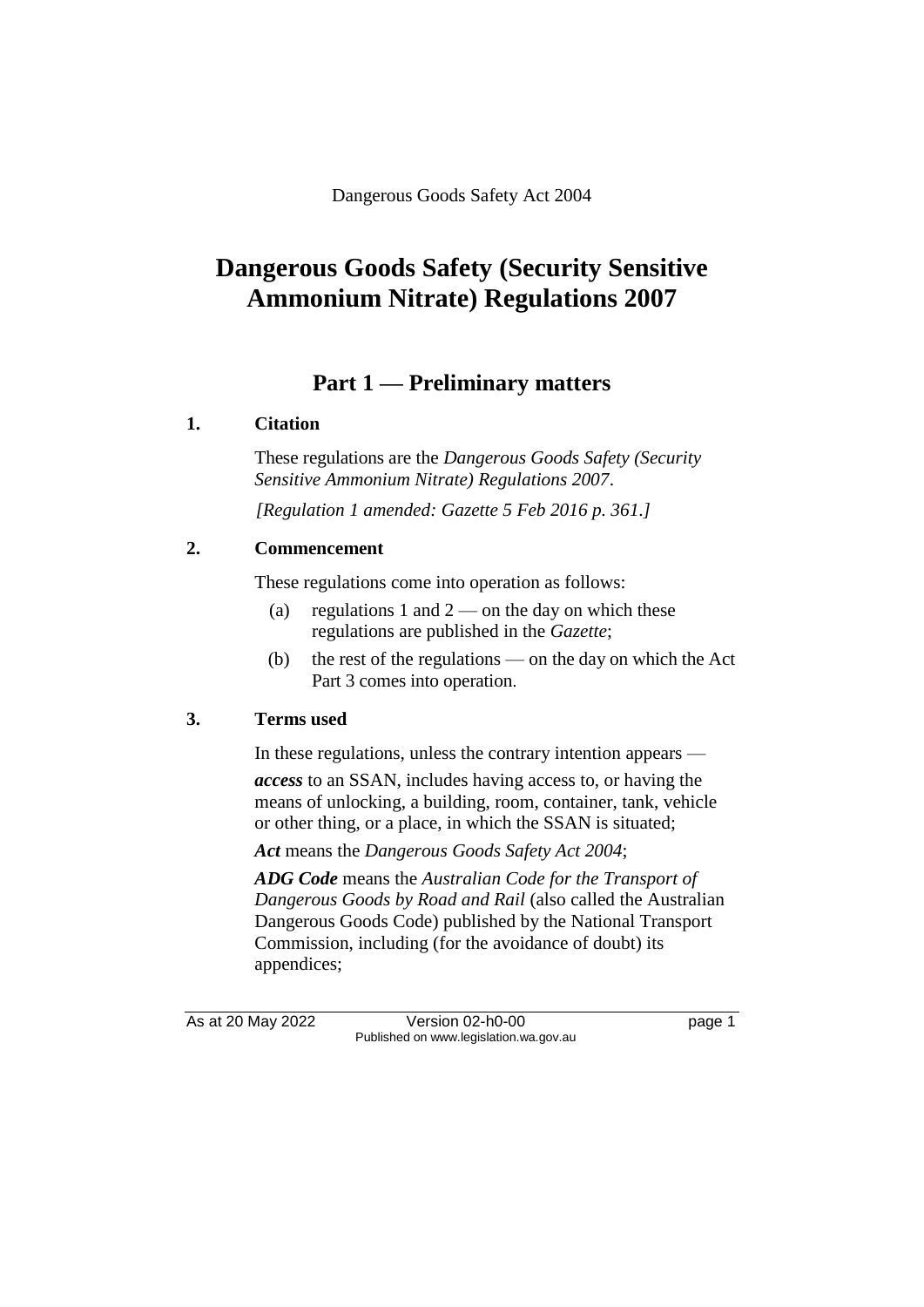**r. 3**

*annual fee*, for a licence, means the annual fee in Schedule 1 for the licence;

*approved form* means a form approved under regulation 8;

*commercial laboratory* means an analytical or research laboratory that is operated for lawful commercial purposes, but not a laboratory controlled and managed by a government organisation;

*educational institution* means —

- (a) a government school, or a non-government school, as those terms are defined in the *School Education Act 1999*; or
- (b) an institution established under any of these Acts
	- (i) *Curtin University of Technology Act 1966*;
	- (ii) *Edith Cowan University Act 1984*;
	- (iii) *Murdoch University Act 1973*;
	- (iv) *University of Notre Dame Australia Act 1989*;
	- (v) *University of Western Australia Act 1911*;
	- (vi) *Vocational Education and Training Act 1996*;

*explosive* has the meaning given to that term in the *Dangerous Goods Safety (Explosives) Regulations 2007* regulation 8;

*explosives manufacture (MPU) licence* means an explosives manufacture (MPU) licence issued under the *Dangerous Goods Safety (Explosives) Regulations 2007*;

*government organisation* means any body, whether corporate or unincorporate, or office, established for a public purpose by a written law or by a law of the Commonwealth;

*holder* of a licence, means the person to whom the licence is issued;

*illegal product* means —

- (a) an explosive; or
- (b) a substance the possession of which by a member of the public is totally prohibited under a written law; or

page 2 Version 02-h0-00 As at 20 May 2022 Published on www.legislation.wa.gov.au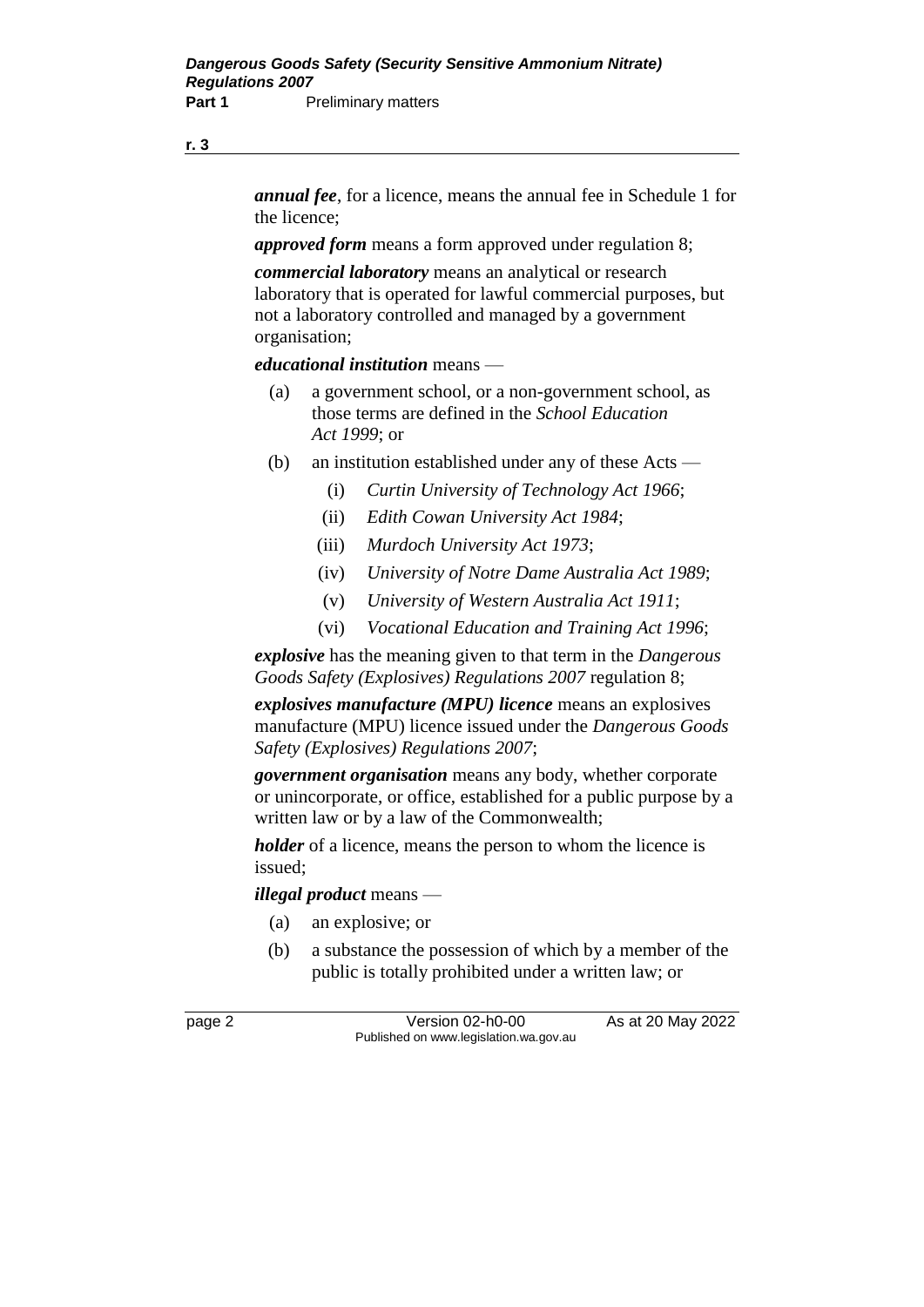(c) a substance the possession of which by a member of the public is prohibited by a written law except in circumstances prescribed by the law;

#### *interstate transport licence* means a licence that —

- (a) is issued and in force under the law of another State or a Territory that corresponds with the Act and these regulations; and
- (b) authorises the holder of the licence to transport an SSAN in that State or Territory;

### *level 1 fine* means —

- (a) for an individual, a fine of  $$10,000$ ;
- (b) for a body corporate, a fine of \$50 000;

### *level 2 fine* means —

- (a) for an individual, a fine of  $$5,000$ ;
- (b) for a body corporate, a fine of \$25 000;

### *level 3 fine* means —

- (a) for an individual, a fine of \$1 000;
- (b) for a body corporate, a fine of \$5 000;

#### *licence* means —

- (a) a licence issued or replaced under these regulations; or
- (b) a shotfiring licence; or
- (c) an explosives manufacture (MPU) licence; or
- (d) an interstate transport licence;

*personal details* of an individual, means his or her name and address and a telephone number or numbers on which he or she can be contacted during and after working hours;

*required details* of an SSAN, means these details —

- (a) the trade name of the SSAN; and
- (b) the chemical composition of the SSAN; and
- (c) the form of the SSAN (such as emulsion, gel, suspension, granule, flake, pellet or prill); and

As at 20 May 2022 Version 02-h0-00 Page 3 Published on www.legislation.wa.gov.au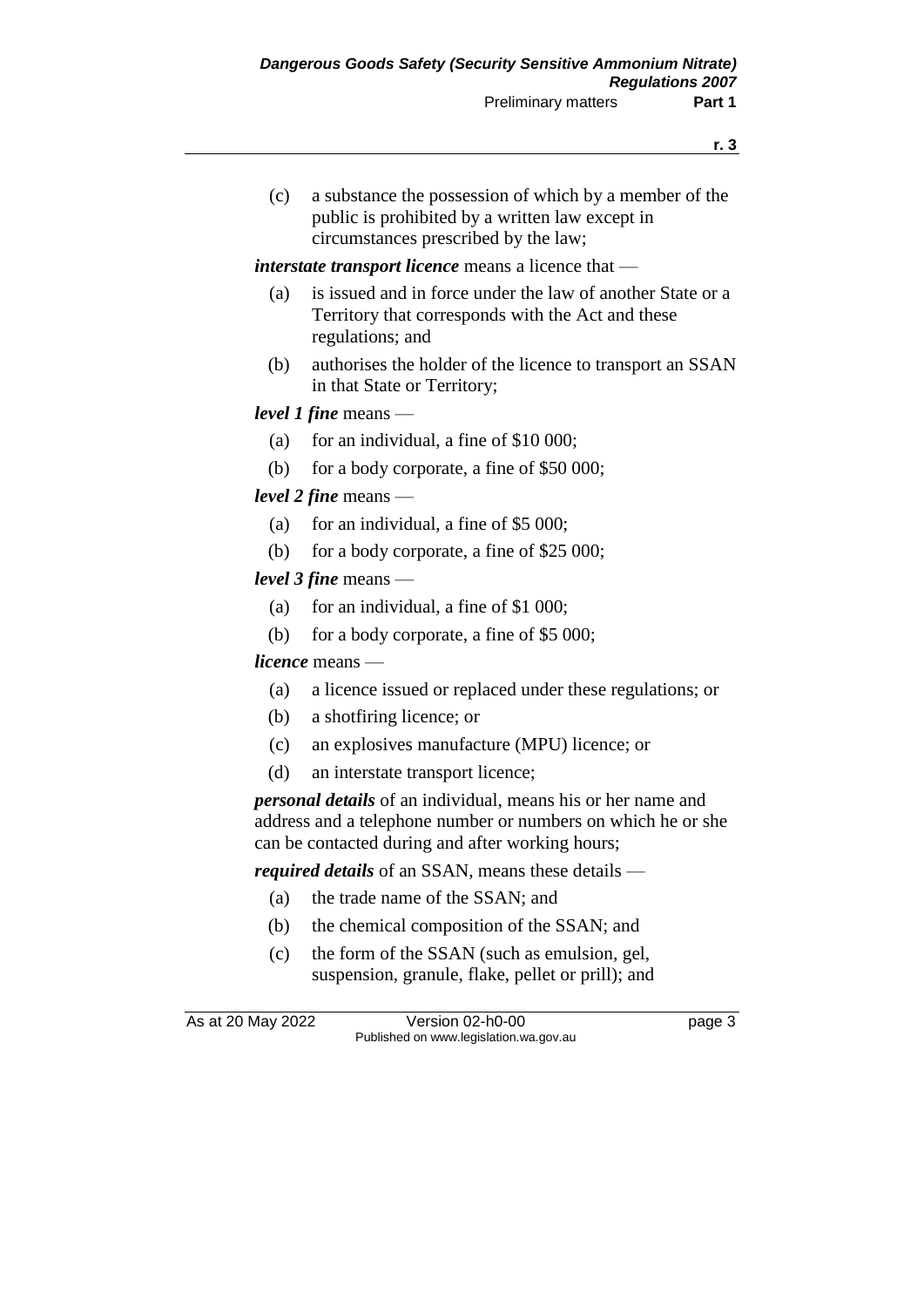- (d) the quantity of the SSAN; and
- (e) if the SSAN is dangerous goods, within the meaning given to that term by the *Dangerous Goods Safety (Storage and Handling of Non-explosives) Regulations 2007* regulation 8 —
	- (i) the proper shipping name of the SSAN under the ADG Code; and
	- (ii) the UN Number of the SSAN under the ADG Code; and
	- (iii) the classification of the SSAN under the ADG Code;

*safety data sheet* (*SDS*), for an SSAN, means a document in English that contains the information in relation to the SSAN that is required by —

- (a) the *National Code of Practice for the Preparation of Material Safety Data Sheets 2 nd Edition* [NOHSC: 2011 (2003)] (ISBN-1-920763-10-4); or
- (b) the *Preparation of Safety Data Sheets for Hazardous Chemicals* - *Code of Practice* published by Safe Work Australia in February 2016 (ISBN 978-0-642-33311-7);

*Safe Work Australia* means Safe Work Australia established by the *Safe Work Act 2008* (Commonwealth) section 5;

*secure*, in relation to an SSAN, means secure from sabotage, theft, unexplained loss, and access by any person who, under these regulations, is not authorised to possess the SSAN;

*secure nominee*, of a licence holder, means an individual who, under regulation 9, is authorised by the holder to have unsupervised access to an SSAN in the holder's possession;

*security clearance* for an individual, has the meaning given to that term by the *Dangerous Goods Safety (Explosives) Regulations 2007* regulation 16;

*security sensitive ammonium nitrate* (or SSAN) means a substance named in Schedule 2;

page 4 Version 02-h0-00 As at 20 May 2022 Published on www.legislation.wa.gov.au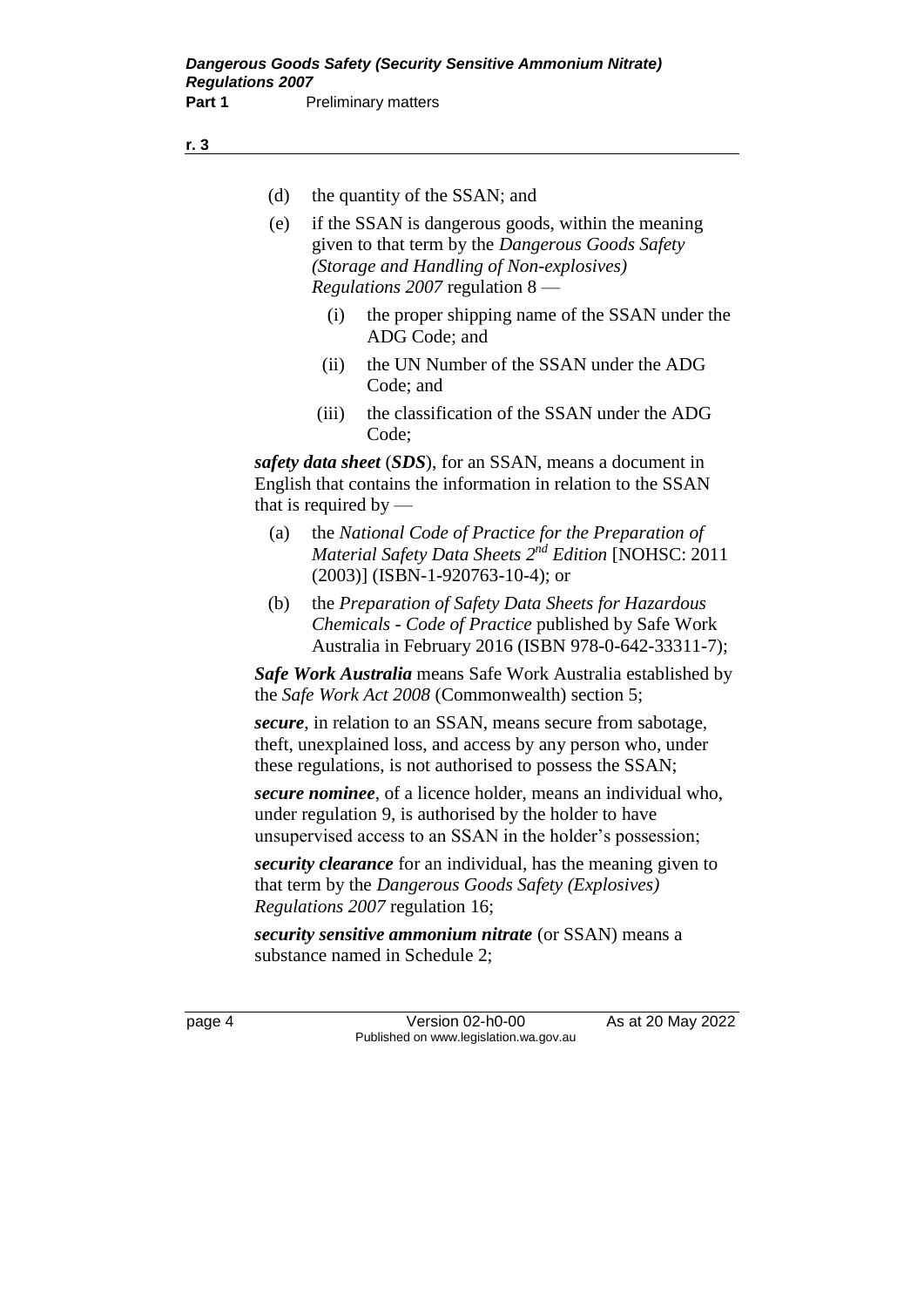*shotfiring licence* means a shotfiring licence issued under the *Dangerous Goods Safety (Explosives) Regulations 2007*;

*SSAN* stands for security sensitive ammonium nitrate;

*store* an SSAN, does not include to put or keep the SSAN in a vehicle while transporting the SSAN;

*supervised* in relation to access to an SSAN, has the meaning given to that term by regulation 5(1);

*supervised access* by a person to an SSAN, has the meaning given to that term by regulation 5(2);

*supply* includes to sell;

*unexplained loss* of an SSAN, means any loss or apparent loss of the SSAN that cannot be explained by things such as product density changes, spillage, calibration variances and the effects of humidity;

*unsupervised access* by a person to an SSAN, has the meaning given to that term by regulation 5(3);

*unsupervised access authorisation* means an authorisation given under regulation 9 by a licence holder for an individual to have unsupervised access to an SSAN in the licence holder's possession.

*[Regulation 3 amended: Gazette 4 Oct 2011 p. 3949; 16 Mar 2012 p. 1260; 2 Dec 2013 p. 5501-2; 5 Feb 2016 p. 361 and 363; 3 Mar 2017 p. 1476; SL 2020/193 r. 29.]*

### **4. Examples and notes are not part of the law**

Examples and notes in these regulations do not form part of them and are provided to assist understanding.

### **5. Supervision and related terms, meaning of**

- (1) For the purpose of these regulations, an individual is supervised by another person while he or she has access to an SSAN if at the time he or she —
	- (a) is in the presence of; or

As at 20 May 2022 Version 02-h0-00 Page 5 Published on www.legislation.wa.gov.au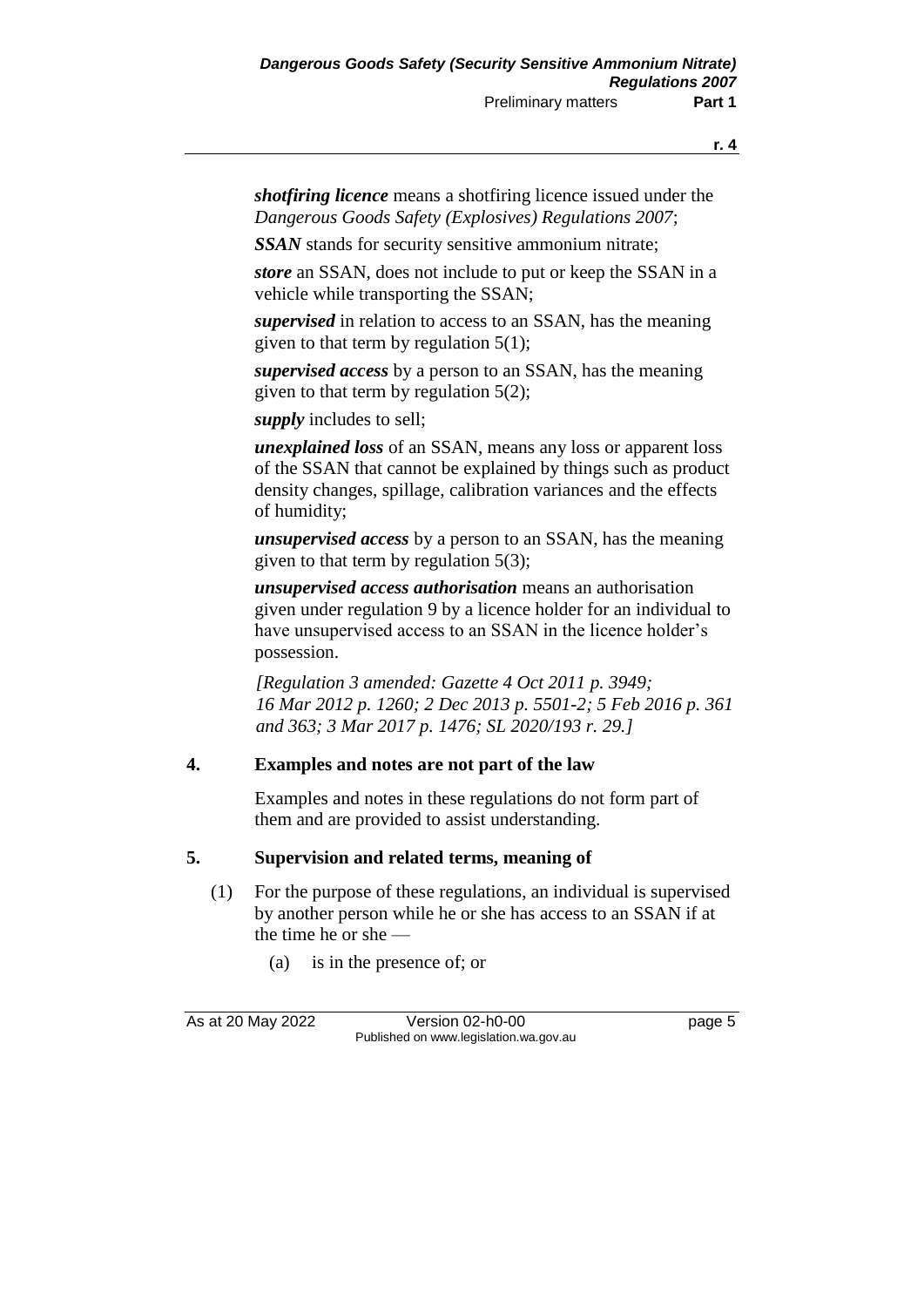- **r. 6**
- (b) is in a place where any handling or removal of the SSAN is controlled by,

the other person.

- (2) For the purpose of these regulations, an individual has supervised access to an SSAN if he or she has access to the SSAN in circumstances where he or she is supervised by a licence holder who is authorised to possess the SSAN or a secure nominee of such a licence holder.
- (3) For the purpose of these regulations, an individual has unsupervised access to an SSAN if he or she has access to the SSAN in circumstances where he or she is not supervised by a licence holder who is authorised to possess the SSAN or a secure nominee of such a licence holder.

*[Regulation 5 amended: Gazette 2 Dec 2013 p. 5502; 5 Feb 2016 p. 363.]*

### **6. Application of these regulations**

- (1) These regulations do not apply to or in respect of an explosive.
- (2) These regulations do not apply to or in respect of an SSAN if it is in the possession or under the control of —
	- (a) a DGO acting in the course of duty; or
	- (b) a police officer acting in the course of duty; or
	- (c) a member of the police force of another place who is in the State with the approval of the Commissioner of Police for the purposes of, or a purpose related to, law enforcement in this State, acting in the course of duty; or
	- (d) an officer of the Commonwealth, or a defence force of the Commonwealth, acting in the course of duty; or
	- (e) the air, military or naval force of another country that is in the State with the approval of the Commonwealth for

page 6 Version 02-h0-00 As at 20 May 2022 Published on www.legislation.wa.gov.au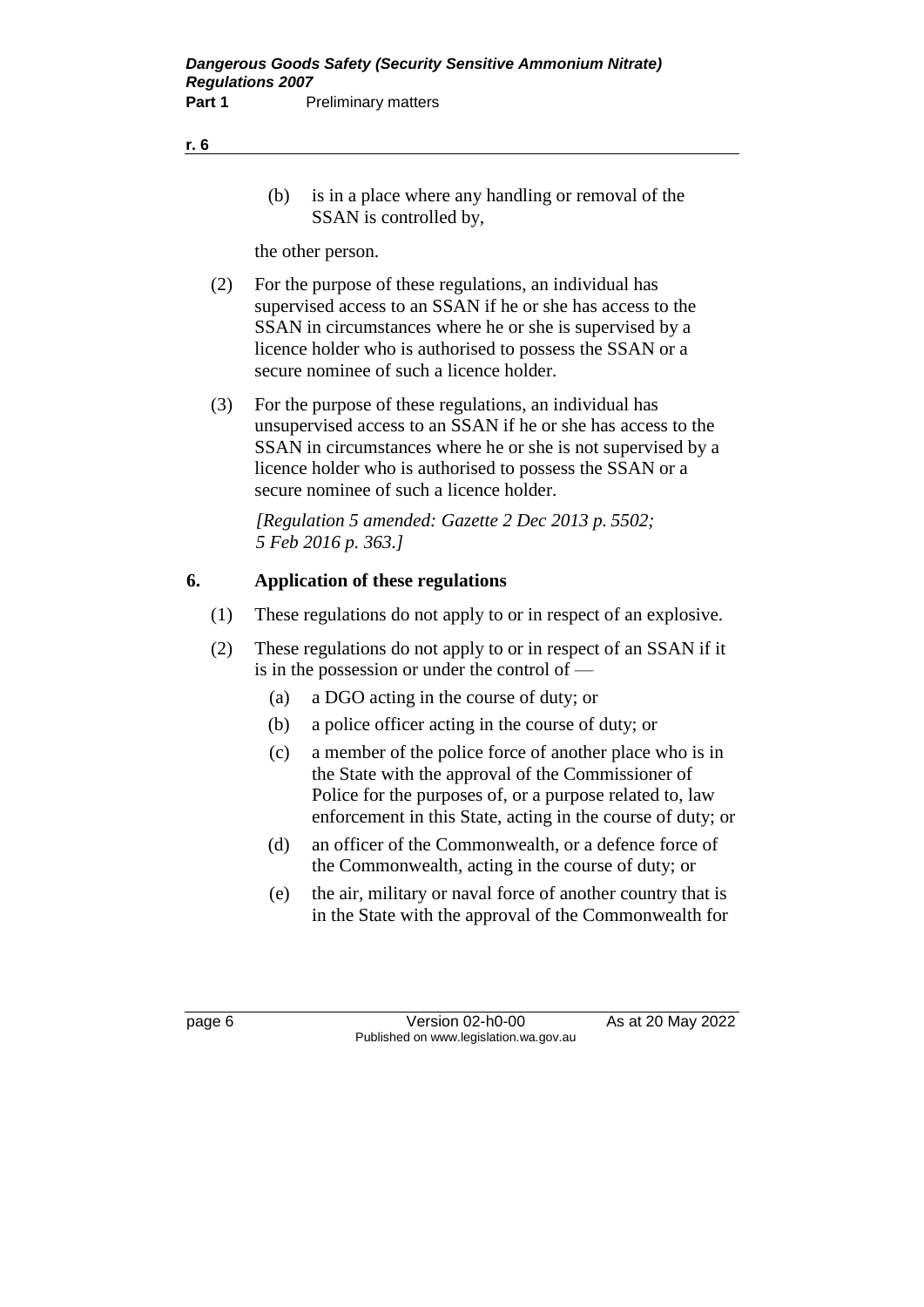**r. 7**

the purposes of, or a purpose related to, the defence of the Commonwealth.

*[Regulation 6 inserted: Gazette 2 Dec 2013 p. 5502-3; amended: Gazette 5 Feb 2016 p. 363.]*

### **7. These regulations prevail over other regulations**

If these regulations conflict or are inconsistent with any other regulations made under the Act, other than the *Dangerous Goods Safety (General) Regulations 2007*, these regulations prevail.

As at 20 May 2022 Version 02-h0-00 Page 7 Published on www.legislation.wa.gov.au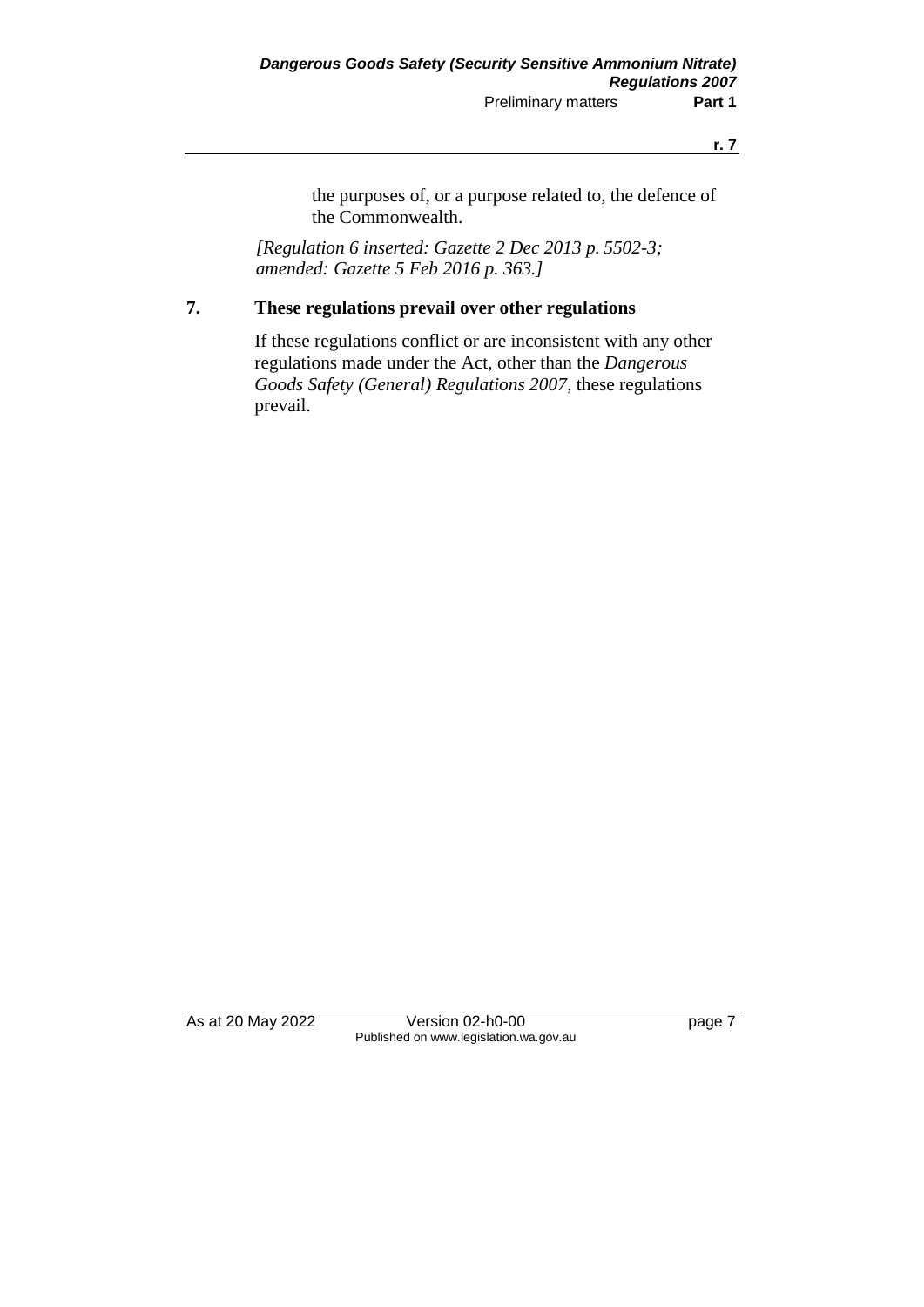**r. 8**

# **Part 2 — Administrative matters**

### **8. Approval of forms**

- (1) The Chief Officer may approve any form required for the purposes of these regulations.
- (2) The form of an application to the Chief Officer may require an applicant to verify information in the form by means of a statutory declaration.

page 8 Version 02-h0-00 As at 20 May 2022 Published on www.legislation.wa.gov.au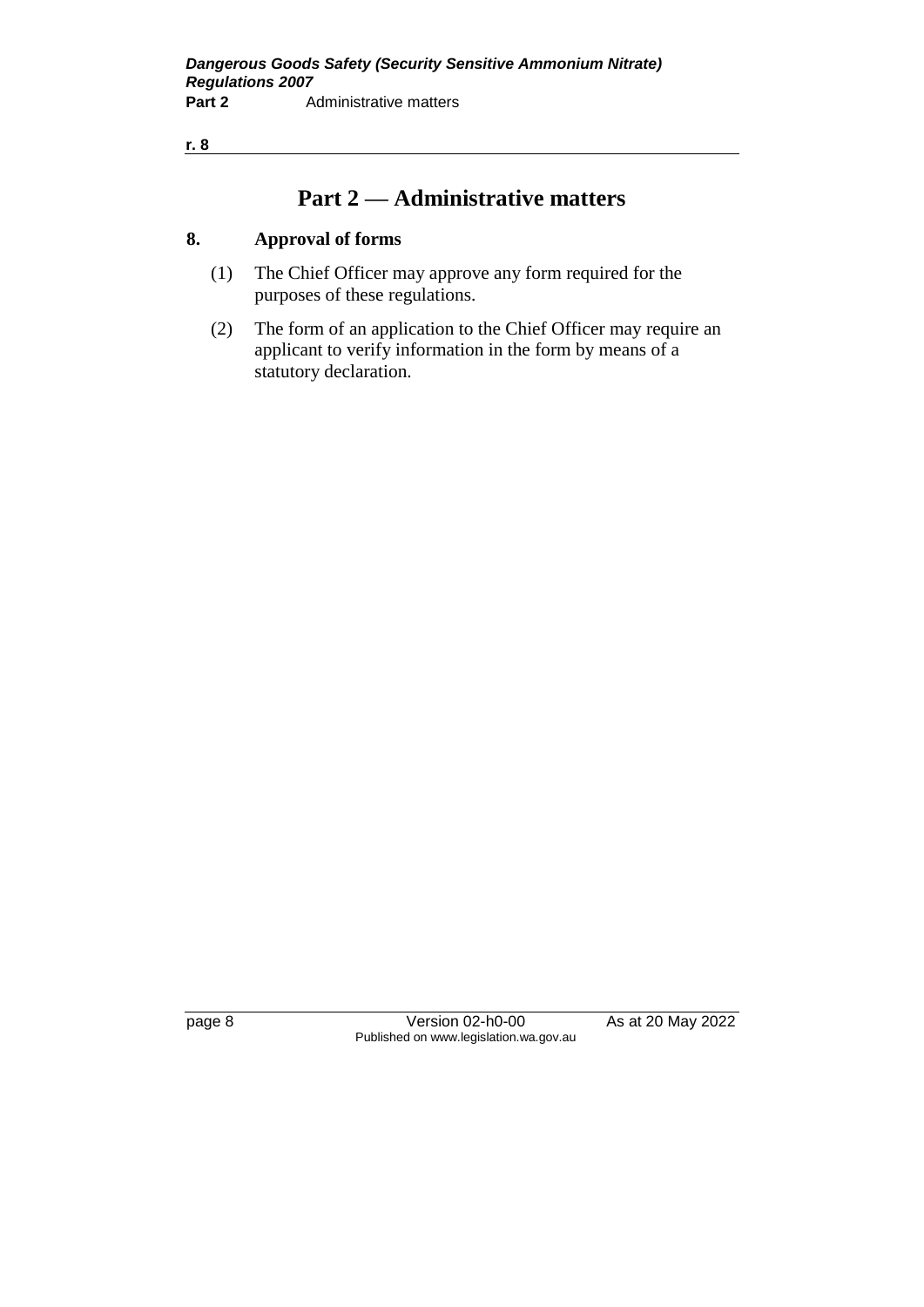# **Part 3 — Security matters**

#### **9. Licence holder may authorise individuals to have access to SSAN**

- (1) A licence holder may authorise an individual
	- (a) to have unsupervised access; or
	- (b) to have supervised access,

to an SSAN in the licence holder's possession, and may cancel such an authorisation at any time.

(2) A licence holder must not, under subregulation (1)(a), authorise an individual to have unsupervised access to an SSAN unless the individual has a security clearance.

Penalty: a level 2 fine.

- (3) An authorisation given under subregulation (1)(a) by a licence holder to an individual authorising unsupervised access must —
	- (a) be in writing; and
	- (b) state the following
		- (i) the date on which the authorisation is given;
		- (ii) the name and residential address of the individual;
		- (iii) each type of SSAN in the licence holder's possession to which the individual may have unsupervised access;
		- (iv) details about where and when the individual may have unsupervised access;
		- (v) each other condition imposed by the licence holder on the individual in relation to unsupervised access.
- (4) An authorisation given under subregulation (1)(a) to an individual has no effect unless —
	- (a) it complies with subregulation (3); and

As at 20 May 2022 Version 02-h0-00 Page 9 Published on www.legislation.wa.gov.au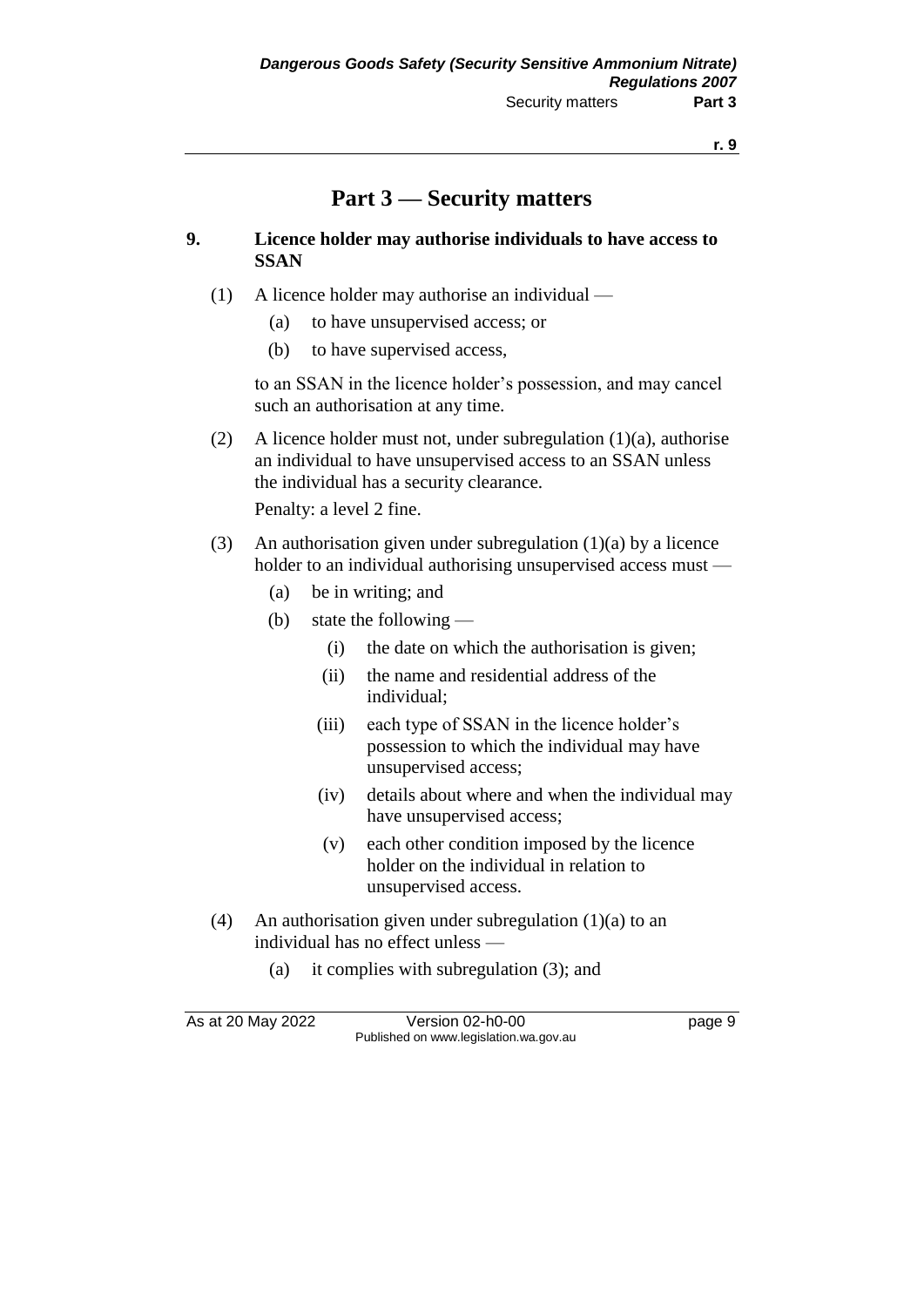- (b) the licence holder has a record that the individual has stated he or she understands the authorisation.
- (5) If a secure nominee of a licence holder requests the licence holder to do so, the holder must give the nominee a copy of the unsupervised access authorisation given by the holder to the nominee.

Penalty: a level 3 fine.

- (6) An unsupervised access authorisation given to an individual ceases to have effect if it is cancelled or the individual ceases to have a security clearance.
- (7) A licence holder who, under subregulation (1)(b), authorises an individual to have supervised access to an SSAN must ensure the individual is supervised while having access to the SSAN by —
	- (a) the licence holder; or
	- (b) a secure nominee of the licence holder acting in accordance with the unsupervised access authorisation given by the holder to the nominee.

Penalty: a level 3 fine.

*[Regulation 9 inserted: Gazette 2 Dec 2013 p. 5503-5; amended: Gazette 5 Feb 2016 p. 363.]*

#### **10. Licence holder to keep records as to secure nominees**

- (1) A licence holder, for each individual who is a secure nominee of the licence holder, must keep —
	- (a) a proper record of the secure nominee; and
	- (b) a copy of each unsupervised access authorisation given by the holder to the nominee; and
	- (c) the record required by regulation  $9(4)(b)$ ,

while the individual is a secure nominee of the licence holder and for 2 years after the date on which the individual ceases to be a secure nominee of the holder.

Penalty: a level 2 fine.

page 10 Version 02-h0-00 As at 20 May 2022 Published on www.legislation.wa.gov.au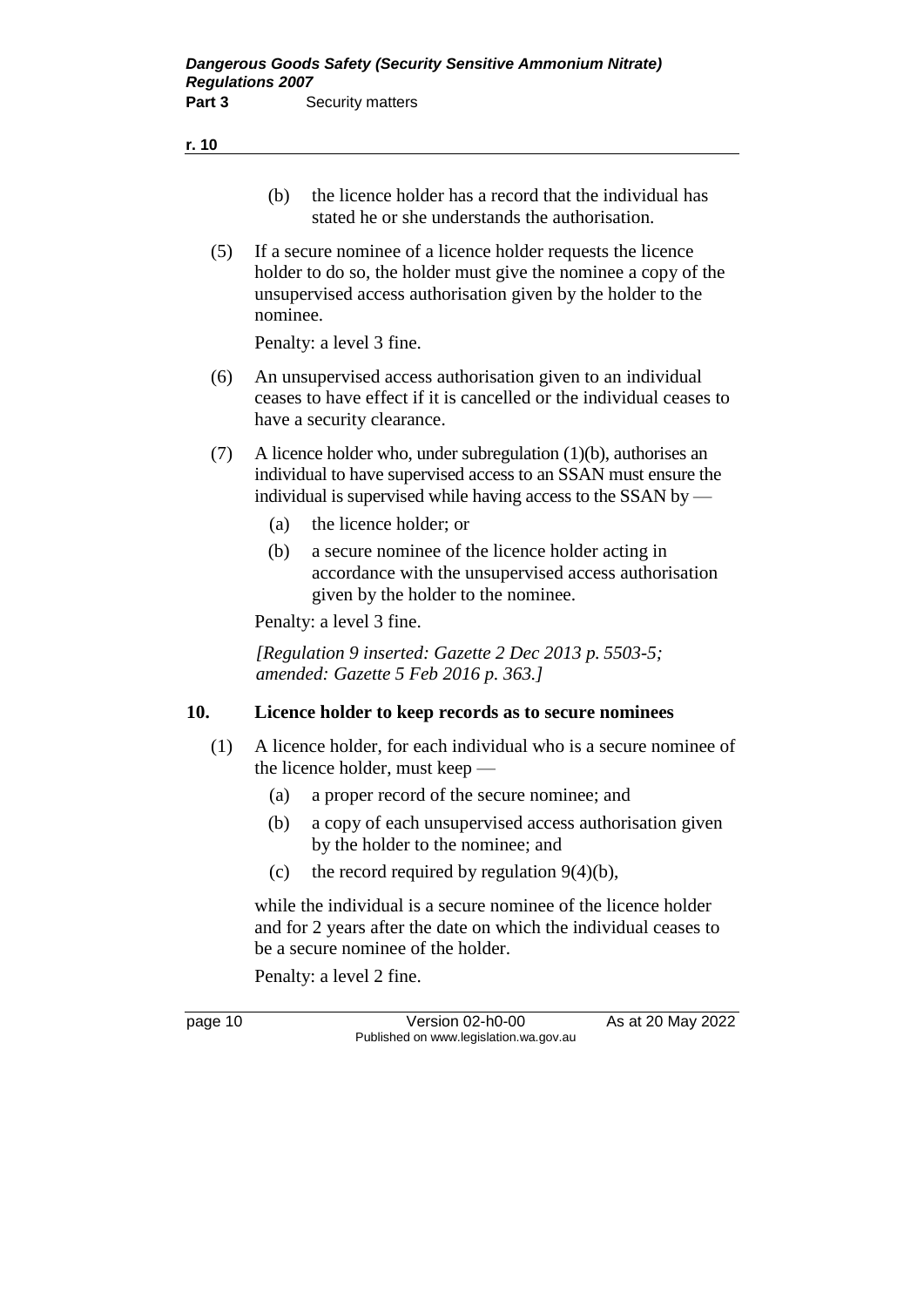- (2) For the purpose of subregulation  $(1)(a)$ , a proper record is not kept of a secure nominee unless a written record is made of this information —
	- (a) the name and residential address of the secure nominee;
	- (b) the details of each valid security card held by the secure nominee under the *Dangerous Goods Safety (Explosives) Regulations 2007* Part 3 while he or she is a secure nominee;
	- (c) if the secure nominee does not have such a security card but is a person referred to in the *Dangerous Goods Safety (Explosives) Regulations 2007* regulation  $16(3)$  —
		- (i) the details of the written authorisation referred to in that subregulation; and
		- (ii) if the secure nominee's usual place of residence is in the State, the date on which he or she took up such residence in the State;
	- (d) if an unsupervised access authorisation given by the licence holder to the secure nominee is cancelled, the date on which it is cancelled.

*[Regulation 10 inserted: Gazette 2 Dec 2013 p. 5505-6.]*

#### **11. Duties of secure nominee**

(1) A secure nominee of a licence holder must comply with each unsupervised access authorisation given by the holder to the secure nominee.

Penalty: a level 3 fine.

(2) A secure nominee of a licence holder who is in possession of an SSAN, if asked by a DGO to do so, must give the DGO the name and address of the holder.

Penalty: a level 3 fine.

*[Regulation 11 inserted: Gazette 2 Dec 2013 p. 5506; amended: Gazette 5 Feb 2016 p. 363.]*

As at 20 May 2022 Version 02-h0-00 page 11 Published on www.legislation.wa.gov.au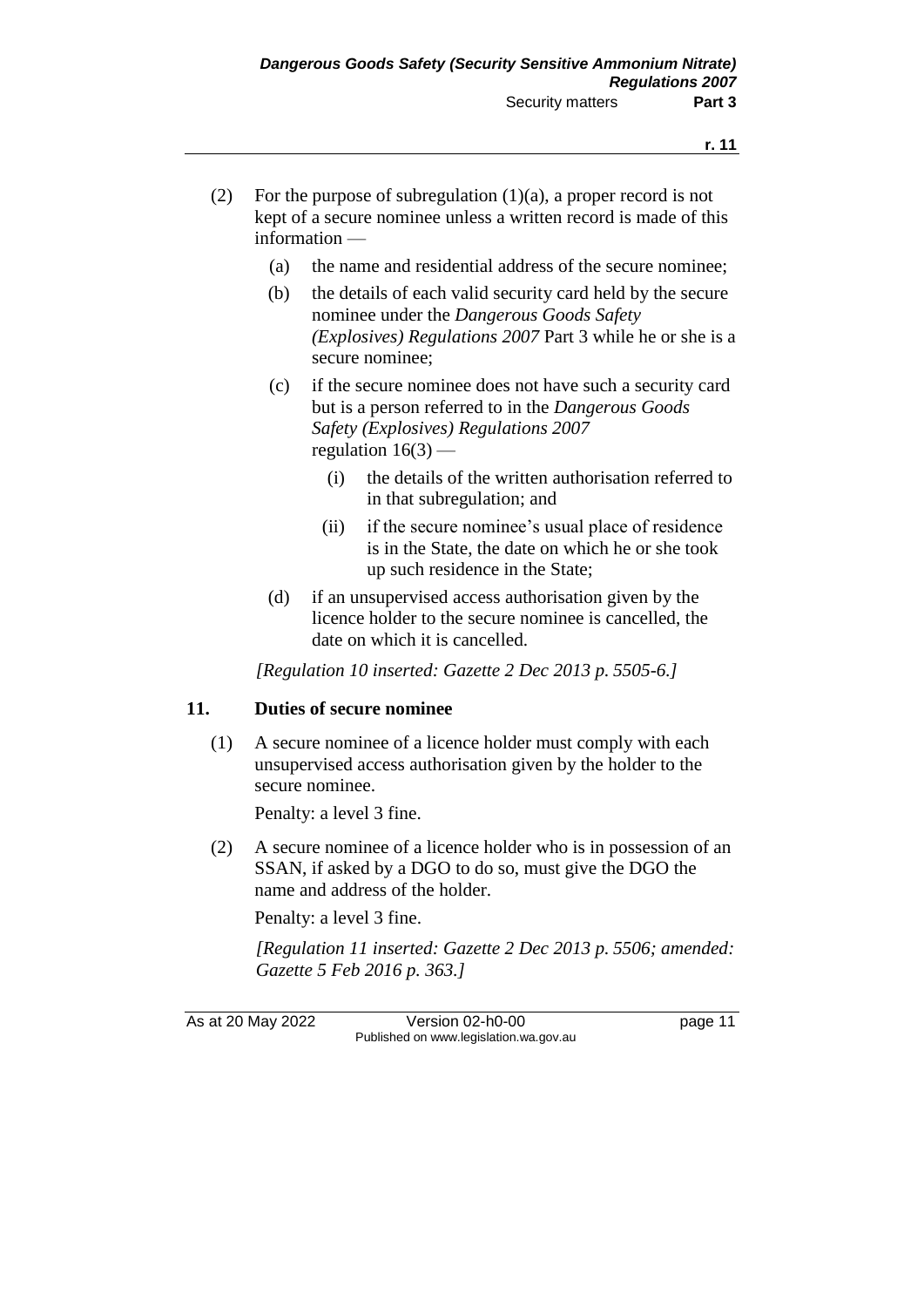**r. 12**

# **Part 4 — Possession of SSANs**

*[Heading amended: Gazette 5 Feb 2016 p. 365.]*

### **12. Licensing requirements**

- (1) A person in possession of a quantity of an SSAN at a place must hold at least one of these licences that relates to the SSAN and authorises the possession of that quantity at the place —
	- (a) an SSAN import/export licence;
	- (b) an SSAN manufacture licence;
	- (c) an SSAN storage licence;
	- (d) an SSAN transport licence;
	- (e) an interstate transport licence;
	- (f) an SSAN supply licence;
	- (g) an SSAN fertiliser licence;
	- (h) a shotfiring licence;
	- (i) an explosives manufacture (MPU) licence;
	- (j) an explosives manufacture licence issued under the *Dangerous Goods Safety (Explosives) Regulations 2007*;
	- (k) an explosives storage licence issued under the *Dangerous Goods Safety (Explosives) Regulations 2007*.
- (2) A person does not have to hold a licence referred to in subregulation (1) to possess an SSAN if —
	- (a) the person
		- (i) is a secure nominee of the holder of a licence referred to in subregulation (1) that authorises the holder to possess the SSAN in the circumstances; and
		- (ii) possesses the SSAN in accordance with the unsupervised access authorisation given by the holder to the nominee;

or

page 12 Version 02-h0-00 As at 20 May 2022 Published on www.legislation.wa.gov.au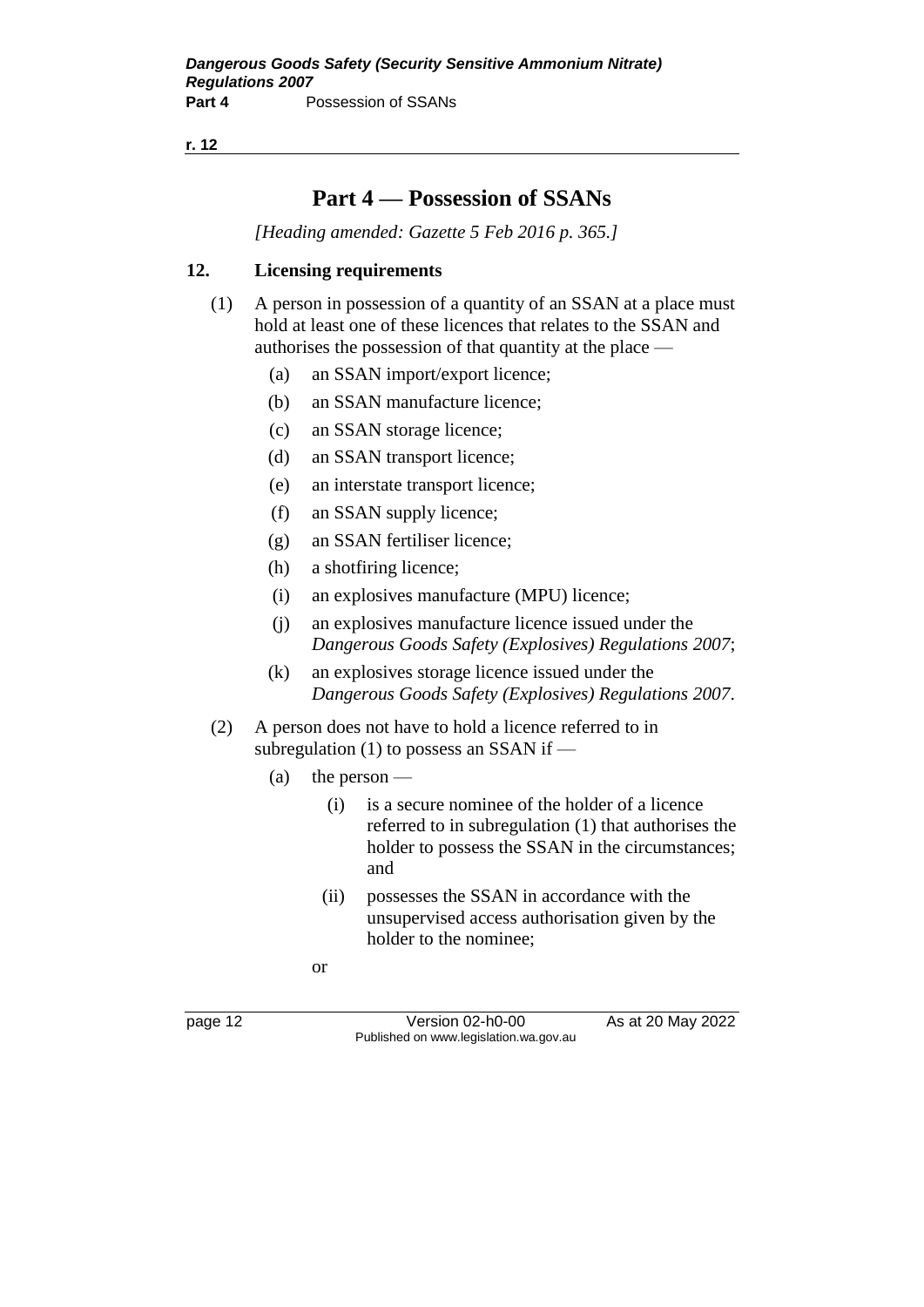- (b) the person possesses the SSAN while being supervised by the holder of a licence referred to in subregulation (1) that authorises the holder to possess the SSAN in the circumstances.
- (3) A person does not have to hold a licence referred to in subregulation (1) to possess an SSAN if —
	- (a) the person
		- (i) controls and manages a commercial laboratory; or
		- (ii) is employed in such a laboratory by the person who controls and manages the laboratory;

and

- (b) the person possesses the SSAN in the laboratory for analytical or research purposes that do not involve the manufacture of an illegal product; and
- (c) there is not more than 3 kg of any SSAN in the laboratory.
- (4) A person does not have to hold a licence referred to in subregulation (1) to possess an SSAN if —
	- (a) the person
		- (i) is an educational institution or government organisation; or
		- (ii) is employed by such an institution or organisation; or
		- (iii) is a student at an educational institution; and
	- (b) the person possesses the SSAN in a laboratory of the institution or organisation for analytical, educational or research purposes that do not involve the manufacture of an illegal product; and
	- (c) there is not more than 3 kg of any SSAN in the laboratory.

As at 20 May 2022 Version 02-h0-00 page 13 Published on www.legislation.wa.gov.au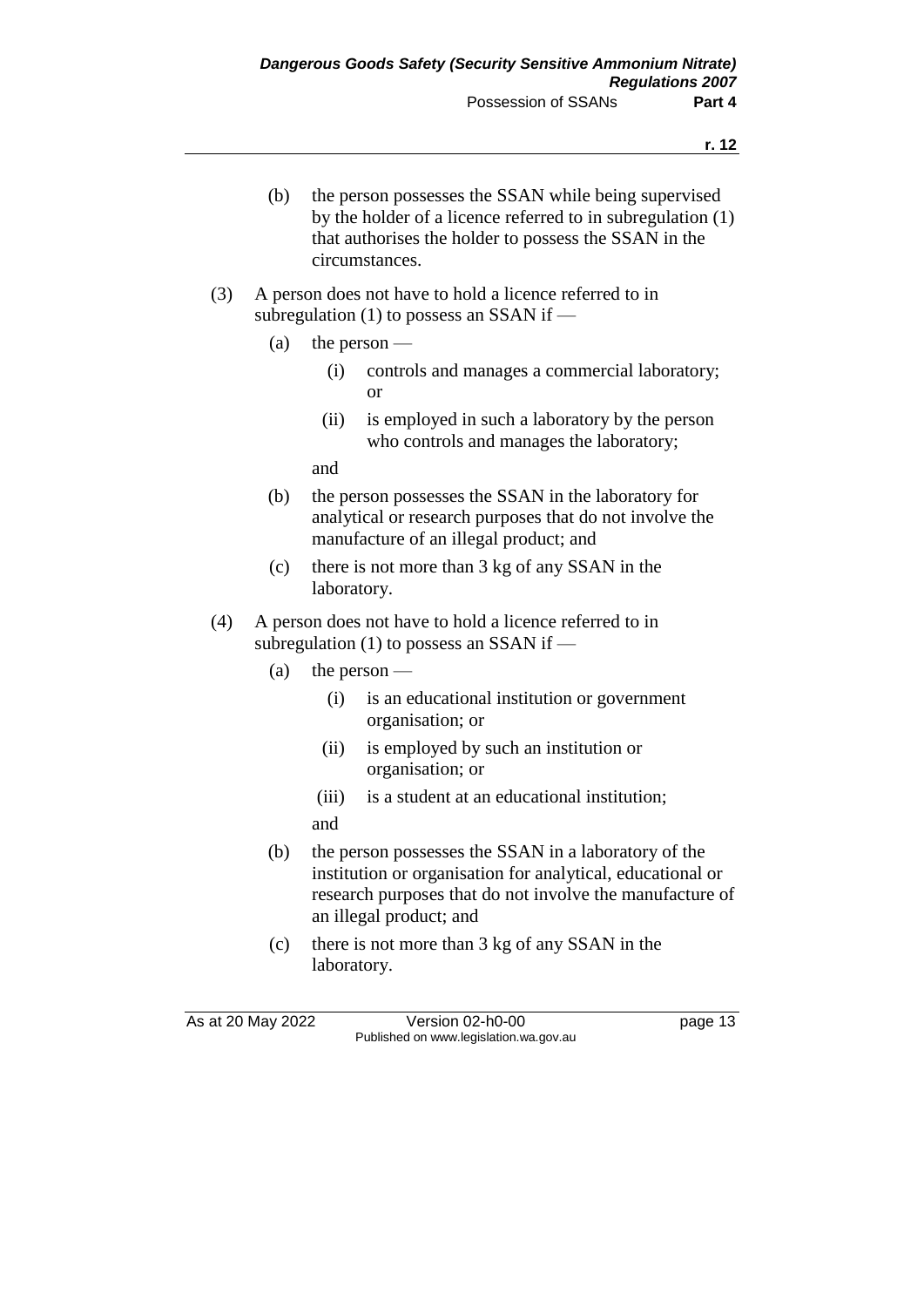- (5) A person does not have to hold a licence referred to in subregulation (1) to possess an SSAN if  $-$ 
	- (a) the person is a student at an educational institution; and
	- (b) a person employed by the institution holds an SSAN storage licence that authorises that person to possess the SSAN; and
	- (c) the student possesses the SSAN in the course of his or her studies at the educational institution.

Note for this regulation:

The Act s. 12 (Unlicensed possession of dangerous goods).

*[Regulation 12 amended: Gazette 4 Oct 2011 p. 3950; 2 Dec 2013 p. 5506-7; 5 Feb 2016 p. 363.]*

#### **13. Licences etc. to be carried**

- (1) A person who is in possession of an SSAN must carry or have in the vehicle in which he or she is travelling or at the place where he or she is —
	- (a) the licence that authorises the person to possess an SSAN; or
	- (b) if the licence is a shotfiring licence or an explosives manufacture (MPU) licence and a card has been issued to the holder under the *Dangerous Goods Safety (Explosives) Regulations 2007* regulation 168(2) in relation to the licence, the card.

Penalty: a level 3 fine.

(2) A person who is in possession of an SSAN and who holds a licence or card referred to in subregulation (1) must, if asked by a DGO to do so, immediately produce it to the DGO for inspection.

Penalty: a level 3 fine.

*[Regulation 13 amended: Gazette 5 Feb 2016 p. 363-4.]*

page 14 Version 02-h0-00 As at 20 May 2022 Published on www.legislation.wa.gov.au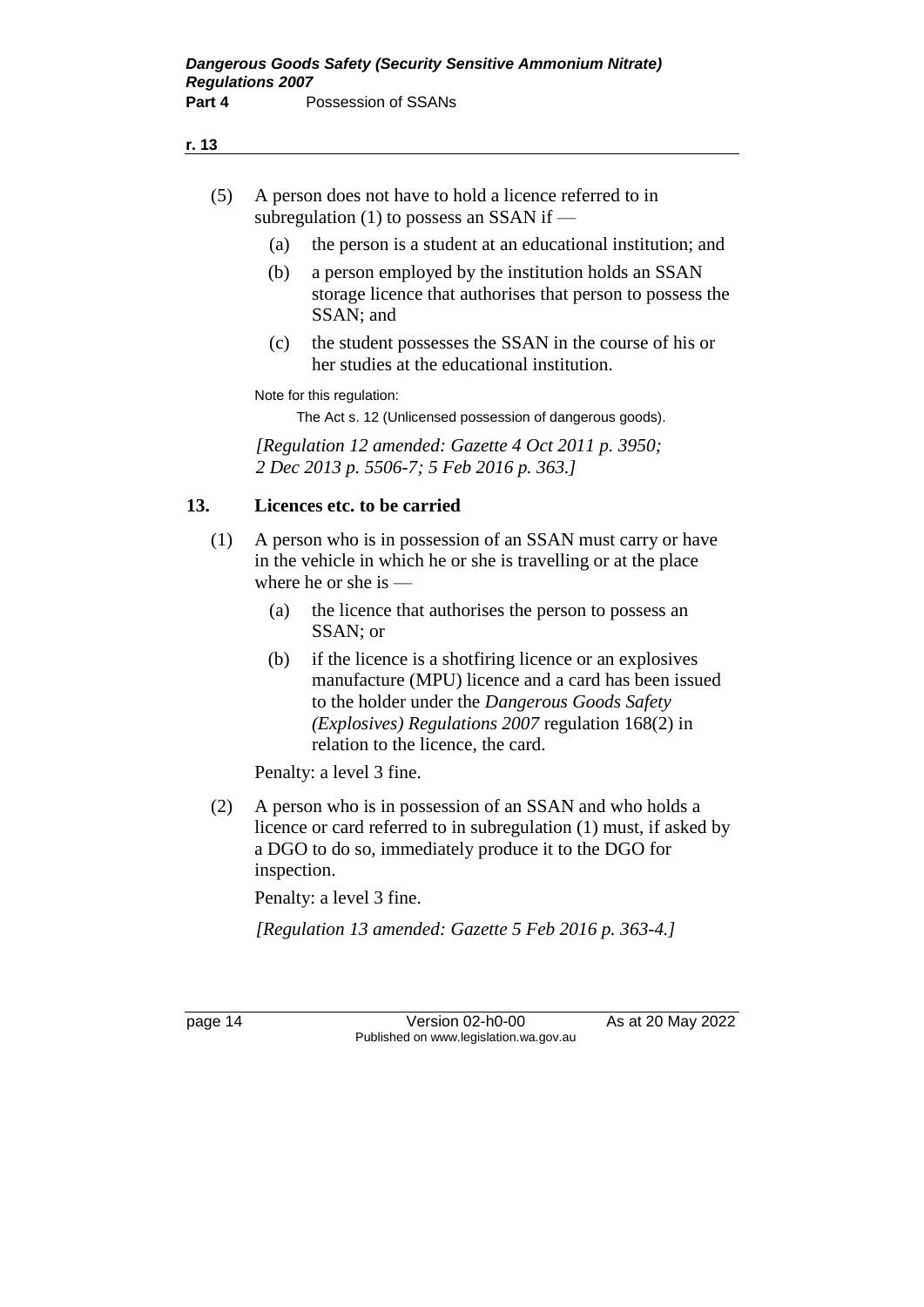### **14. Duties to keep SSAN secure**

 $(1)$  In this regulation —

*unauthorised person* in relation to an SSAN, means a person who is not authorised under these regulations to possess the SSAN.

- (2) A person in possession of an SSAN must keep it secure.
- (3) A person in possession of an SSAN must take all reasonable measures to ensure that an unauthorised person does not have unsupervised access to the SSAN.
- (4) A person in possession of an SSAN must immediately report to the Chief Officer and a police officer any theft, attempted theft or unexplained loss of any amount of the SSAN.

Penalty: a level 1 fine and imprisonment for 10 months.

*[Regulation 14 amended: Gazette 5 Feb 2016 p. 363-4.]*

As at 20 May 2022 Version 02-h0-00 Page 15 Published on www.legislation.wa.gov.au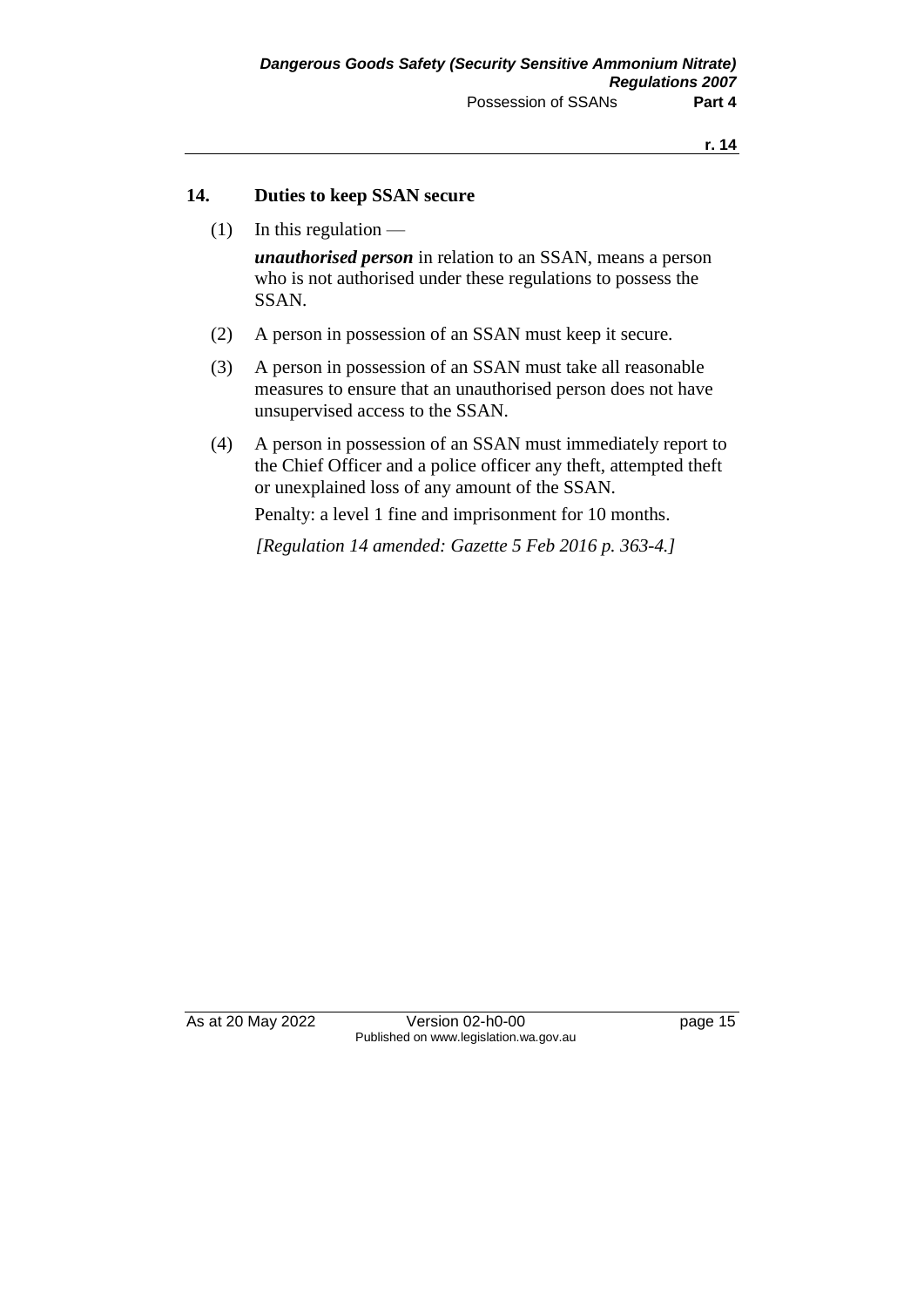**r. 15**

# **Part 5 — Import and export of SSANs**

*[Heading amended: Gazette 5 Feb 2016 p. 365.]*

### **15. Terms used**

In this Part, unless the contrary intention appears —

*export* means to export from the State to a country outside Australia;

*import* means to import to the State from a country outside Australia.

### **16. Licensing requirements**

- (1) A person who imports an SSAN must hold an SSAN import/export licence that authorises the import. Penalty: a level 1 fine and imprisonment for 10 months.
- (2) A person who exports an SSAN must hold an SSAN import/export licence that authorises the export.

Penalty: a level 1 fine and imprisonment for 10 months.

*[Regulation 16 amended: Gazette 5 Feb 2016 p. 363-4.]*

### **17. Import and export, requirements prior to**

The holder of an SSAN import/export licence must not import or export the SSAN to which the licence relates unless the holder has given the Chief Officer —

- (a) if the SSAN is being imported an "SSAN import notice" in respect of the SSAN at least 7 days before the date when the SSAN is expected to arrive in the State; and
- (b) if the SSAN is being exported an "SSAN export notice" in respect of the SSAN at least 7 days before the date when the SSAN is expected to leave the State; and

page 16 Version 02-h0-00 As at 20 May 2022 Published on www.legislation.wa.gov.au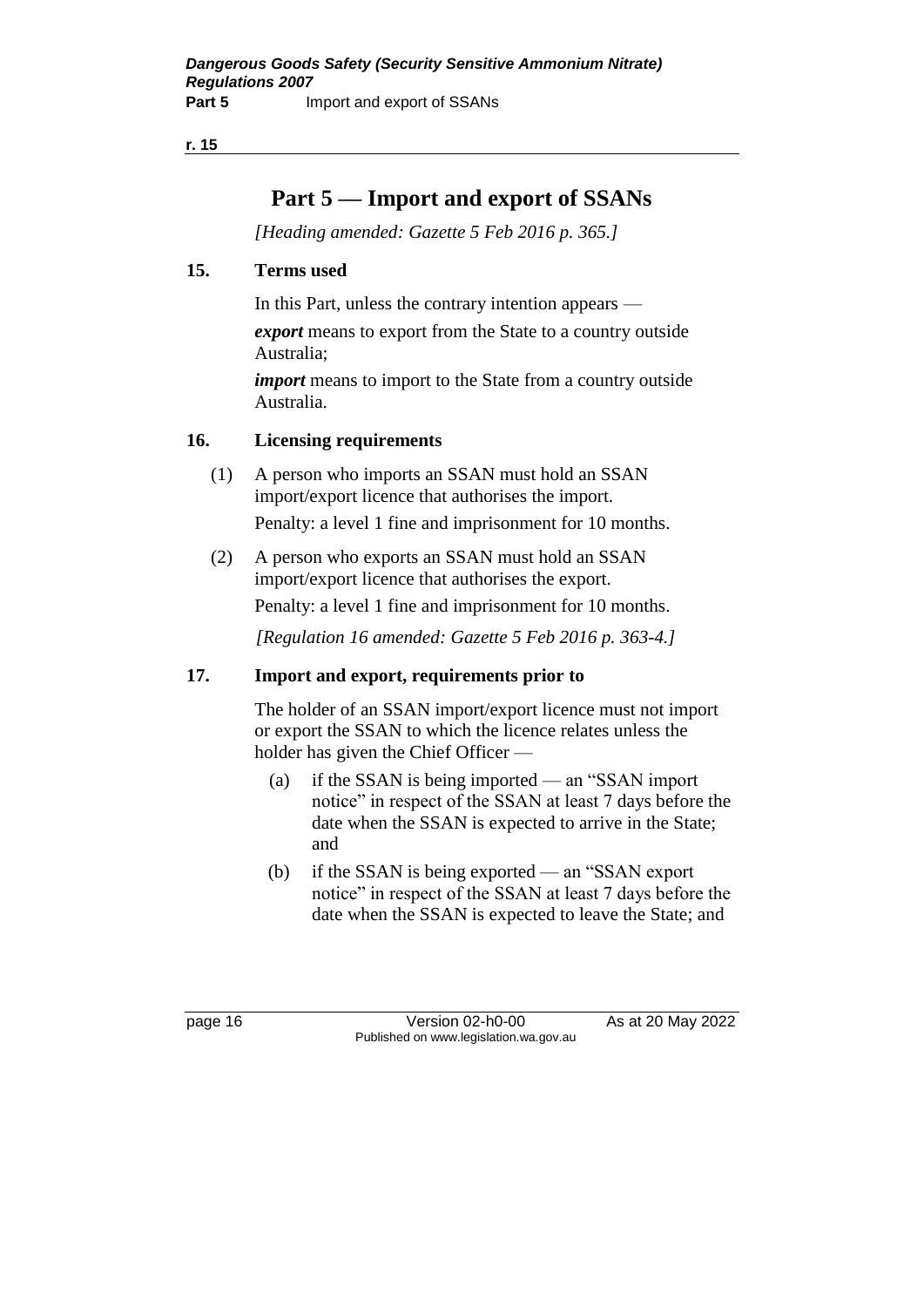#### **r. 18**

(c) an SDS for the SSAN.

Penalty: a level 2 fine.

*[Regulation 17 amended: Gazette 4 Oct 2011 p. 3950; 5 Feb 2016 p. 363-4; 3 Mar 2017 p. 1476.]*

#### **18. Import and export notices, form and content of**

- (1) An "SSAN import notice" in respect of an SSAN must be in an approved form and contain the following —
	- (a) the details of the SSAN import/export licence held by the person importing the SSAN; and
	- (b) the name and address of both the consignee and consignor of the SSAN;
	- (c) the required details of the SSAN being imported;
	- (d) the country from which the SSAN is being imported;
	- (e) the date when the SSAN is expected to arrive in the State;
	- (f) details that identify the vehicle that will transport the SSAN into the State;
	- (g) the port or place where the SSAN will arrive in the State;
	- (h) the details of the SSAN transport licence held by the person who will transport the SSAN in the State from the port or place where the SSAN arrives in the State;
	- (i) where the SSAN will be initially stored after it arrives in the State.
- (2) An "SSAN export notice" in respect of an SSAN must be in an approved form and contain the following —
	- (a) the details of the SSAN import/export licence held by the person exporting the SSAN;
	- (b) the name and address of both the consignee and consignor of the SSAN;
	- (c) the required details of the SSAN being exported;

As at 20 May 2022 Version 02-h0-00 Published on www.legislation.wa.gov.au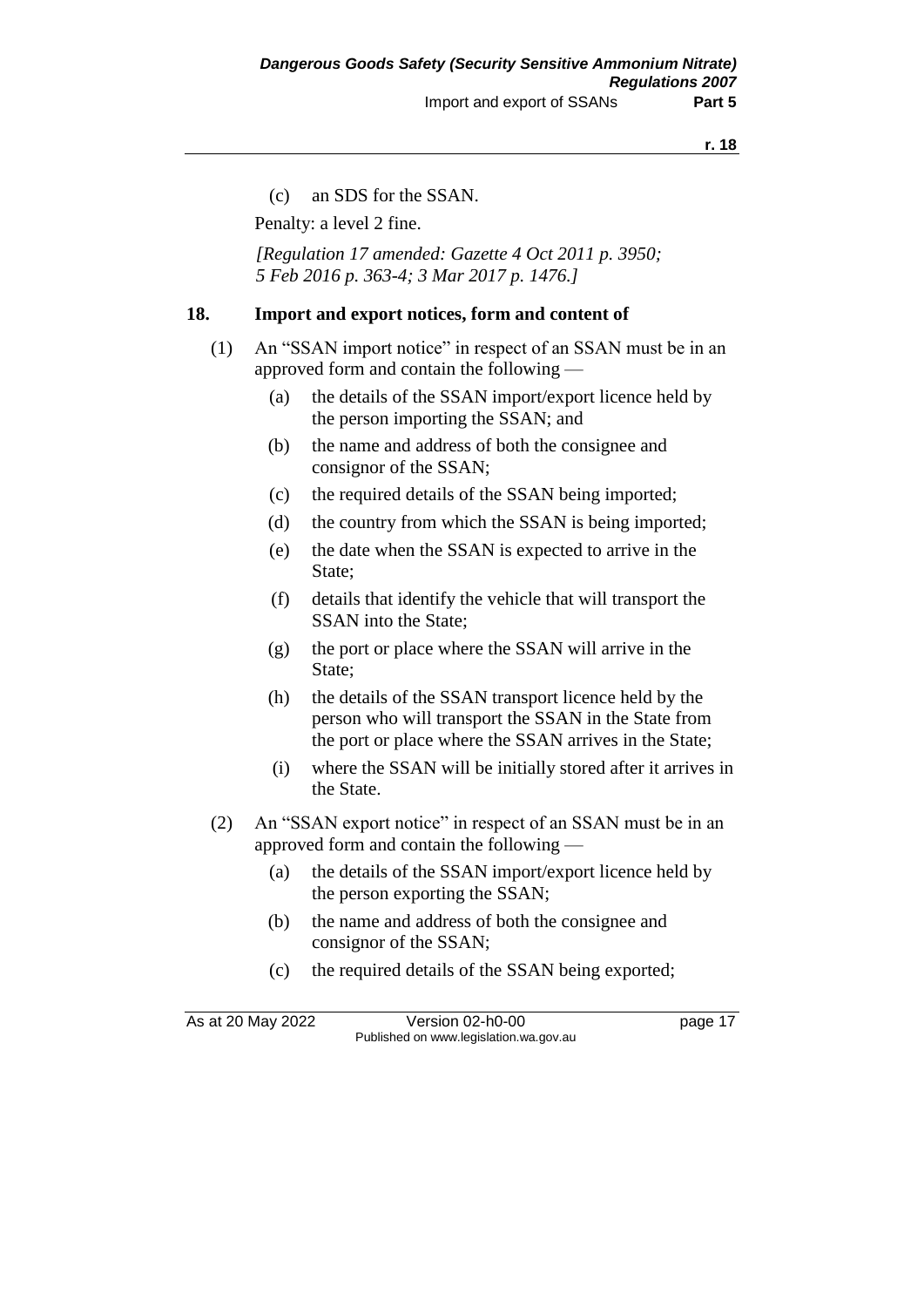- (d) the date when the SSAN is expected to leave the State;
- (e) the country to which the SSAN is being exported;
- (f) a certificate that the export is in accordance with the law of that country.
- (3) The holder of an SSAN import/export licence must keep a copy of each "SSAN import notice" or "SSAN export notice" given to the Chief Officer under this regulation for 2 years after the date of the import or export of the SSAN.

Penalty: a level 3 fine.

*[Regulation 18 amended: Gazette 4 Oct 2011 p. 3950; 5 Feb 2016 p. 363-4.]*

### **19. Chief Officer may direct that SSAN be analysed**

- (1) The Chief Officer may give a person importing or exporting an SSAN a written notice that directs the person, at the person's expense, to have the SSAN analysed by a person specified, within a period specified, and in accordance with directions specified, in the notice.
- (2) A person given such a notice must obey it.

Penalty: a level 2 fine.

*[Regulation 19 amended: Gazette 5 Feb 2016 p. 363-4 and 365.]*

page 18 Version 02-h0-00 As at 20 May 2022 Published on www.legislation.wa.gov.au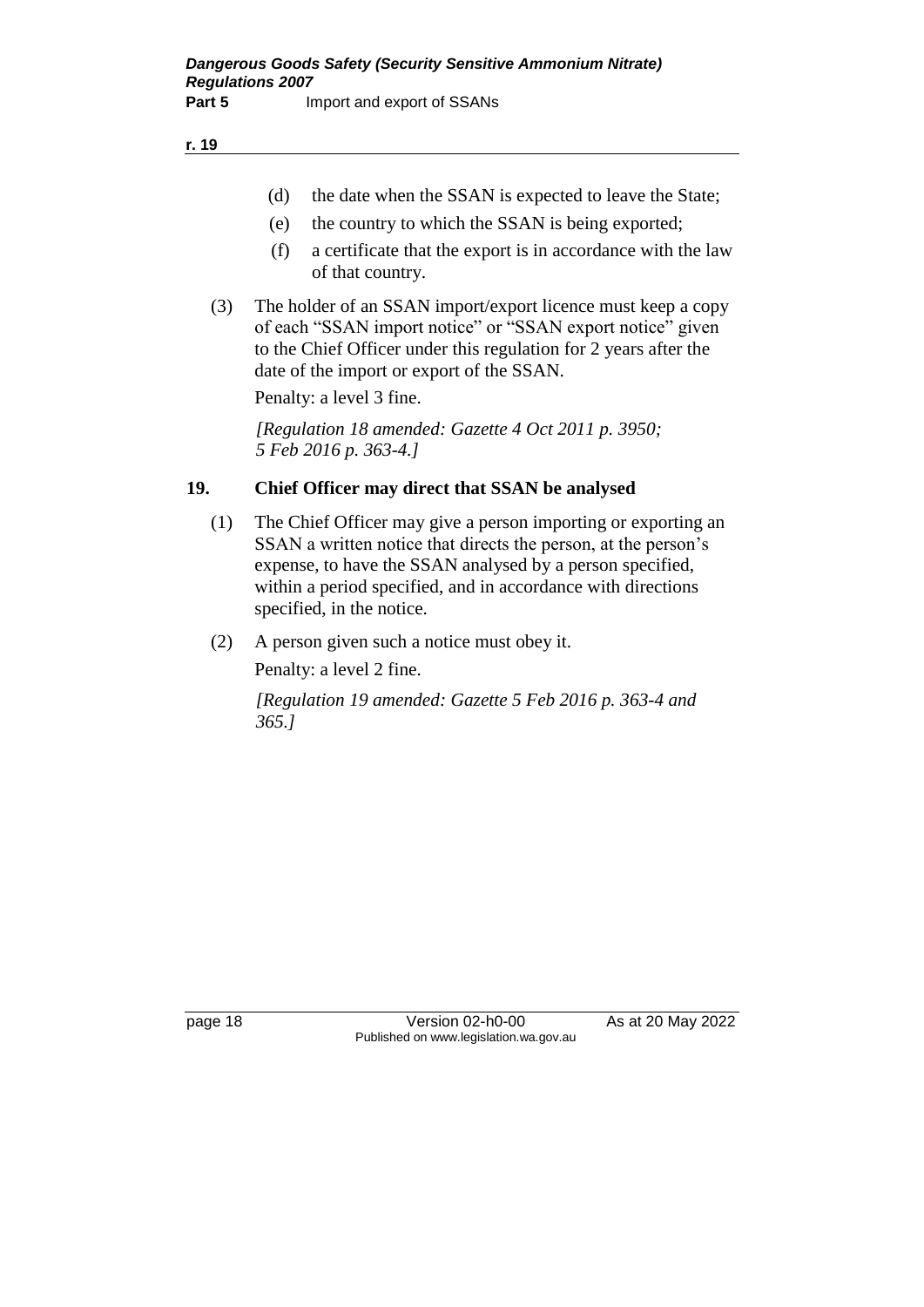# **Part 6 — Manufacture of SSANs**

*[Heading amended: Gazette 5 Feb 2016 p. 365.]*

### **20. Term used: manufacture**

In this Part, unless the contrary intention appears —

*manufacture* an SSAN, includes —

- (a) to manufacture the SSAN wholly or partly from another SSAN; and
- (b) to package the SSAN.

*[Regulation 20 amended: Gazette 5 Feb 2016 p. 363-4.]*

### **21. Licensing requirements**

- (1) A person who manufactures an SSAN must hold an SSAN manufacture licence that relates to the SSAN and that authorises the manufacture of the SSAN.
- (2) A person does not have to hold a licence referred to in subregulation (1) to manufacture an SSAN if —
	- (a) the person
		- (i) is a secure nominee of the holder of a licence referred to in subregulation (1) that authorises the holder to manufacture the SSAN in the circumstances; and
		- (ii) manufactures the SSAN in accordance with the unsupervised access authorisation given by the holder to the nominee;
		- or
	- (b) the person manufactures the SSAN while being supervised by the holder of a licence referred to in subregulation (1) that authorises the holder to manufacture the SSAN in the circumstances.

As at 20 May 2022 Version 02-h0-00 Published on www.legislation.wa.gov.au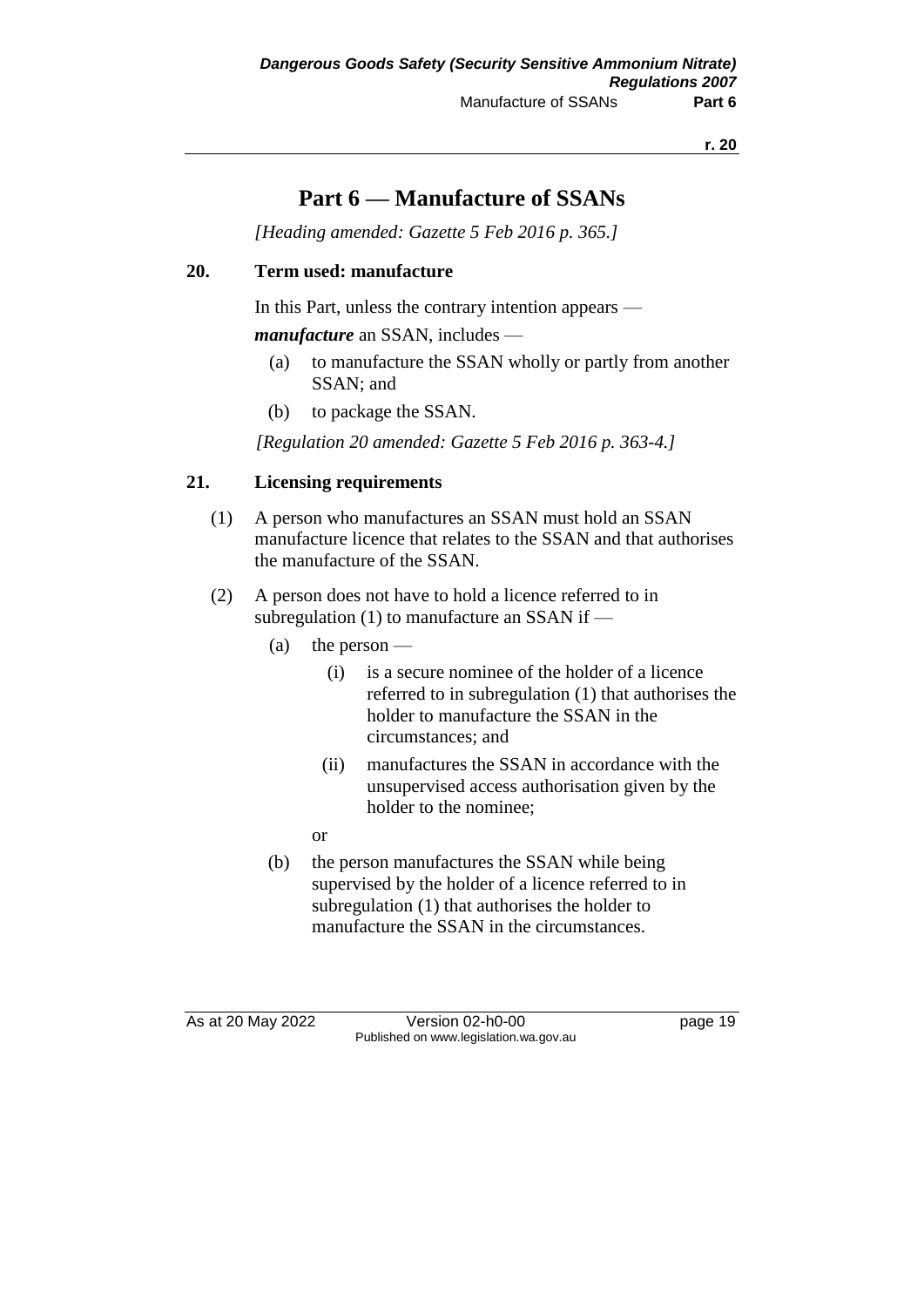| (3) | A person does not have to hold a licence referred to in |
|-----|---------------------------------------------------------|
|     | subregulation $(1)$ to manufacture an SSAN if —         |

- (a) the person
	- (i) controls and manages a commercial laboratory; or
	- (ii) is employed in such a laboratory by the person who controls and manages the laboratory;

and

- (b) the person manufactures the SSAN in the laboratory for analytical or research purposes that do not involve the manufacture of an illegal product; and
- (c) there is not more than 3 kg of any SSAN in the laboratory.
- (4) A person does not have to hold a licence referred to in subregulation (1) to manufacture an SSAN if —
	- (a) the person
		- (i) is employed by an educational institution or government organisation; or
		- (ii) is a student at an educational institution;
		- and
	- (b) the person manufactures the SSAN in a laboratory of the institution or organisation for educational or research purposes that do not involve the manufacture of an illegal product; and
	- (c) there is not more than 3 kg of any SSAN in the laboratory.

Note for this regulation:

The Act s. 11 (Unlicensed person involved with dangerous goods).

*[Regulation 21 amended: Gazette 4 Oct 2011 p. 3951; 2 Dec 2013 p. 5507; 5 Feb 2016 p. 363-4.]*

page 20 Version 02-h0-00 As at 20 May 2022 Published on www.legislation.wa.gov.au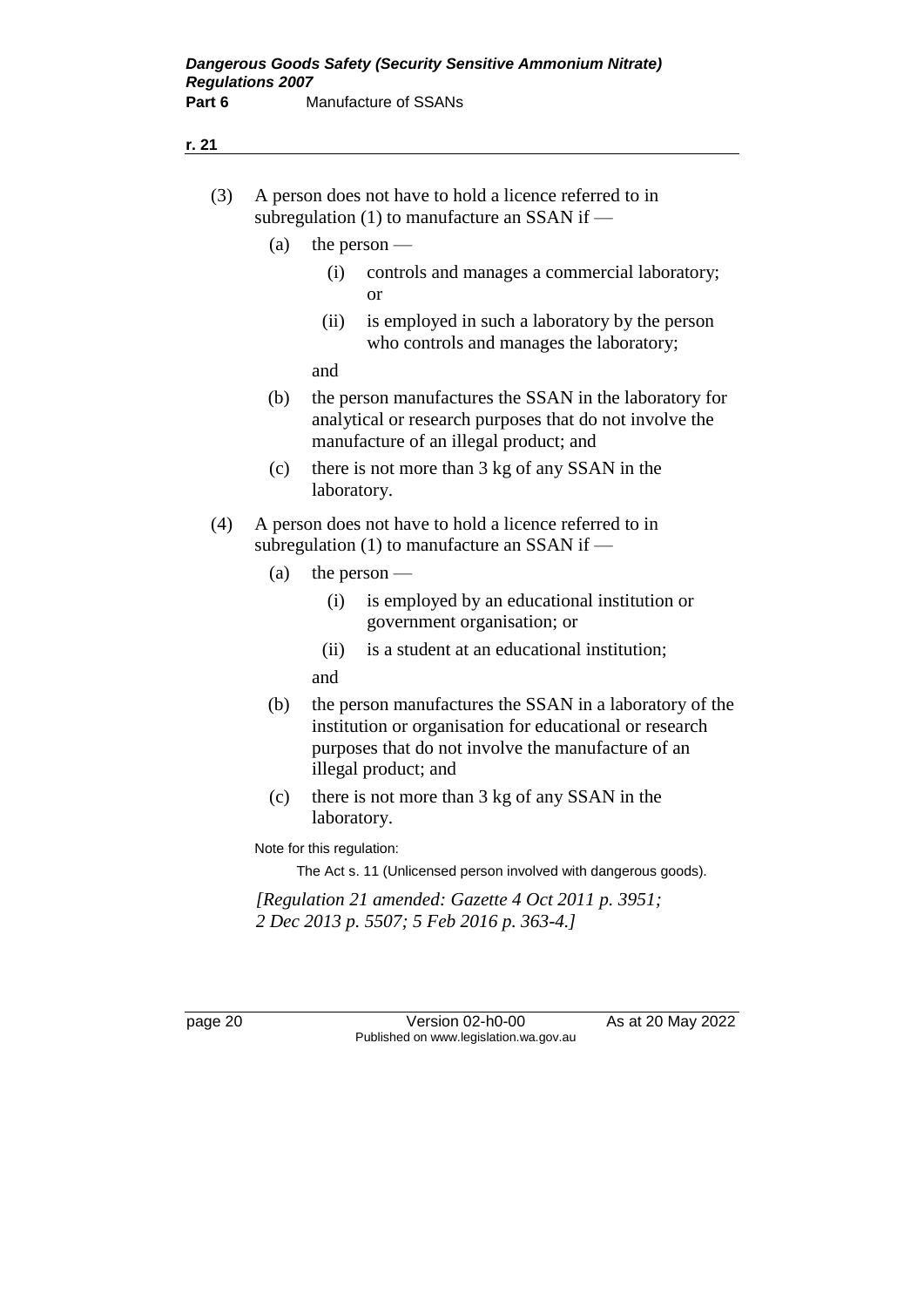# **Part 7 — Storage of SSANs**

*[Heading amended: Gazette 5 Feb 2016 p. 365.]*

### **22. Licensing requirements**

- (1) A person who stores a quantity of an SSAN at a place must hold at least one of these licences that relates to the SSAN and authorises the storage of that quantity at that place —
	- (a) an SSAN storage licence;
	- (b) an SSAN manufacture licence.
- (2) A person does not have to hold a licence referred to in subregulation (1) to store an SSAN at a place if the person —
	- (a) holds a shotfiring licence that relates to the SSAN and stores not more than 100 kg of the SSAN for use by the person at the place; or
	- (b) holds an explosives storage licence issued under the *Dangerous Goods Safety (Explosives) Regulations 2007*  and stores the SSAN in accordance with that licence as if the SSAN were an explosive; or
	- (c) holds an SSAN fertiliser licence that relates to the SSAN and the SSAN is stored for use by the person.
- (3) A person does not have to hold a licence referred to in subregulation (1) to store an SSAN if —
	- (a) the person controls and manages a commercial laboratory; and
	- (b) the person stores the SSAN in the laboratory for analytical or research purposes that do not involve the manufacture of an illegal product; and
	- (c) there is not more than 3 kg of any SSAN in the laboratory.

As at 20 May 2022 Version 02-h0-00 Published on www.legislation.wa.gov.au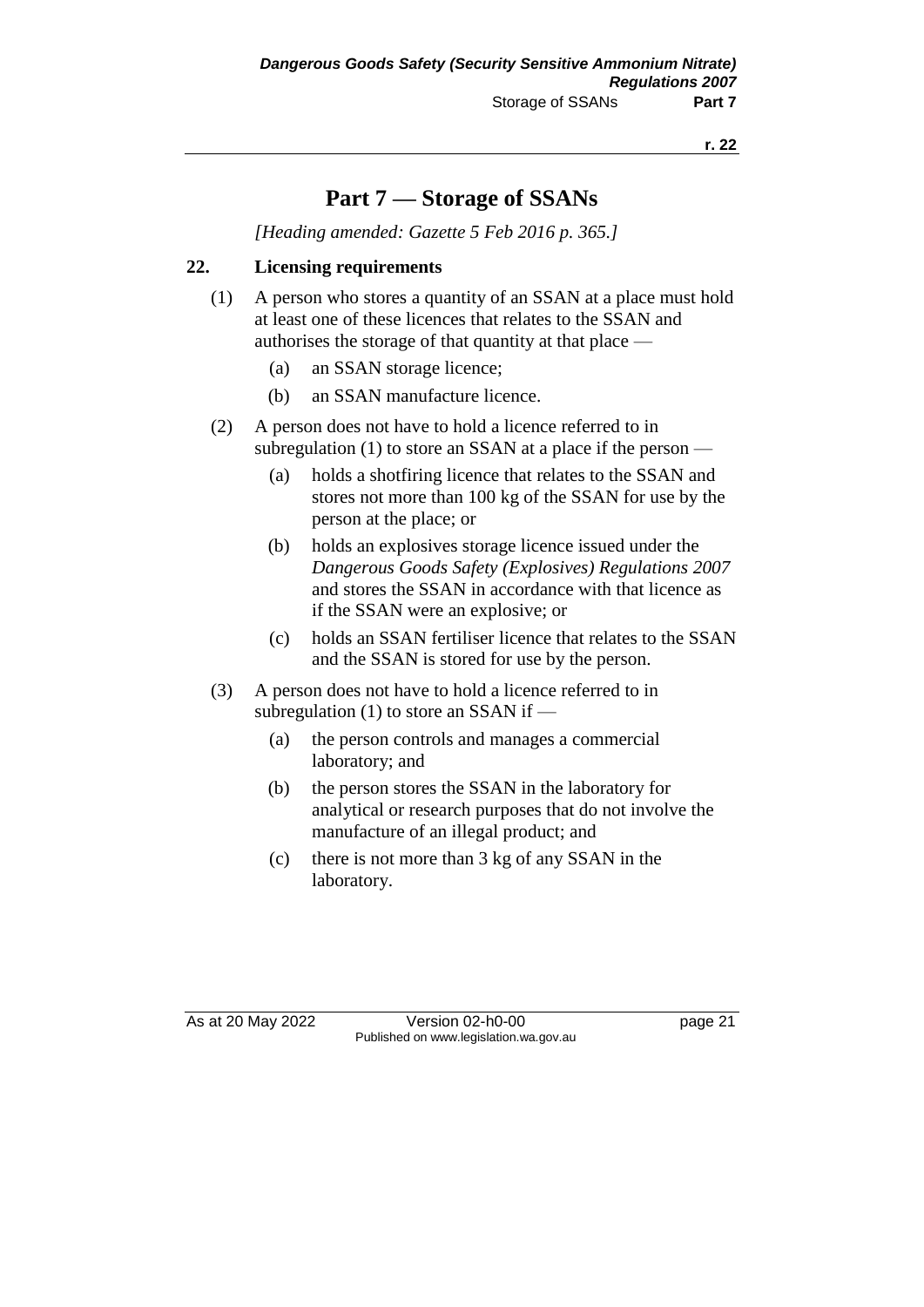| (4) A person does not have to hold a licence referred to in |
|-------------------------------------------------------------|
| subregulation $(1)$ to store an SSAN if —                   |

- (a) the person
	- (i) is an educational institution or government organisation; or
	- (ii) is employed by such an institution or organisation;

and

- (b) the person stores the SSAN in a laboratory of the institution or organisation for analytical, educational or research purposes that do not involve the manufacture of an illegal product; and
- (c) there is not more than 3 kg of any SSAN in the laboratory.
- (5) A person does not have to hold a licence referred to in subregulation  $(1)$  to store an SSAN at a place if —
	- (a) the person holds an SSAN transport licence; and
	- (b) the person stores the SSAN at the place while it is in transit; and
	- (c) the person stores the SSAN at the place in containers that are not opened at the place; and
	- (d) the SSAN is not used at the place.

Note for this regulation:

The Act s. 11 (Unlicensed person involved with dangerous goods).

*[Regulation 22 amended: Gazette 4 Oct 2011 p. 3951; 5 Feb 2016 p. 363-4.]*

### **23. Storage requirements, specific**

 $(1)$  In this regulation —

*licensed place* means a place specified in —

(a) an SSAN storage licence; or

page 22 Version 02-h0-00 As at 20 May 2022 Published on www.legislation.wa.gov.au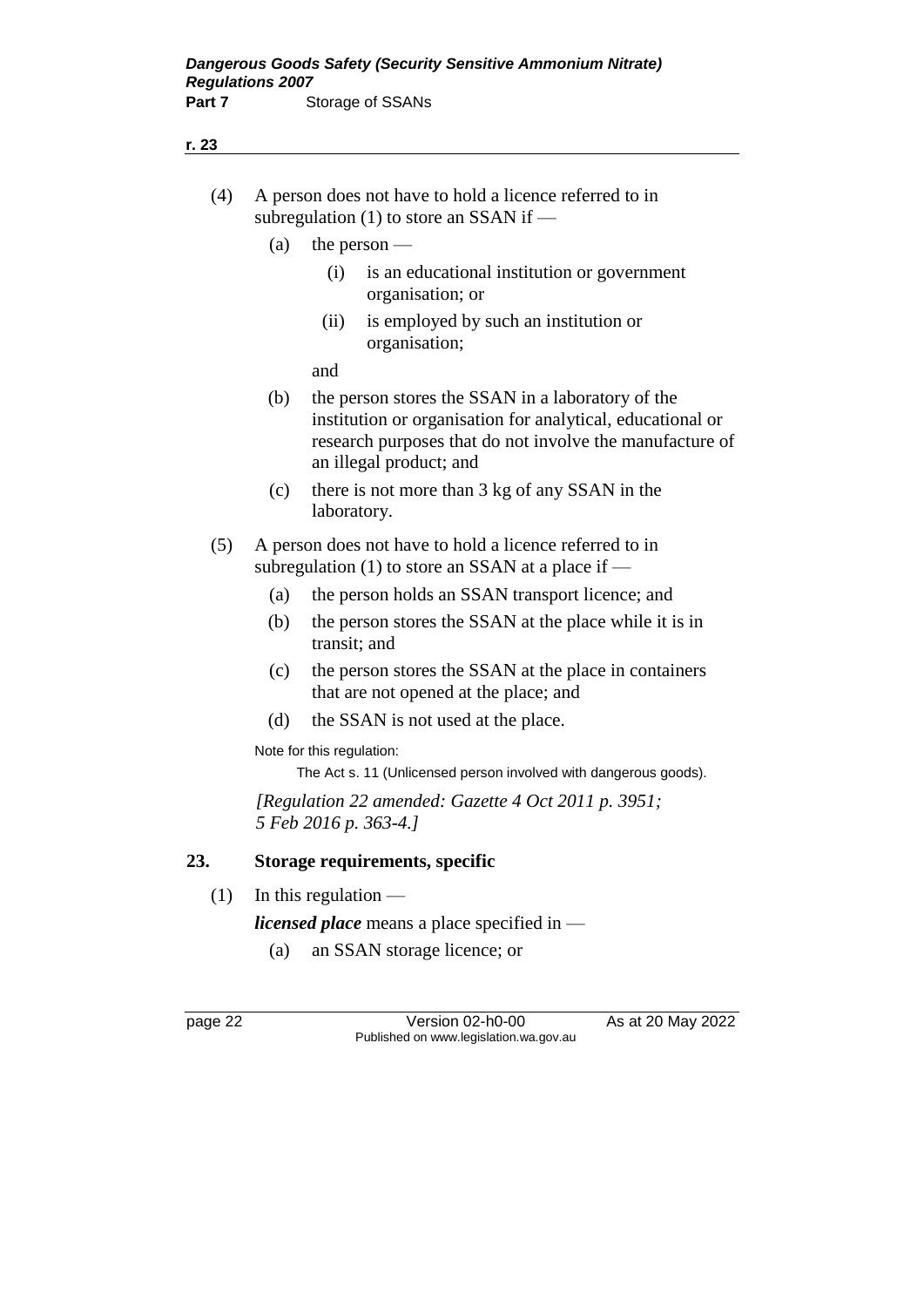(b) an SSAN manufacture licence,

as a place where an SSAN may be stored under the licence;

*packaged* SSAN means any SSAN that is in a container that is designed to store the SSAN and to be transported.

- (2) A person who stores any packaged SSAN at any place must keep an inventory for the place.
- (3) For the purpose of subregulation (2), an inventory is not kept for a place unless a written record is made of this information —
	- (a) the required details of the packaged SSAN stored at the place at any time; and
	- (b) the receipt into or dispatch from storage at the place of any packaged SSAN; and
	- (c) the day and time of each such receipt or dispatch; and
	- (d) for each such dispatch
		- (i) the name of the person to whom the packaged SSAN was dispatched; and
		- (ii) if a licence is needed to possess the SSAN, the person's licence details or authority to possess the SSAN,

and is kept for 2 years after the date of each such receipt or dispatch.

- (4) A person who stores any packaged SSAN at a licensed place must do a stock take of all packaged SSAN stored at the place at least once a month.
- (5) For the purpose of subregulation (4), a stock take of packaged SSAN stored at a place is not done unless —
	- (a) the quantity of packaged SSAN stored at the place at the time of the stock take is compared to the inventory for the place at that time; and
	- (b) any unexplained loss is investigated; and

As at 20 May 2022 Version 02-h0-00 page 23 Published on www.legislation.wa.gov.au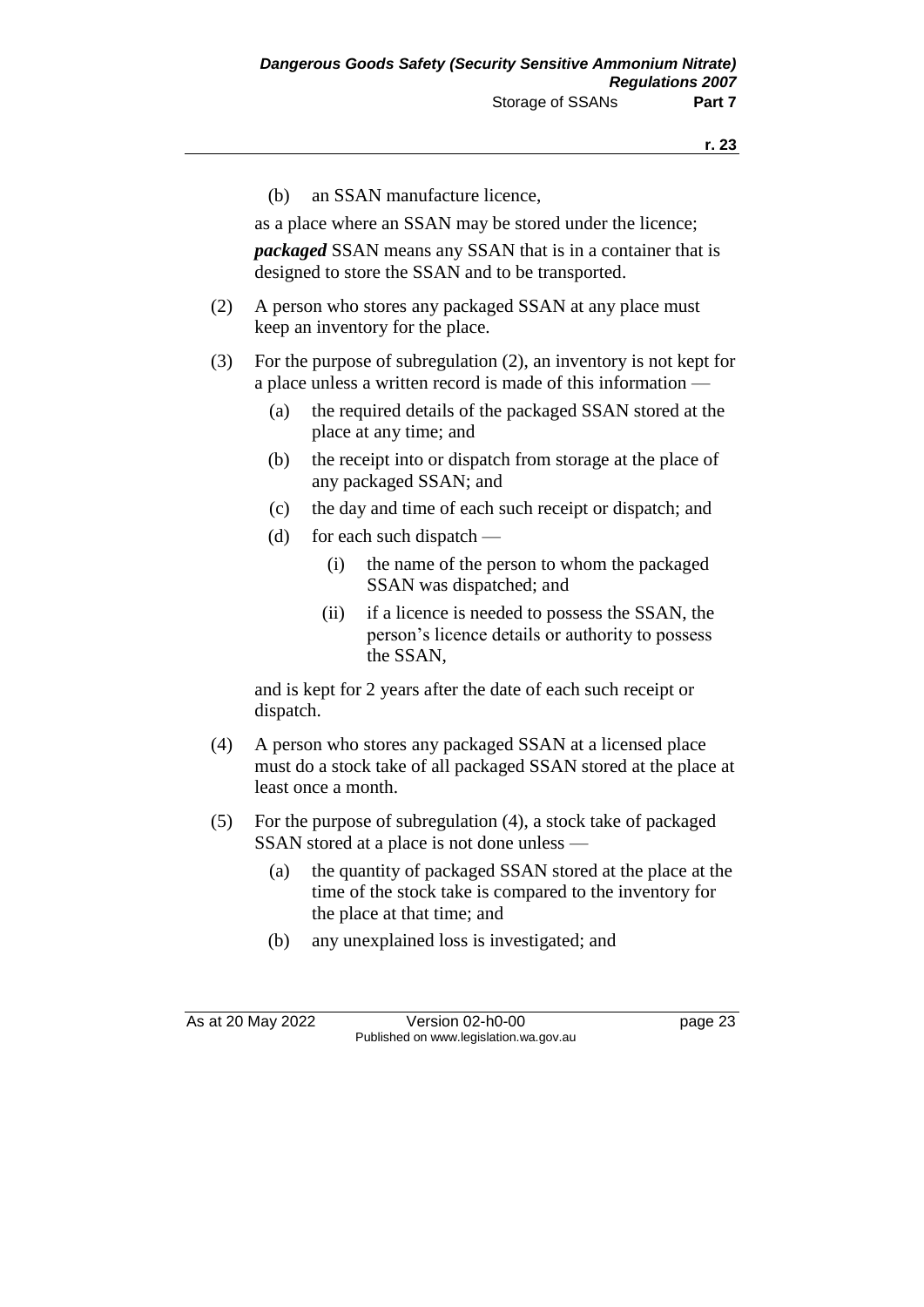- (c) if an unexplained loss is found, the person gives the Chief Officer a written report within one month after the stock take of —
	- (i) the unexplained loss; and
	- (ii) the findings of the investigation; and
	- (iii) any measures taken to ensure the unexplained loss does not occur again.
- (6) A person who stores any SSAN at a licensed place must inspect the place at least once a month.
- (7) For the purposes of subregulation (6), a place is not inspected unless —
	- (a) the means of keeping the SSANs at the place secure are inspected to see that they comply with these regulations; and
	- (b) any SSAN stored at the place is inspected to see that it complies with, and is stored in accordance with, these regulations; and
	- (c) a written record is kept for 2 years after the date of the inspection of the date and time of the inspection, the matters inspected, and the findings of the inspection.

Penalty: a level 2 fine.

*[Regulation 23 amended: Gazette 5 Feb 2016 p. 363-4 and 365.]*

page 24 Version 02-h0-00 As at 20 May 2022 Published on www.legislation.wa.gov.au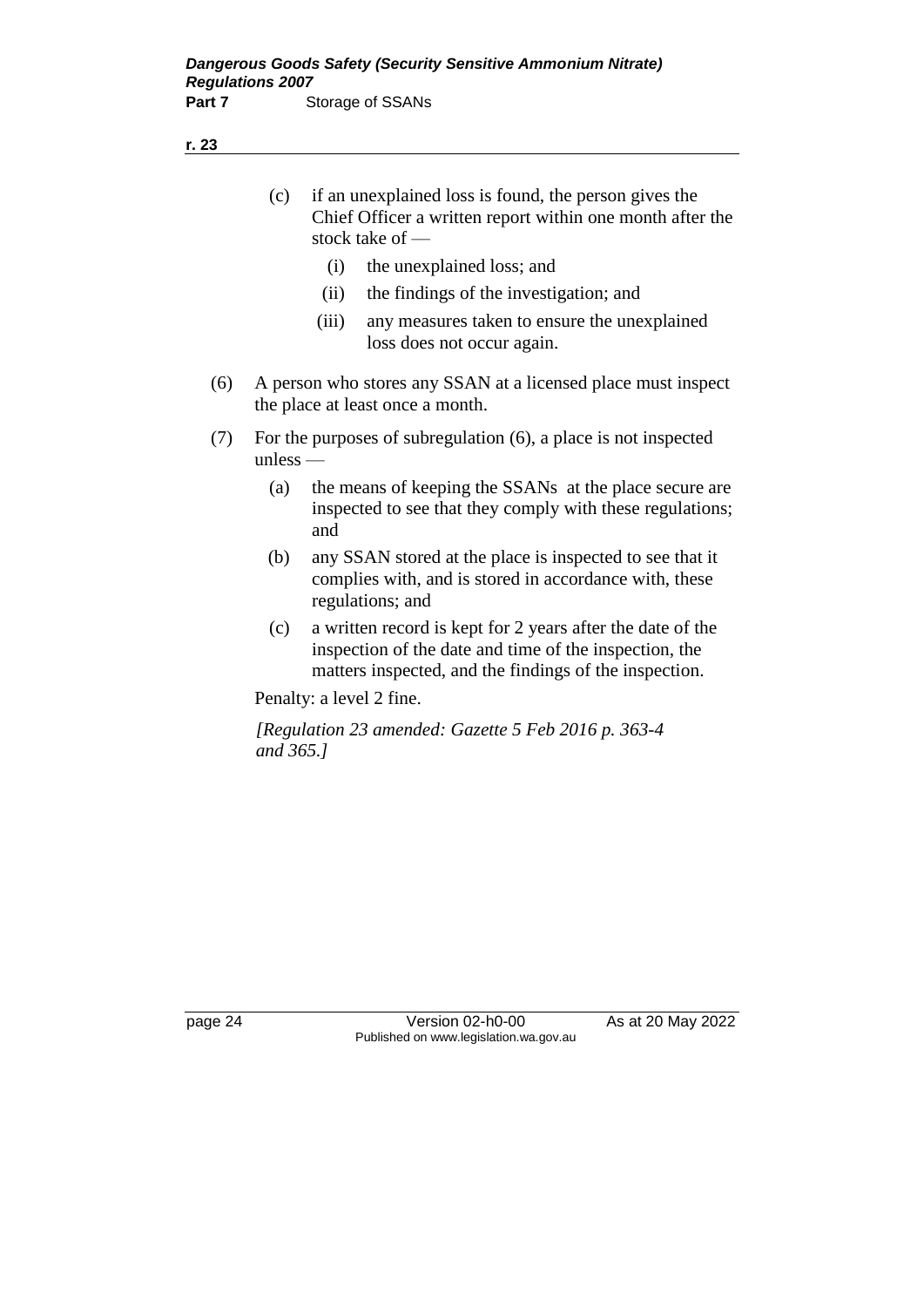**r. 24**

# **Part 8 — Transport of SSANs**

*[Heading amended: Gazette 5 Feb 2016 p. 365.]*

### **24. Licensing requirements**

- (1) A person who transports a quantity of an SSAN on a road that is open to or used by the public or by rail must hold an SSAN transport licence that relates to that quantity of the SSAN.
- (2) A person does not have to hold a licence referred to in subregulation  $(1)$  to transport an SSAN if the person —
	- (a) holds an SSAN fertiliser licence that relates to the SSAN and transports the SSAN for use by the person; or
	- (b) holds a shotfiring licence that relates to the SSAN and transports the SSAN for use by the person; or
	- (c) holds an explosives manufacture (MPU) licence that relates to the SSAN and transports the SSAN in a mobile processing unit, as that term is defined in the *Dangerous Goods Safety (Explosives) Regulations 2007*.
- (3) A person does not have to hold a licence referred to in subregulation (1) to transport an SSAN if the person —
	- (a) is a secure nominee of the holder of such a licence that authorises the holder to transport the SSAN; and
	- (b) transports the SSAN in accordance with the unsupervised access authorisation given by the holder to the nominee.
- (4) A person does not have to hold a licence referred to in subregulation (1) to transport an SSAN if —
	- (a) the person  $-$ 
		- (i) controls and manages a commercial laboratory; or
		- (ii) is employed in such a laboratory by the person who controls and manages the laboratory;
		- and

As at 20 May 2022 Version 02-h0-00 Published on www.legislation.wa.gov.au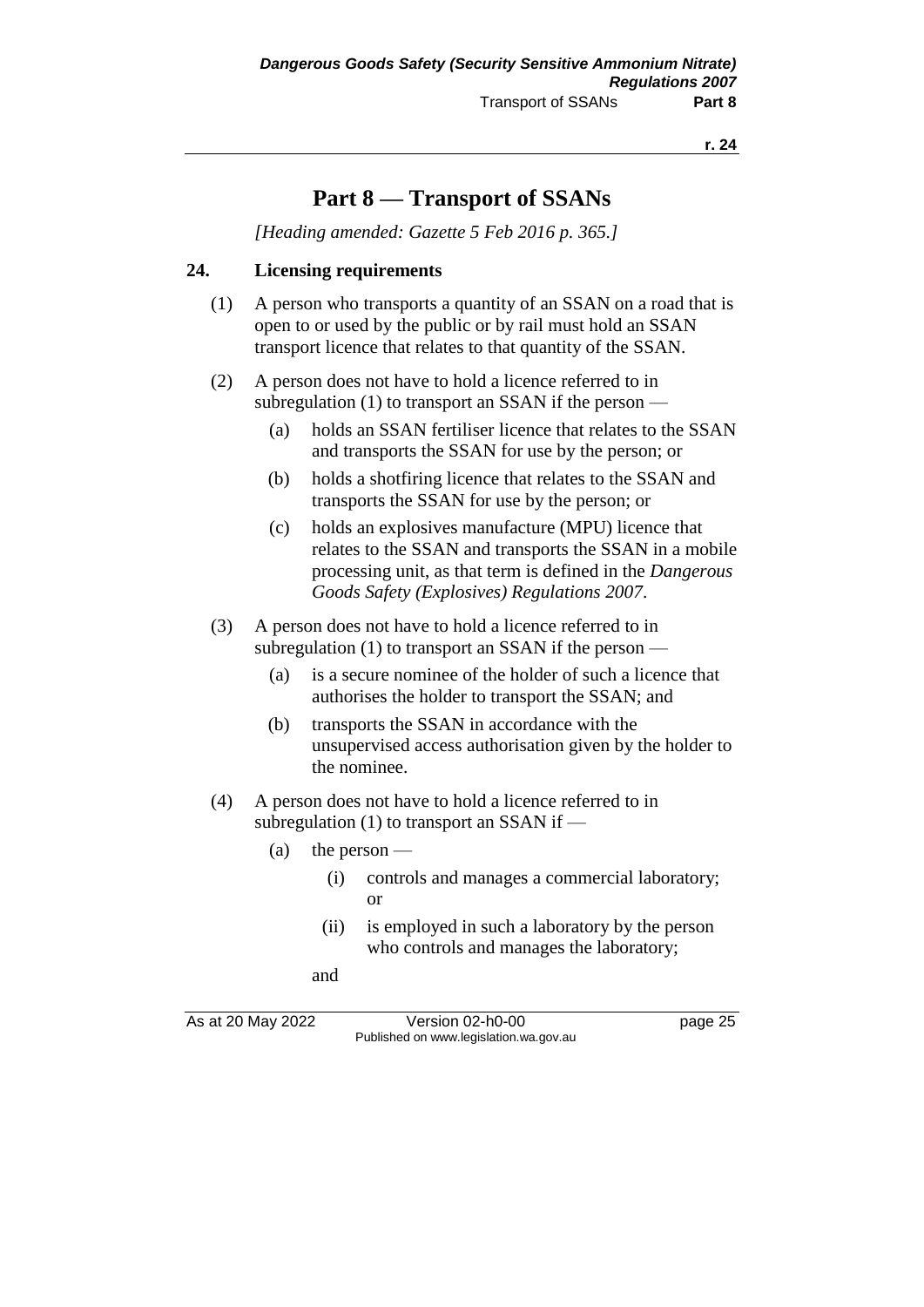| (b) | the person transports the SSAN for analytical or research |
|-----|-----------------------------------------------------------|
|     | purposes in the laboratory that do not involve the        |
|     | manufacture of an illegal product; and                    |

- (c) the person transports not more than 3 kg of the SSAN.
- (5) A person does not have to hold a licence referred to in subregulation (1) to transport an SSAN if —
	- (a) the person is employed by an educational institution or government organisation; and
	- (b) the person transports the SSAN for analytical, educational or research purposes at the institution or organisation that do not involve the manufacture of an illegal product; and
	- (c) the person transports not more than 3 kg of the SSAN.
- (6) A person does not have to hold a licence referred to in subregulation (1) to transport an SSAN if the person holds an interstate transport licence that authorises the person to transport the SSAN in that State or Territory.

Note for this regulation:

The Act s. 11 (Unlicensed person involved with dangerous goods).

*[Regulation 24 amended: Gazette 2 Dec 2013 p. 5507; 5 Feb 2016 p. 363-4.]*

#### **25. Interstate licences, compliance with etc.**

(1) A person who transports an SSAN pursuant to an interstate transport licence must comply with any condition to which the licence is subject.

Penalty: a level 1 fine.

- *[(2) deleted]*
- (3) A person who transports an SSAN pursuant to an interstate transport licence must comply with any security plan that relates to the licence.

Penalty: a level 2 fine.

page 26 Version 02-h0-00 As at 20 May 2022 Published on www.legislation.wa.gov.au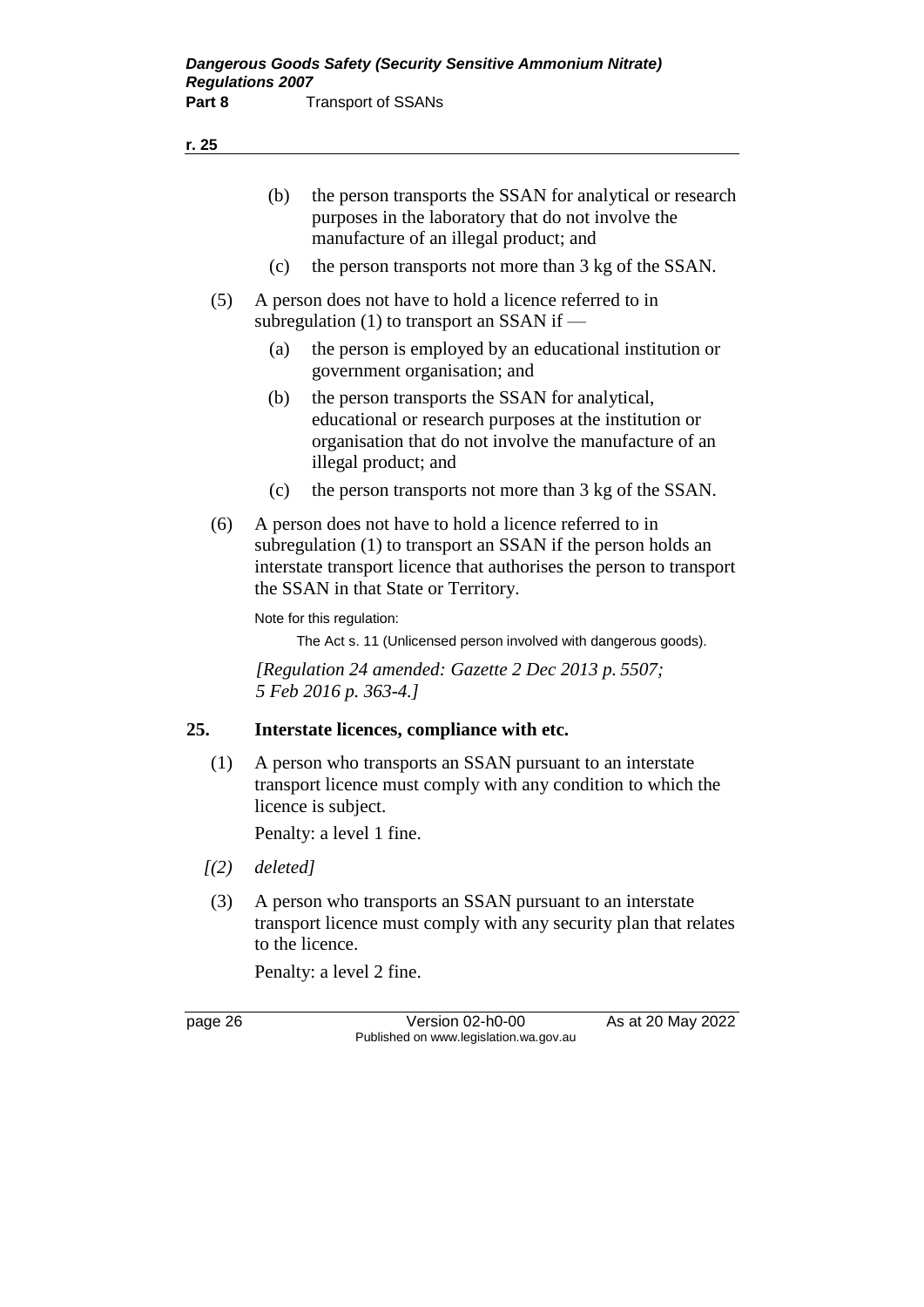- (4) A DGO may direct a person who transports an SSAN and who purportedly holds an interstate transport licence to produce the licence to the DGO.
- (5) A person given a direction under subregulation (4) must obey it. Penalty: a level 2 fine.

*[Regulation 25 amended: Gazette 4 Oct 2011 p. 3951; 5 Feb 2016 p. 363-4.]*

#### **26. Security breach, duty to report**

A person who transports an SSAN must immediately report to the Chief Officer and a police officer any unlawful use, or attempted unlawful use, of a vehicle being used to transport the SSAN.

Penalty: a level 2 fine.

*[Regulation 26 amended: Gazette 5 Feb 2016 p. 363-4.]*

As at 20 May 2022 Version 02-h0-00 page 27 Published on www.legislation.wa.gov.au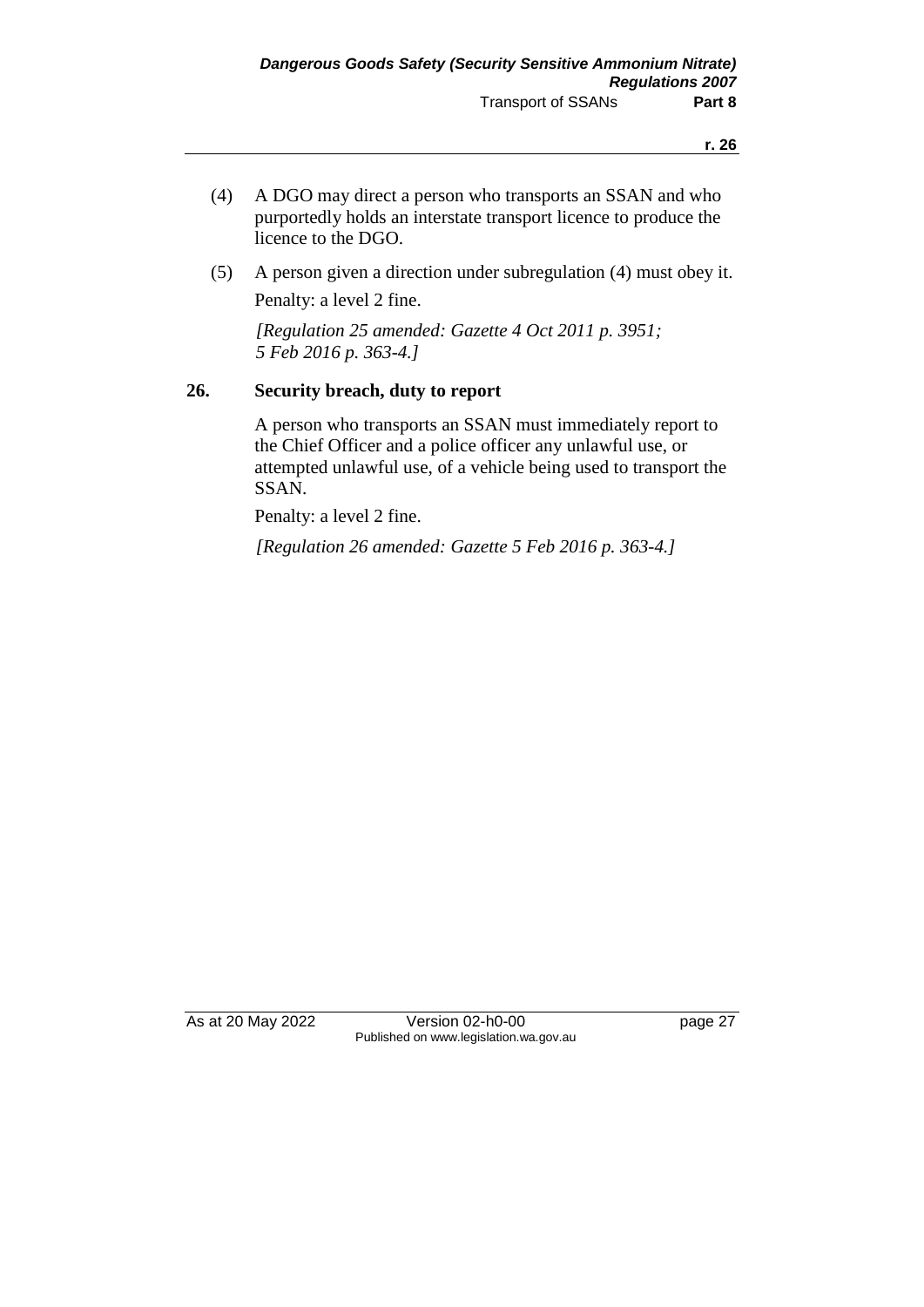**r. 27**

# **Part 9 — Supply of SSANs**

*[Heading amended: Gazette 5 Feb 2016 p. 365.]*

### **27. Licensing requirements**

- (1) A person who supplies a quantity of an SSAN to another person must hold at least one of these licences that relates to the SSAN and authorises the supply of that quantity —
	- (a) an SSAN import/export licence;
	- (b) an SSAN manufacture licence;
	- (c) an SSAN storage licence;
	- (d) an SSAN transport licence;
	- (e) an SSAN supply licence.
- (2) A person does not have to hold a licence referred to in subregulation (1) to supply an SSAN if  $-$ 
	- (a) the person
		- (i) is a secure nominee of the holder of a licence referred to in subregulation (1) that authorises the holder to supply the SSAN in the circumstances; and
		- (ii) supplies the SSAN in accordance with the unsupervised access authorisation given by the holder to the nominee;
		- or
	- (b) the person supplies the SSAN while being supervised by the holder of a licence referred to in subregulation (1) that authorises the holder to supply the SSAN in the circumstances.

page 28 Version 02-h0-00 As at 20 May 2022 Published on www.legislation.wa.gov.au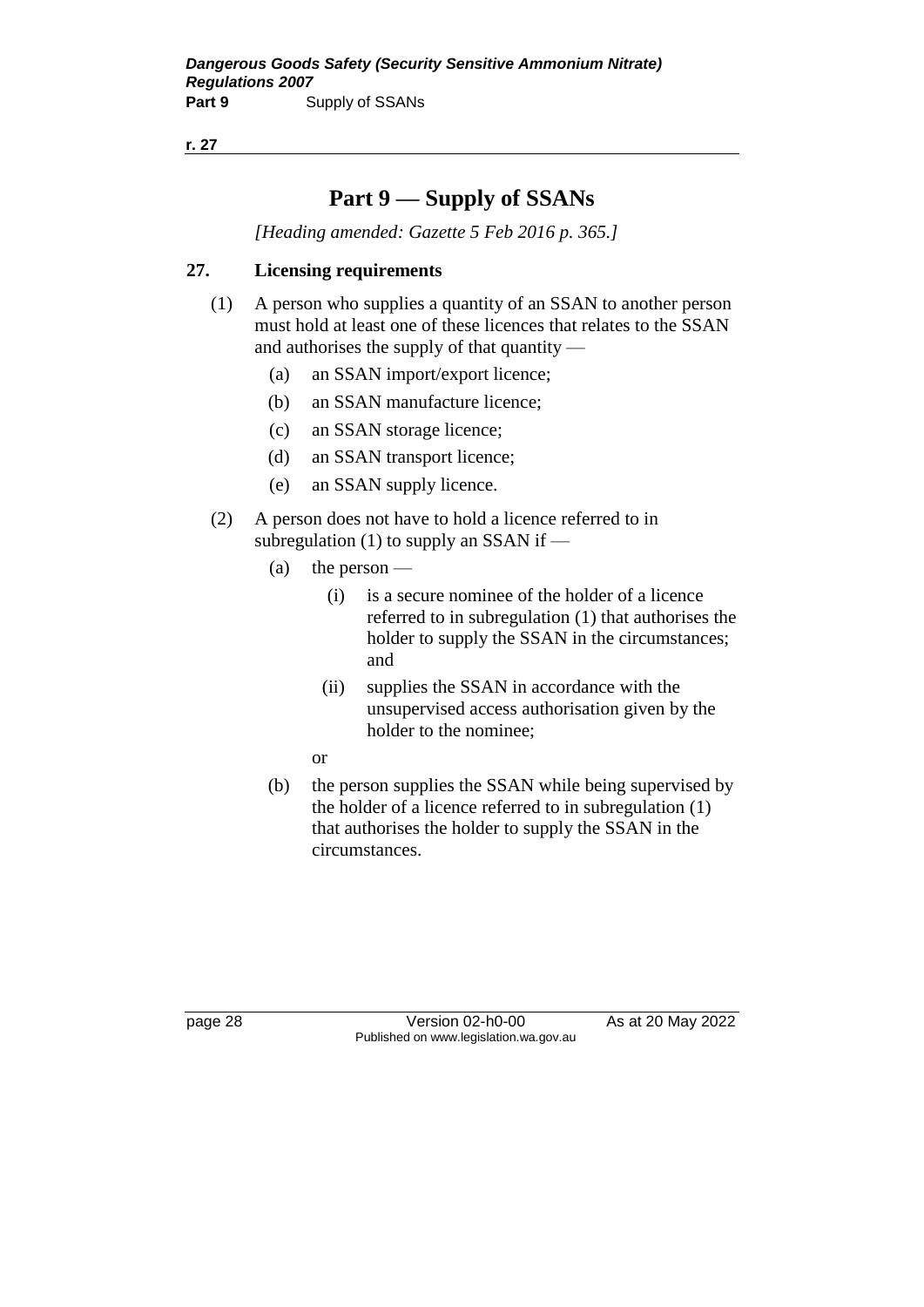| (3) | A person does not have to hold a licence referred to in   |
|-----|-----------------------------------------------------------|
|     | subregulation (1) to supply an SSAN if the person holds a |
|     | shotfiring licence that relates to the SSAN and —         |

- (a) in the course of manufacturing an explosive for use by another person who holds a shotfiring licence that relates to the SSAN, supplies the SSAN to that person; or
- (b) in the course of manufacturing and detonating an explosive as a service provided to another person who does not hold a shotfiring licence that relates to the SSAN —
	- (i) supplies the SSAN to that person; and
	- (ii) does not give possession or the control or management of the explosive to the other person.
- (4) A person does not have to hold a licence referred to in subregulation  $(1)$  to supply an SSAN if the person —
	- (a) holds an explosives manufacture (MPU) licence that relates to the SSAN; and
	- (b) in the course of manufacturing an explosive for use by another person who holds a shotfiring licence that relates to the SSAN, supplies the SSAN to that person by means of an MPU; and
	- (c) does not give possession or the control or management of the explosive to a person who is not authorised to possess it under the *Dangerous Goods Safety (Explosives) Regulations 2007*.
- (5) A person does not have to hold a licence referred to in subregulation  $(1)$  to supply an SSAN if —
	- (a) the person
		- (i) controls and manages a commercial laboratory; or
		- (ii) is employed in such a laboratory by the person who controls and manages the laboratory;

and

As at 20 May 2022 Version 02-h0-00 page 29 Published on www.legislation.wa.gov.au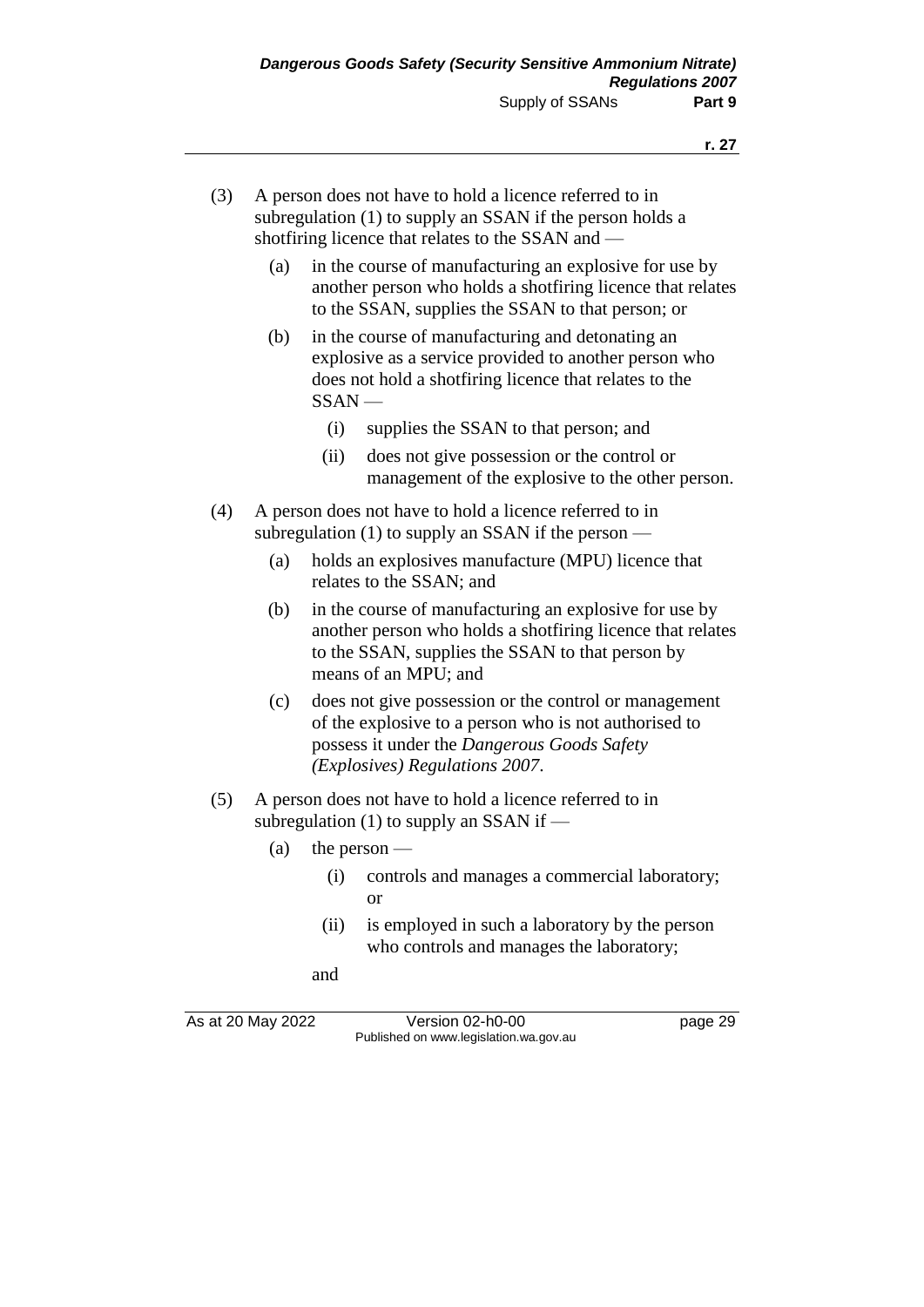- (b) the person supplies the SSAN for analytical or research purposes in the laboratory that do not involve the manufacture of an illegal product; and
- (c) not more than 3 kg of any SSAN is at the laboratory.
- (6) A person does not have to hold a licence referred to in subregulation  $(1)$  to supply an SSAN if —
	- (a) the person
		- (i) is an educational institution or government organisation; or
		- (ii) is employed by such an institution or organisation; or
		- (iii) is a student at an educational institution;

and

- (b) the person supplies the SSAN for analytical, educational or research purposes in a laboratory of the institution or organisation that do not involve the manufacture of an illegal product; and
- (c) not more than 3 kg of any SSAN is in the laboratory.

Note for this regulation:

The Act s. 11 (Unlicensed person involved with dangerous goods).

*[Regulation 27 amended: Gazette 4 Oct 2011 p. 3951; 2 Dec 2013 p. 5508; 5 Feb 2016 p. 363-4.]*

#### **28. Suppliers, duties of**

- (1) This regulation does not apply to the supply of an SSAN by a person in circumstances described in regulation 27(3) or (6).
- (2) A person (*A*) must not supply a quantity of an SSAN to a person (*B*) unless B has produced to A, either at or within a reasonable period before the time of supply —
	- (a) proof of the identity of B in the form of  $-$ 
		- (i) a passport; or
		- (ii) a driver's licence issued in Australia; or

page 30 Version 02-h0-00 As at 20 May 2022 Published on www.legislation.wa.gov.au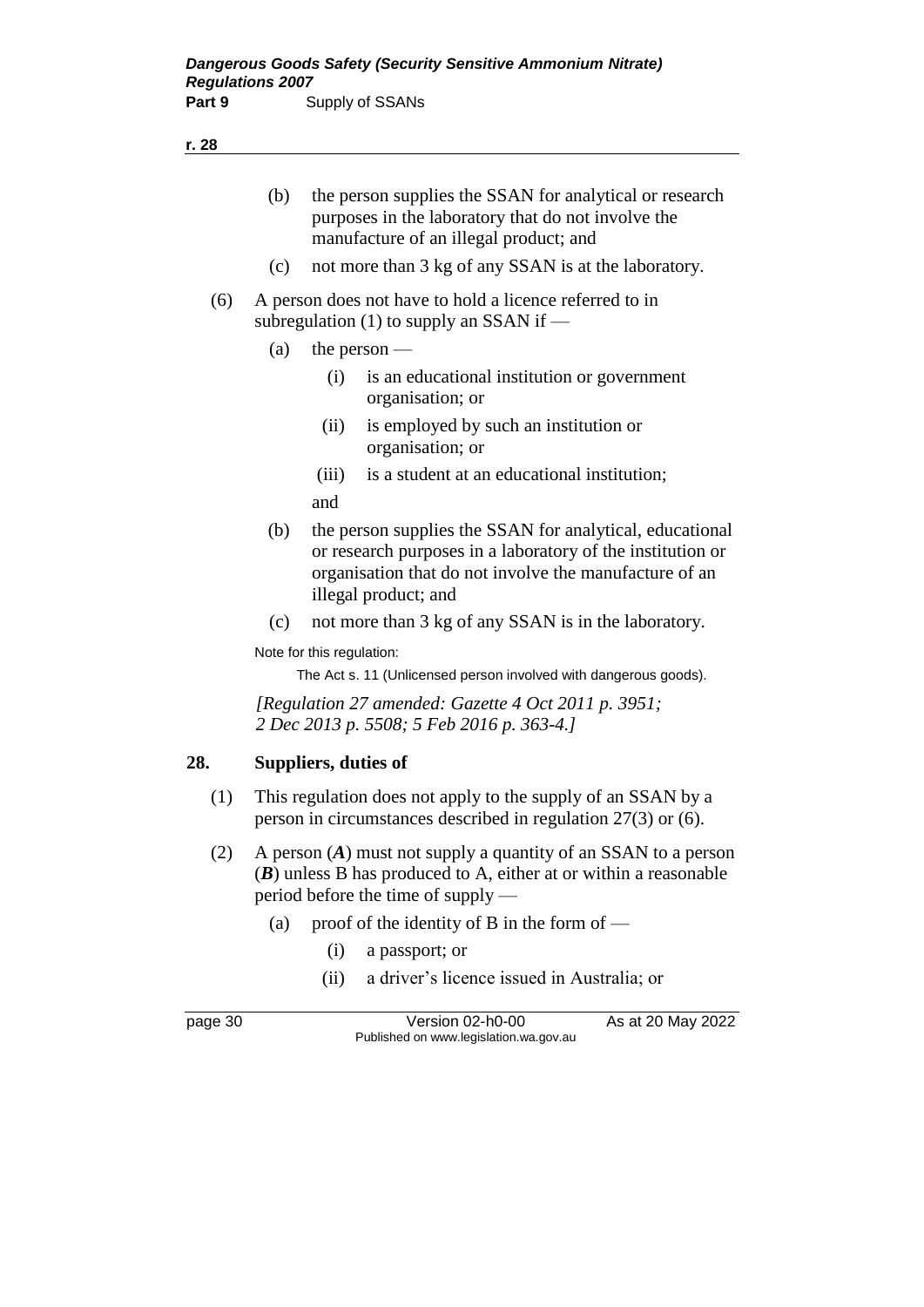- (iia) a photo card as defined in the *Western Australian Photo Card Act 2014* section 3; or
- (iii) a security card issued under the *Dangerous Goods Safety (Explosives) Regulations 2007*  regulation 20,

that shows B's photograph; and

- (b) evidence that B is authorised, whether under a licence or not, to possess that quantity of the SSAN under —
	- (i) these regulations; or
	- (ii) if the other person is in a place outside the State, the law of that place.
- (3) A person, other than the holder of a shotfiring licence or an explosives manufacture (MPU) licence, who supplies an SSAN to another person must make a written record of this information —
	- (a) the date of supply;
	- (b) the name and address of the other person;
	- (c) the details of the other person's authority, whether under a licence or not, to possess the SSAN under —
		- (i) these regulations; or
		- (ii) if the other person is in a place outside the State, the law of that place;
	- (d) the required details of the SSAN supplied,

and keep it for 2 years after the date of the supply of the SSAN. Penalty: a level 1 fine and imprisonment for 10 months.

*[Regulation 28 amended: Gazette 4 Oct 2011 p. 3951-2; 5 Feb 2016 p. 362 and 363-4.]*

As at 20 May 2022 Version 02-h0-00 page 31 Published on www.legislation.wa.gov.au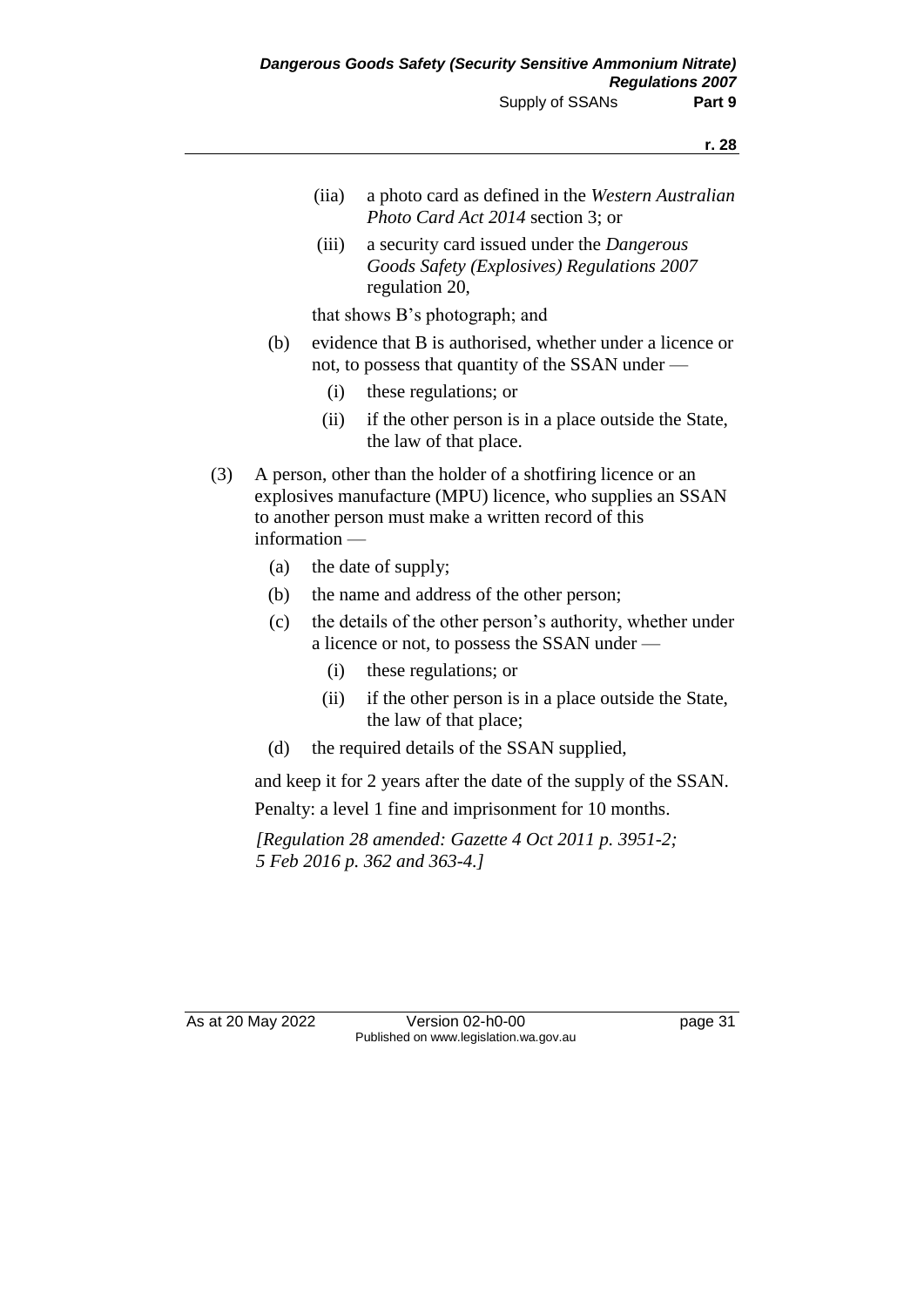# **Part 10 — Licences**

# **Division 1 — Preliminary**

### **29. Terms used**

In this Part —

*licence* means any of the following —

- (a) an SSAN import/export licence;
- (b) an SSAN manufacture licence;
- (c) an SSAN storage licence;
- (d) an SSAN transport licence;
- (e) an SSAN supply licence;
- (f) an SSAN fertiliser licence;

*relevant offence* means any of the following —

- (a) an offence against the Act or these or any other regulations made under the Act;
- (b) an offence against a law of another place that substantially corresponds to the Act;
- (c) an offence against the law of this State or another place an element of which is the handling, storage or transport of explosives.

*[Regulation 29 amended: Gazette 5 Feb 2016 p. 363-4.]*

### **Division 2 — General provisions**

### **30. Applying for a licence**

- (1) An application for a licence must
	- (a) be in an approved form; and
	- (b) be accompanied by any document that is required by the approved form; and
	- (c) be accompanied by the annual fee payable for the first year of the licence; and

page 32 Version 02-h0-00 As at 20 May 2022 Published on www.legislation.wa.gov.au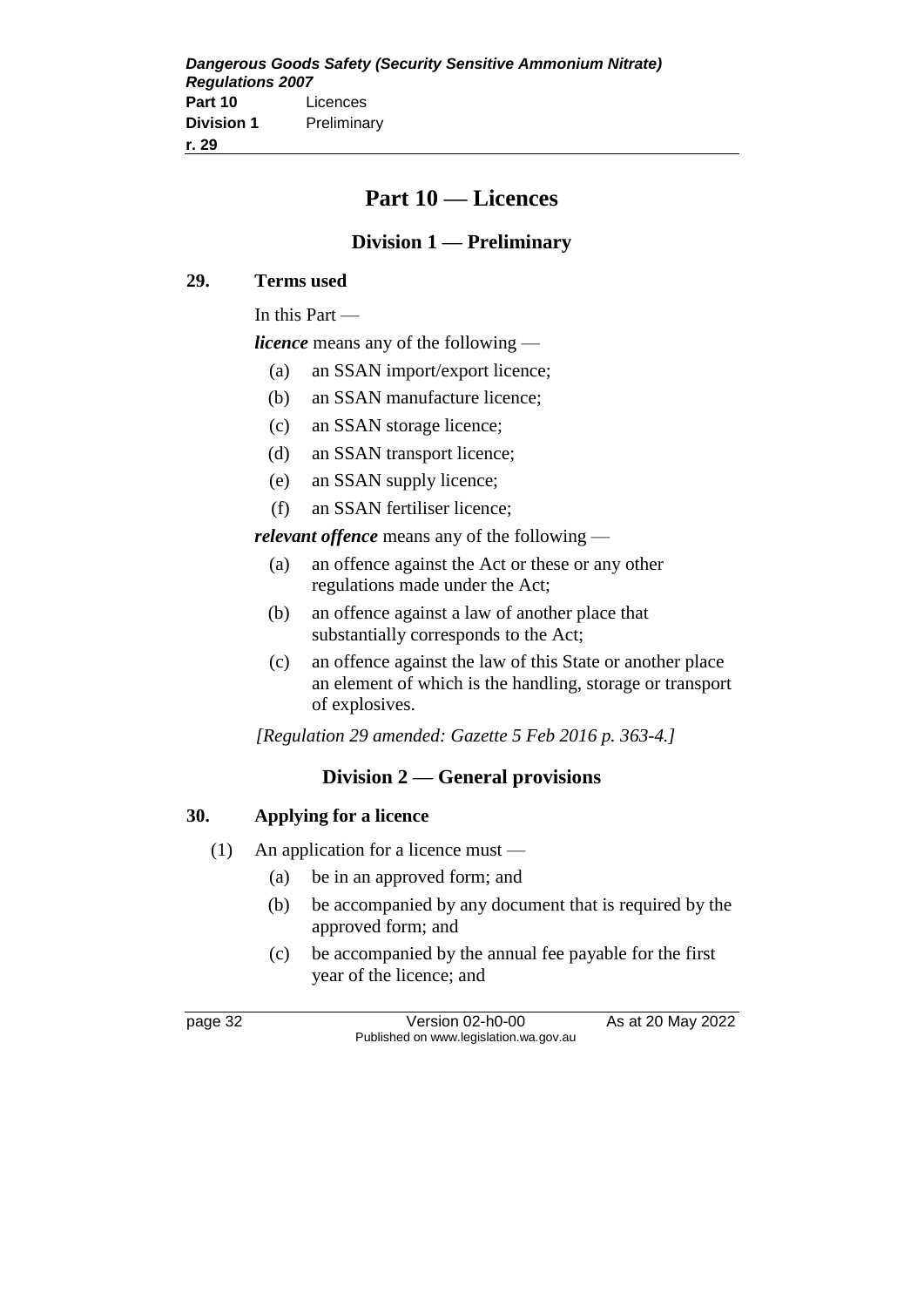|     | (da)<br>(d)                                                                                                                                                     | if the application is not accompanied by a certificate<br>given under subregulation (5), a checking fee equal to<br>the amount (if any) required to be paid under<br>paragraph (c); and<br>be made to the Chief Officer. |  |
|-----|-----------------------------------------------------------------------------------------------------------------------------------------------------------------|--------------------------------------------------------------------------------------------------------------------------------------------------------------------------------------------------------------------------|--|
|     |                                                                                                                                                                 |                                                                                                                                                                                                                          |  |
| (2) |                                                                                                                                                                 | An application for a licence by an individual must disclose —                                                                                                                                                            |  |
|     | (a)                                                                                                                                                             | the details of any relevant offence of which he or she has<br>been convicted; and                                                                                                                                        |  |
|     | (b)                                                                                                                                                             | the details of any charge of a relevant offence against<br>him or her that is pending.                                                                                                                                   |  |
| (3) | An application by a body corporate or a partnership must be<br>accompanied by proof of the incorporation of the body or of the<br>existence of the partnership. |                                                                                                                                                                                                                          |  |
| (4) | In addition to any document that may be required by the<br>approved form for the application, an application for any of the<br>following $-$                    |                                                                                                                                                                                                                          |  |
|     | (a)                                                                                                                                                             | an SSAN manufacture licence;                                                                                                                                                                                             |  |
|     | (b)                                                                                                                                                             | an SSAN storage licence;                                                                                                                                                                                                 |  |
|     | (c)                                                                                                                                                             | an SSAN transport licence;                                                                                                                                                                                               |  |
|     | (d)                                                                                                                                                             | an SSAN fertiliser licence,                                                                                                                                                                                              |  |
|     |                                                                                                                                                                 | must be accompanied by a security plan that is in writing and<br>complies with regulation 31.                                                                                                                            |  |
|     | .                                                                                                                                                               |                                                                                                                                                                                                                          |  |

- (5) In addition to any document that is required to accompany the application, an application for a licence may be accompanied by a certificate that complies with subregulation (6) and is signed by a person approved by the Chief Officer.
- (6) A certificate given by a person under subregulation (5) must certify that the person —
	- (a) has read the application; and
	- (b) is satisfied the application complies with this regulation; and

As at 20 May 2022 Version 02-h0-00 Page 33 Published on www.legislation.wa.gov.au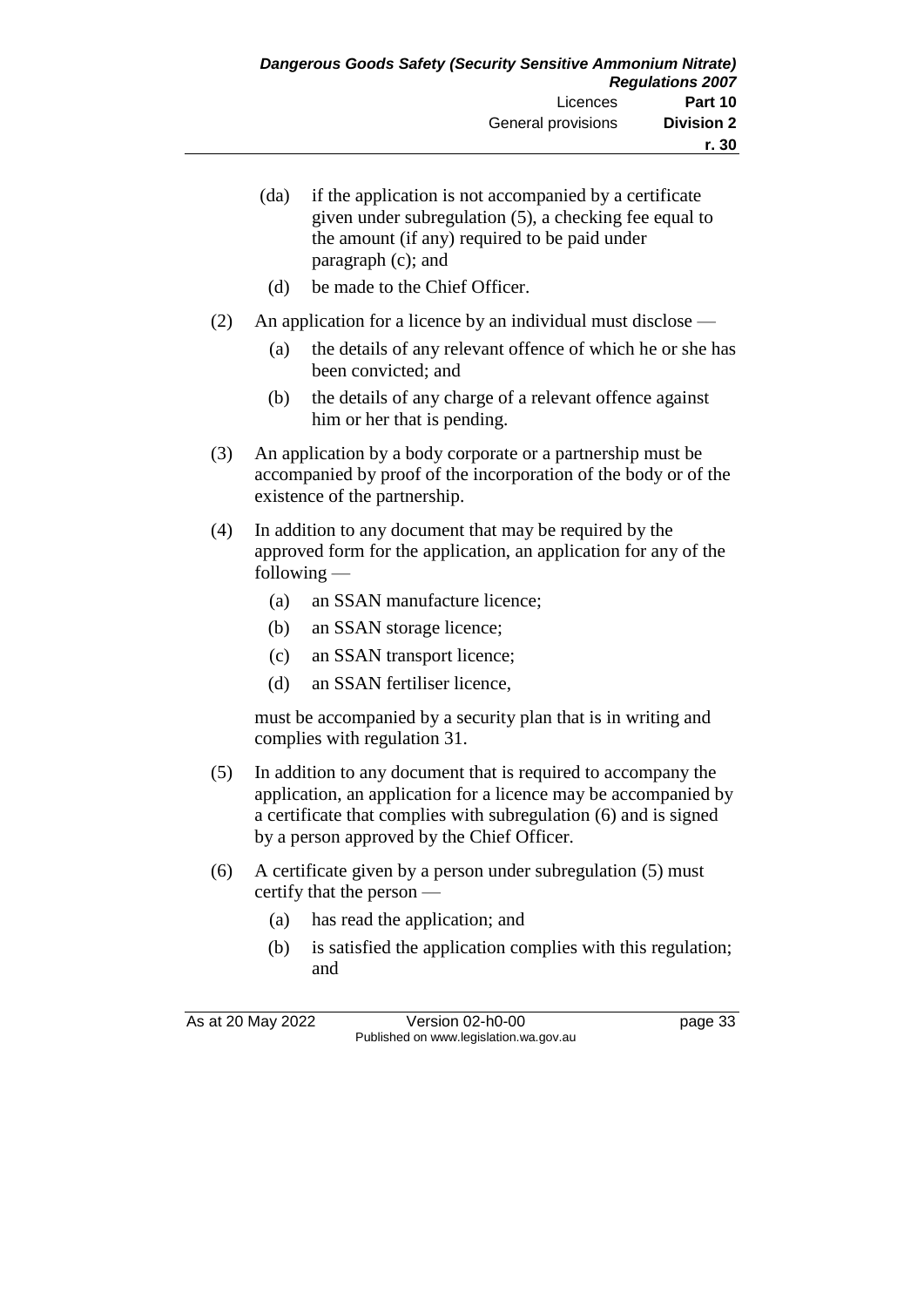| (c) | if the application is accompanied by a document for the<br>purposes of subregulation (3), is satisfied the document<br>complies with that subregulation; and |                                                                                                                                                                                                                                                                                                                                   |
|-----|--------------------------------------------------------------------------------------------------------------------------------------------------------------|-----------------------------------------------------------------------------------------------------------------------------------------------------------------------------------------------------------------------------------------------------------------------------------------------------------------------------------|
| (d) |                                                                                                                                                              | if the application is accompanied by a security plan $-$                                                                                                                                                                                                                                                                          |
|     | (i)                                                                                                                                                          | has read the security plan; and                                                                                                                                                                                                                                                                                                   |
|     | (ii)                                                                                                                                                         | is satisfied the plan complies with regulation 31;<br>and                                                                                                                                                                                                                                                                         |
|     | (iii)                                                                                                                                                        | unless the application is for an SSAN fertiliser<br>licence, has done an assessment of the risks<br>referred to in regulation $31(2)(a)$ and is satisfied<br>the applicant has taken or will take all reasonably<br>practicable measures to minimise those risks in<br>relation to the SSAN to which the licence would<br>relate; |
|     | and                                                                                                                                                          |                                                                                                                                                                                                                                                                                                                                   |

(e) if the licence would relate to a site, is satisfied the site can be operated in accordance with these regulations.

*[Regulation 30 amended: Gazette 16 Mar 2012 p. 1260; 2 Dec 2013 p. 5508-9; 5 Feb 2016 p. 363-4.]*

### **31. Security plans**

 $(1)$  In this regulation —

*authorised person* in relation to an SSAN, means a person who is authorised under these regulations to possess the SSAN.

- (2) Unless this regulation says otherwise, a security plan for the purposes of any licence referred to in regulation 30(4) must include the following —
	- (a) an assessment of the risks of the sabotage, theft or unexplained loss of, or access by any unauthorised person to, any SSAN possessed under the licence;
	- (b) the measures that will be taken to ensure there is an ongoing assessment of those risks;

page 34 Version 02-h0-00 As at 20 May 2022 Published on www.legislation.wa.gov.au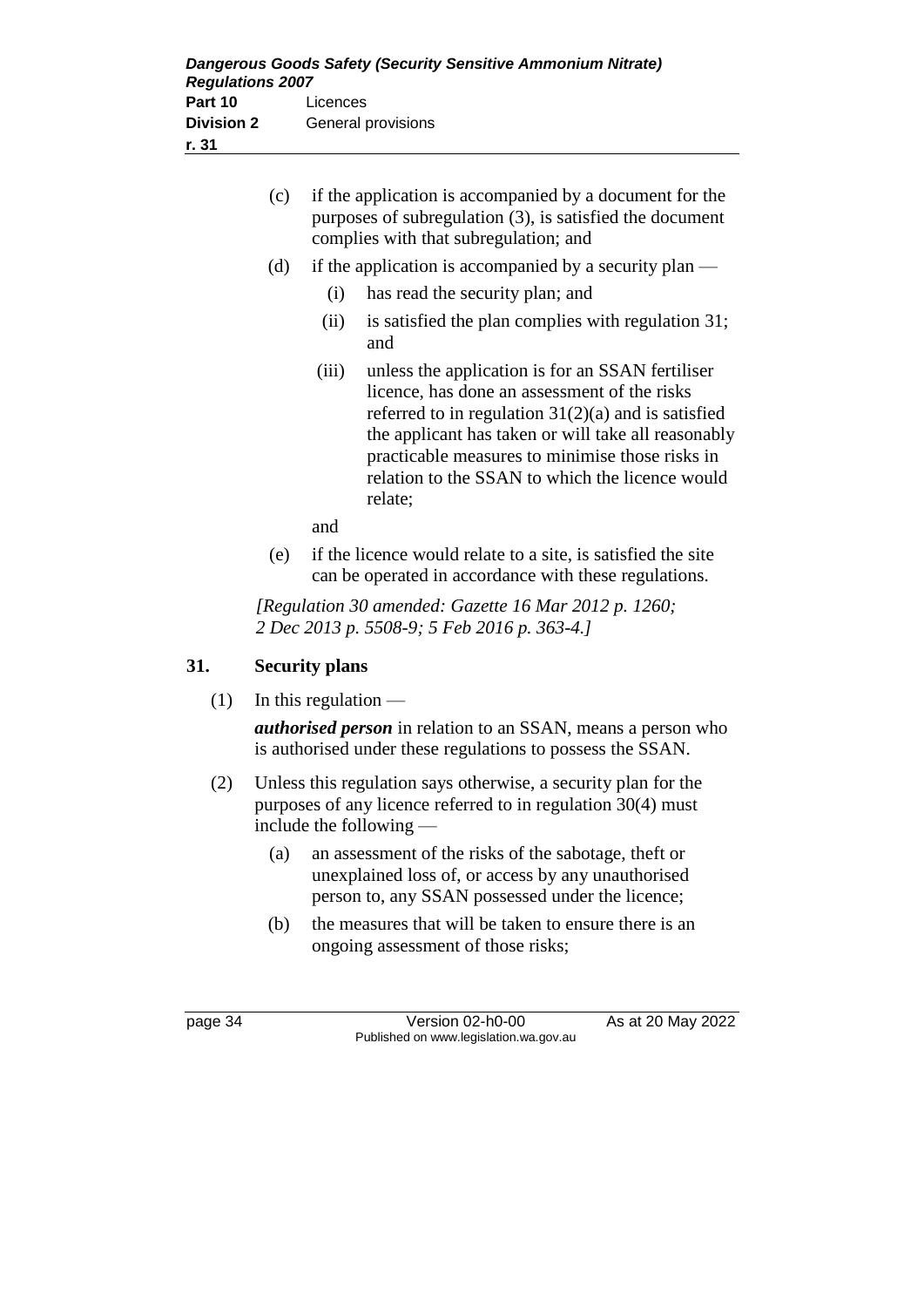- (c) the measures that will be taken
	- (i) to minimise those risks; and
	- (ii) to keep any such SSAN secure;
- (d) the measures that will be taken to ensure that structures and things used to keep any such SSAN secure are inspected regularly and maintained;
- (e) the measures that will be taken to control and monitor people's access to any such SSAN;
- (f) the measures that will be taken to ensure that any individual who is not an authorised person is supervised at any time he or she has access to any such SSAN;
- (g) the measures that will be taken to ensure a record is kept of the name and address of every individual who has supervised or unsupervised access to any such SSAN;
- (h) the measures that will be taken to ensure that people who may have access to any such SSAN are instructed about and comply with —
	- (i) the Act and these regulations; and
	- (ii) the security plan;
- (i) the measures that will be taken to monitor, and ensure compliance, with the security plan;
- (j) the measures that will be taken to ensure the security plan and its effectiveness are reviewed regularly and that the plan is revised if necessary;
- (ka) the measures that will be taken to minimise the risk of any unauthorised person gaining access to the security plan;
- (k) the measures that will be taken to ensure a record is kept of measures taken under the security plan.

As at 20 May 2022 Version 02-h0-00 page 35 Published on www.legislation.wa.gov.au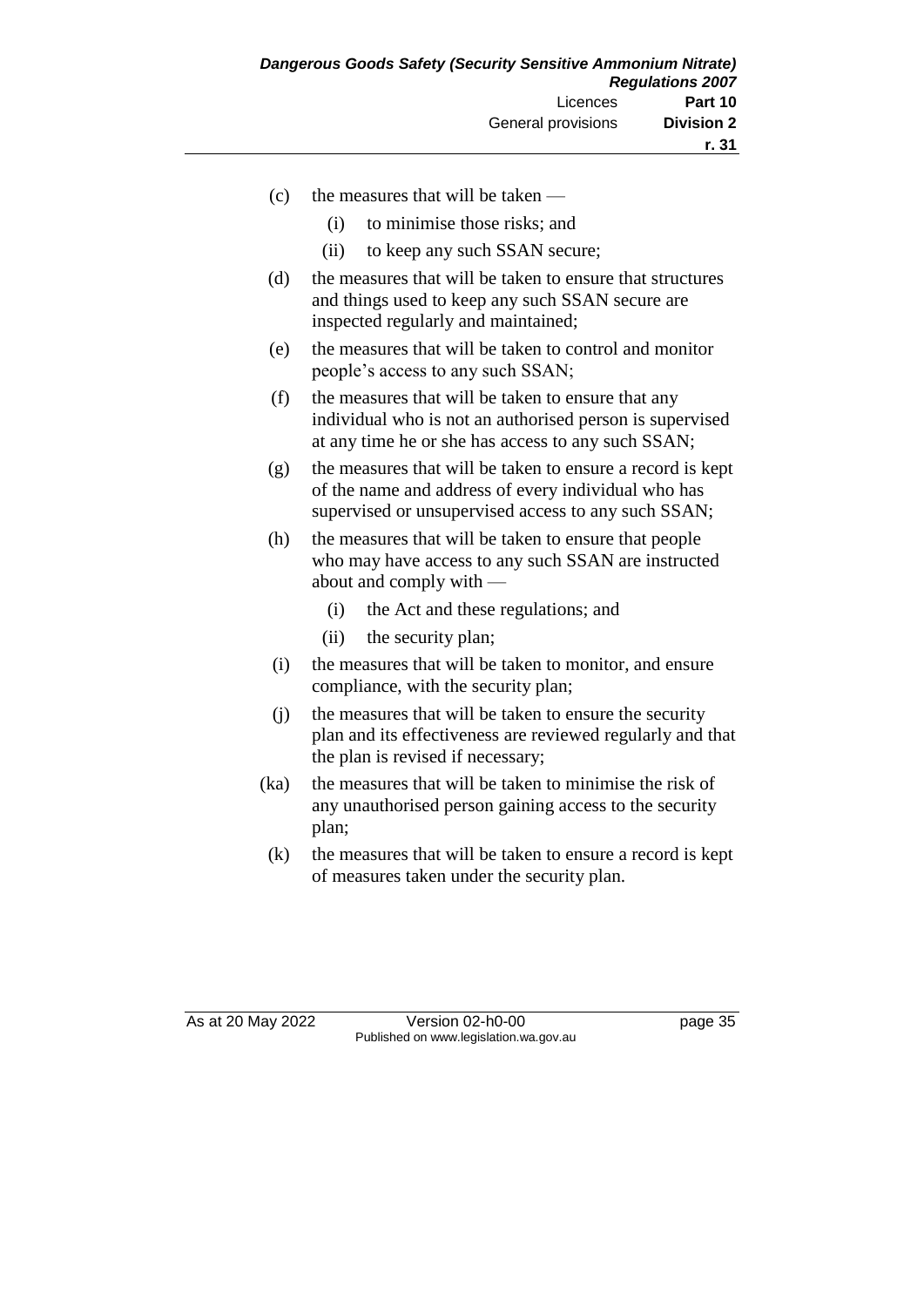| (3) | In addition to the matters required by subregulation $(2)$ , a<br>security plan for the purposes of an SSAN manufacture licence,<br>or an SSAN storage licence, must include the following — |                     |                                                                                                                                                                                                                                                 |
|-----|----------------------------------------------------------------------------------------------------------------------------------------------------------------------------------------------|---------------------|-------------------------------------------------------------------------------------------------------------------------------------------------------------------------------------------------------------------------------------------------|
|     | (a)                                                                                                                                                                                          |                     | the address and a site plan of the place to which the<br>licence will relate (the <i>site</i> );                                                                                                                                                |
|     | (b)                                                                                                                                                                                          | reconciled;         | the measures that will be taken to ensure that the<br>required details of any SSAN manufactured or received<br>at, or despatched from, the site are recorded and                                                                                |
|     | (c)                                                                                                                                                                                          |                     | the measures that will be taken to ensure that no SSAN<br>at the site is supplied to a person unless the person is an<br>authorised person;                                                                                                     |
|     | (d)                                                                                                                                                                                          | $\text{kept of }$ — | the measures that will be taken to ensure that a record is                                                                                                                                                                                      |
|     |                                                                                                                                                                                              | (i)                 | the details of any person to whom an SSAN at<br>the site is supplied and the person's authority<br>under these regulations to possess the SSAN; and                                                                                             |
|     |                                                                                                                                                                                              | (ii)                | the required details of the SSAN supplied;                                                                                                                                                                                                      |
|     | (e)                                                                                                                                                                                          | a police officer.   | the measures that will be taken to ensure any unlawful<br>entry or attempted unlawful entry to the site or any theft,<br>attempted theft, or unexplained loss, of any SSAN at the<br>site is investigated and reported to the Chief Officer and |
| (4) |                                                                                                                                                                                              |                     | In addition to the matters required by subregulation $(2)$ , a                                                                                                                                                                                  |

- (4) In addition to the matters required by subregulation (2), a security plan for the purposes of an SSAN transport licence must include the following —
	- (a) the measures that will be taken to ensure that any SSAN is loaded for transport and unloaded after transport at a place where the SSAN is secure;
	- (b) the measures that will be taken to monitor at all times the location of any SSAN while it is being transported;
	- (c) the measures that will be taken to ensure that the required details of any SSAN being transported is

page 36 Version 02-h0-00 As at 20 May 2022 Published on www.legislation.wa.gov.au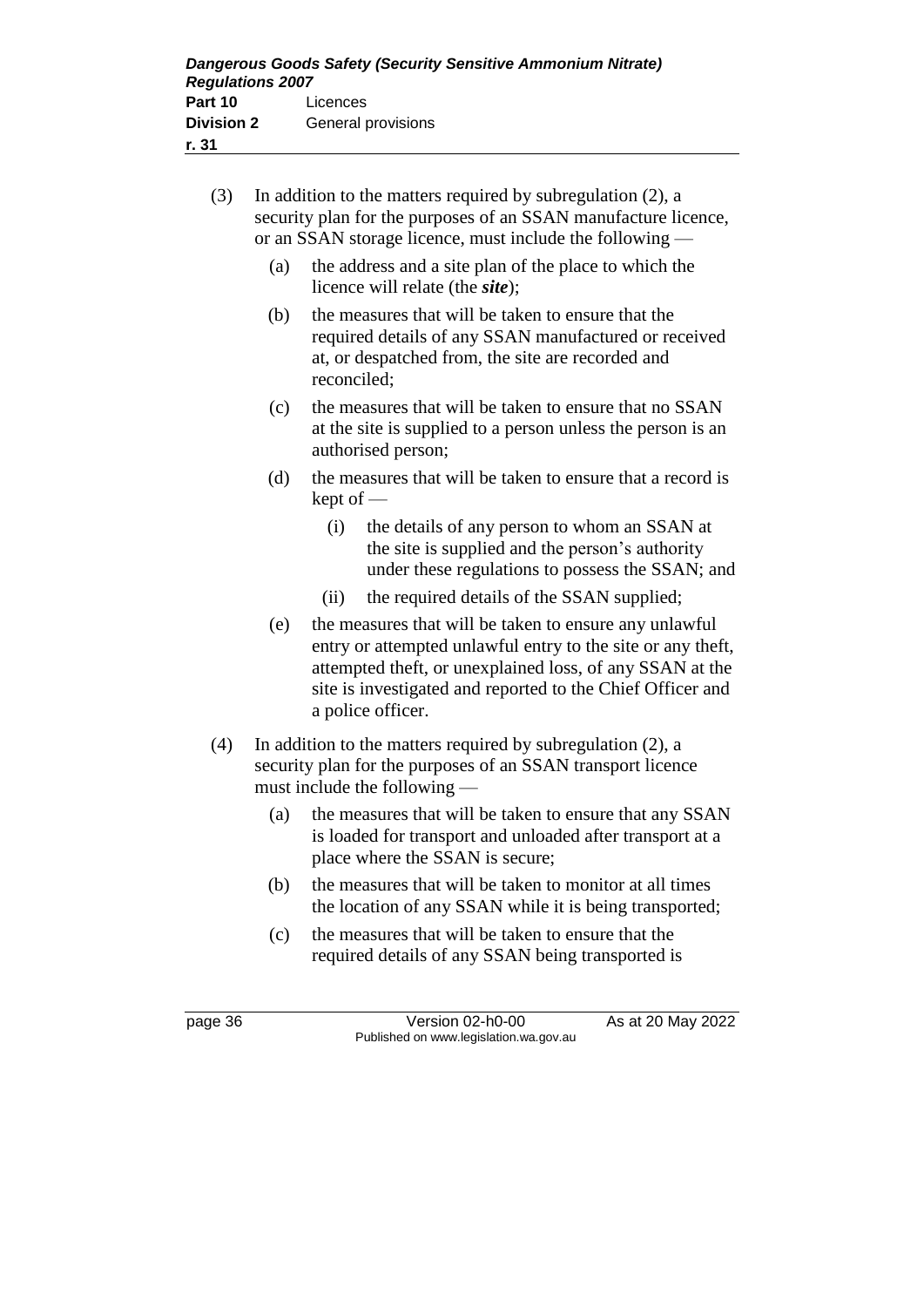recorded at the beginning and end of the journey and reconciled;

- (d) the measures that will be taken to ensure that no SSAN is consigned for transport by or to a person unless the person is an authorised person;
- (e) the measures that will be taken to ensure that a record is kept of —
	- (i) the details of the consignor and consignee of any SSAN being transported and their authority under these regulations to possess the SSAN; and
	- (ii) the required details of the SSAN supplied;
- (f) the measures that will be taken to ensure any unlawful entry to or use of a vehicle used to transport any SSAN, or any attempted such entry or use, or any theft, attempted theft or unexplained loss of any SSAN while it is being transported is investigated and reported to the Chief Officer.
- (5) A security plan for the purposes of an SSAN fertiliser licence must include the following —
	- (a) the material listed in subregulation  $(2)(d)$  to  $(k)$ ;
	- (b) such of the material required in a security plan under subregulation  $(3)$  or  $(4)$  as is relevant to the activities relating to any SSAN that will be conducted by the holder of the licence.

*[Regulation 31 amended: Gazette 4 Oct 2011 p. 3952; 2 Dec 2013 p. 5510; 5 Feb 2016 p. 363-4.]*

### **32. Dealing with applications**

- (1) In this regulation, a legitimate purpose for an SSAN is  $-$ 
	- (a) using it to commercially and lawfully manufacture explosives that have commercial application; or

As at 20 May 2022 Version 02-h0-00 page 37 Published on www.legislation.wa.gov.au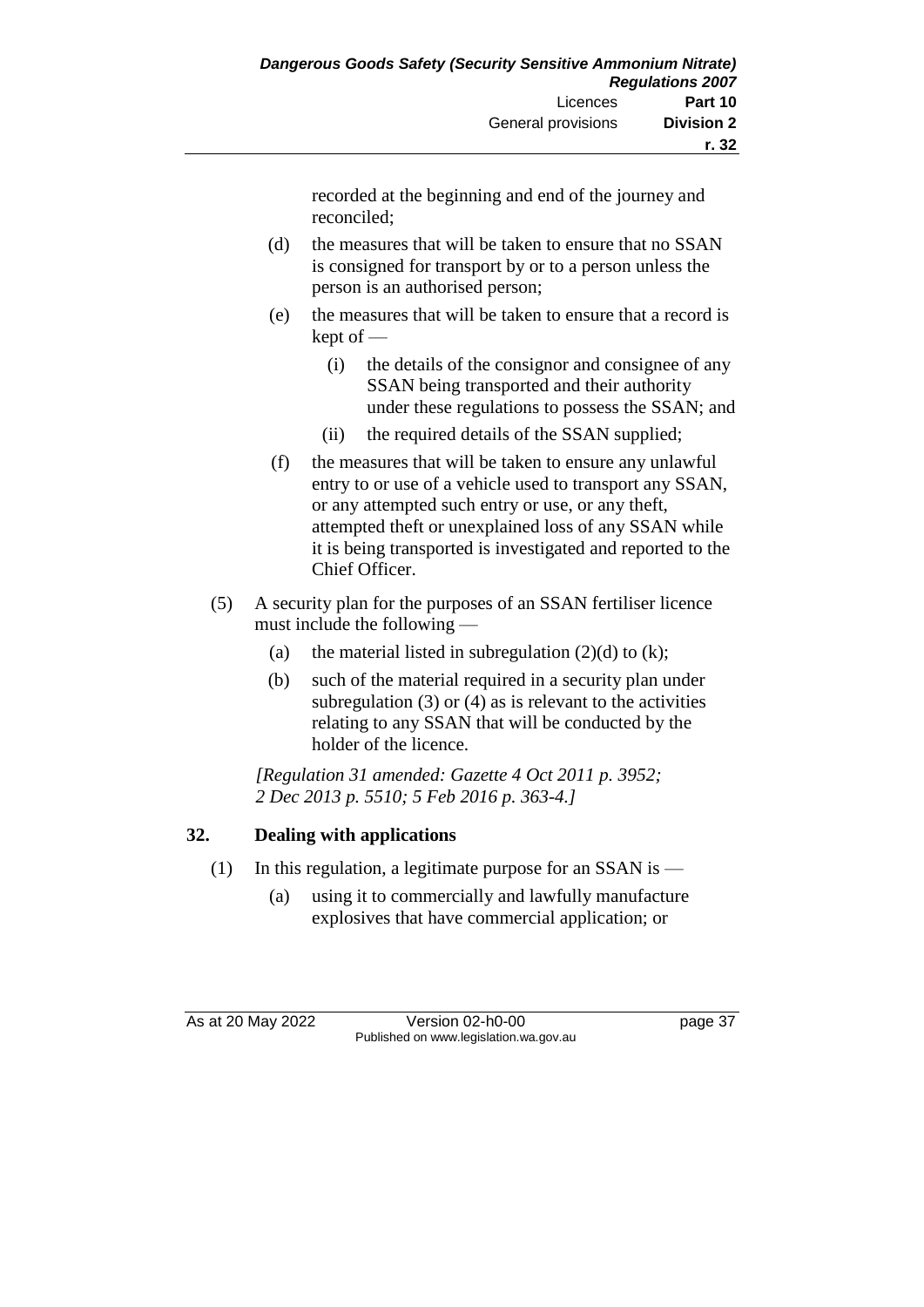|     | (b)                                                                                                                                 | using it to commercially and lawfully manufacture a<br>product that is not and does not contain an SSAN or an<br>illegal product; or                                                                                                                           |  |
|-----|-------------------------------------------------------------------------------------------------------------------------------------|----------------------------------------------------------------------------------------------------------------------------------------------------------------------------------------------------------------------------------------------------------------|--|
|     | (c)                                                                                                                                 | using it as fertiliser in primary production; or                                                                                                                                                                                                               |  |
|     | (d)                                                                                                                                 | using it for analytical, educational or research purposes<br>that do not involve the manufacture of illegal products.                                                                                                                                          |  |
| (2) |                                                                                                                                     | For the purposes of deciding an application for a licence, the<br>Chief Officer may request the applicant —                                                                                                                                                    |  |
|     | (a)                                                                                                                                 | to give the Chief Officer any other information that is<br>reasonably necessary in order to decide the application;                                                                                                                                            |  |
|     | (b)                                                                                                                                 | to permit the Chief Officer to inspect any place or<br>vehicle to which the licence would relate;                                                                                                                                                              |  |
|     | (c)                                                                                                                                 | to amend and resubmit any security plan required by<br>regulation $30(4)$ that is inadequate.                                                                                                                                                                  |  |
| (3) |                                                                                                                                     | An applicant who does not obey such a request within 21 days<br>after the date on which it is made, or any longer period<br>permitted by the Chief Officer, is to be taken to have withdrawn<br>the application and is entitled to a refund of the annual fee. |  |
| (4) |                                                                                                                                     | In making a request under this regulation, the Chief Officer may<br>require an applicant to verify information by means of a<br>statutory declaration.                                                                                                         |  |
| (5) | On an application for a licence, the Chief Officer may refuse the<br>application or, subject to this regulation, issue the licence. |                                                                                                                                                                                                                                                                |  |
| (6) |                                                                                                                                     | The Chief Officer must not issue the licence unless satisfied —                                                                                                                                                                                                |  |
|     | (a)                                                                                                                                 | that the application is made in accordance with<br>regulation 30; and                                                                                                                                                                                          |  |
|     | (b)                                                                                                                                 | if the applicant is an individual, that he or she -                                                                                                                                                                                                            |  |
|     |                                                                                                                                     | (i)<br>has reached 21 years of age; and                                                                                                                                                                                                                        |  |
|     |                                                                                                                                     | (ii)<br>has a security clearance that was issued not more<br>than 5 years prior to the date of the application;                                                                                                                                                |  |
|     |                                                                                                                                     | and                                                                                                                                                                                                                                                            |  |
|     |                                                                                                                                     |                                                                                                                                                                                                                                                                |  |

page 38 Version 02-h0-00 As at 20 May 2022 Published on www.legislation.wa.gov.au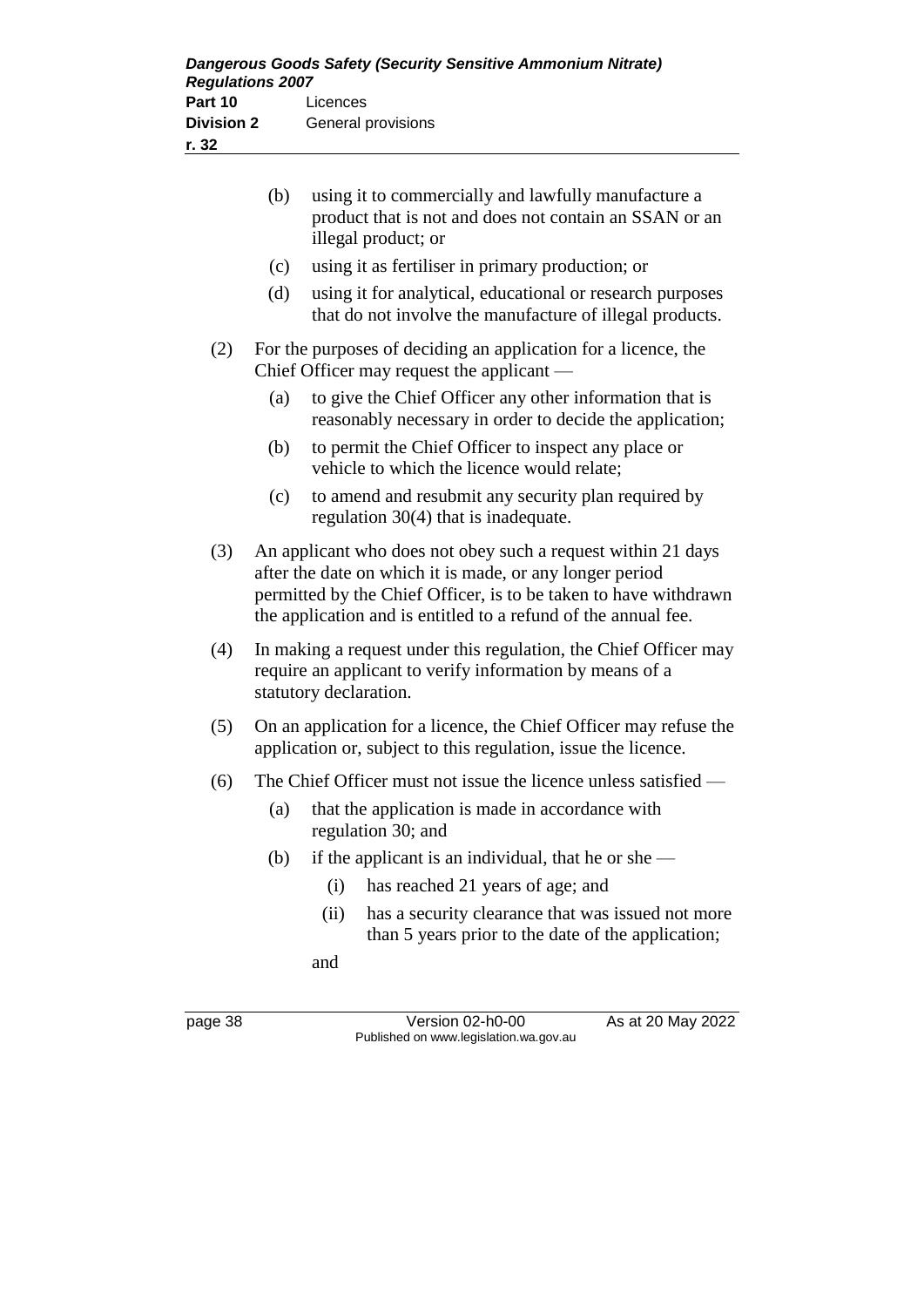- *[(c) deleted]*
- (d) that any SSAN that the applicant intends to possess under the licence will, while it is in the possession of the applicant, be secure, so far as is reasonably practicable; and
- (e) if under regulation 30(4) a security plan is required to accompany the application, that the plan —
	- (i) complies with regulation 31; and
	- (ii) adequately assesses the risks that it is required to assess; and
	- (iii) contains provisions that are adequate to minimise those risks.
- (7) The Chief Officer must not issue the licence unless satisfied
	- (a) if the application is for an SSAN import/export licence — that the applicant conducts a business that involves importing or exporting an SSAN for a legitimate purpose or in order to supply it for a legitimate purpose;
	- (b) if the application is for an SSAN manufacture licence that the applicant conducts a business that involves manufacturing an SSAN for a legitimate purpose or in order to supply it for a legitimate purpose;
	- (c) if the application is for an SSAN storage licence that the applicant conducts a business that involves storing an SSAN that has a legitimate purpose;
	- *[(d), (e) deleted]*
		- $(f)$  if the application is for an SSAN fertiliser licence that the applicant conducts a business that requires the possession of an SSAN for use as a fertiliser in primary production.

*[Regulation 32 amended: Gazette 16 Mar 2012 p. 1260; 2 Dec 2013 p. 5510; 5 Feb 2016 p. 362 and 363-4.]*

As at 20 May 2022 Version 02-h0-00 Page 39 Published on www.legislation.wa.gov.au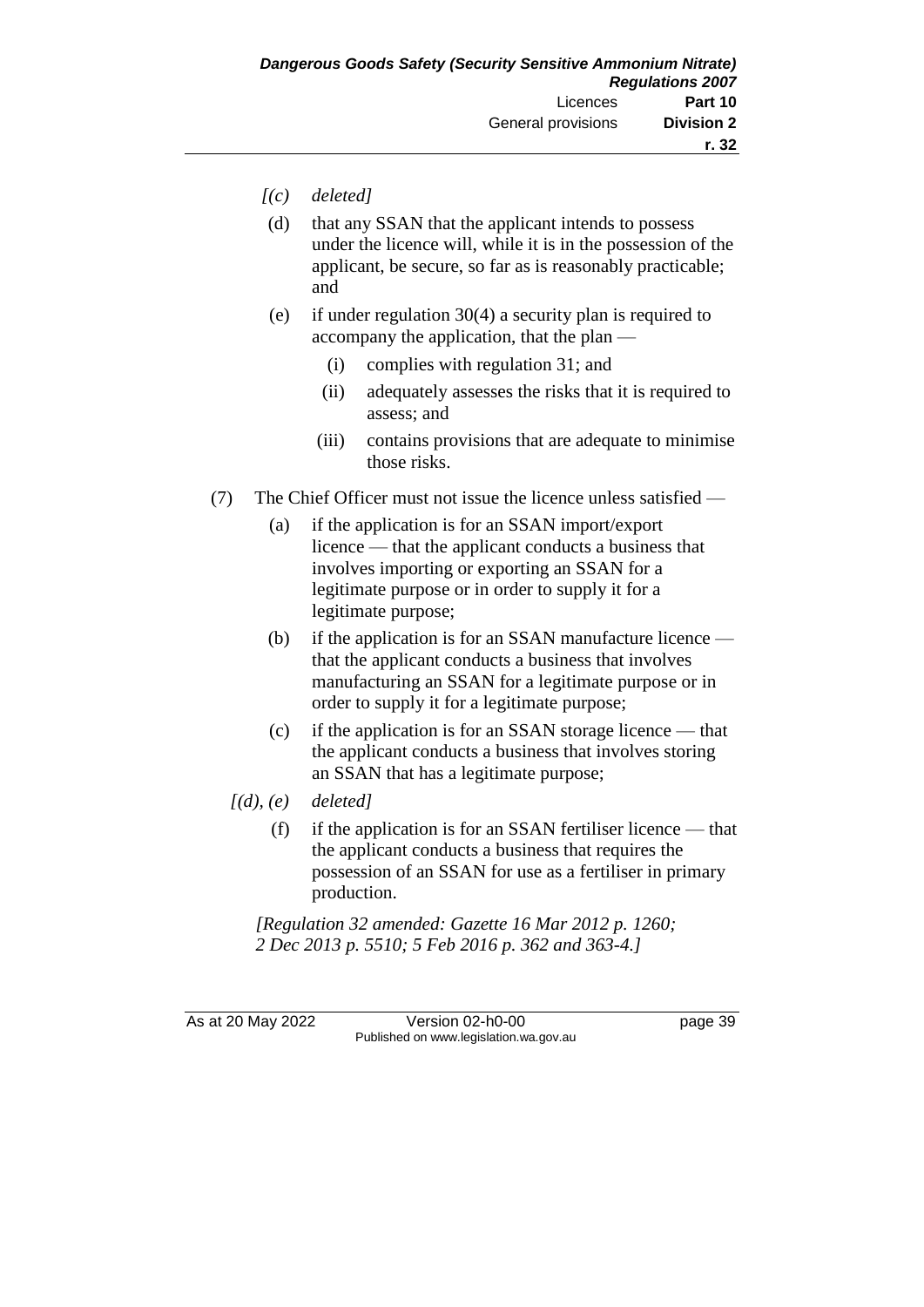### **33. Body corporate and partnership to have qualified officer**

 $(1)$  In this regulation —

*officer*, of a body corporate or a partnership, means an individual who is concerned in the management of, or employed by, the body or partnership;

*qualified officer*, of a body corporate or a partnership that holds a licence, means an officer of the body or partnership who —

- (a) has reached 21 years of age; and
- (b) is competent to keep any SSAN possessed under the licence secure; and
- (c) has a security clearance that was issued within the previous 5 years.
- (2) A body corporate or a partnership that holds a licence must have one or more qualified officers.

Penalty: a level 3 fine.

(3) A body corporate or a partnership that holds a licence must keep a proper record of at least one of its qualified officers. Penalty: a level 3 fine.

(4) For the purpose of subregulation (3), a proper record is not kept of a qualified officer unless a written record is made of this information —

- (a) the officer's personal details;
- (b) the officer's date of birth;
- (c) the position the officer holds in the body corporate or partnership;
- (d) details of the security clearance held by the officer,

and is kept while the officer is, and for 2 years after the date on which the officer ceases to be, an officer of the body corporate or partnership.

(5) The Chief Officer at any time may direct an individual who is recorded by a body corporate or a partnership under

page 40 Version 02-h0-00 As at 20 May 2022 Published on www.legislation.wa.gov.au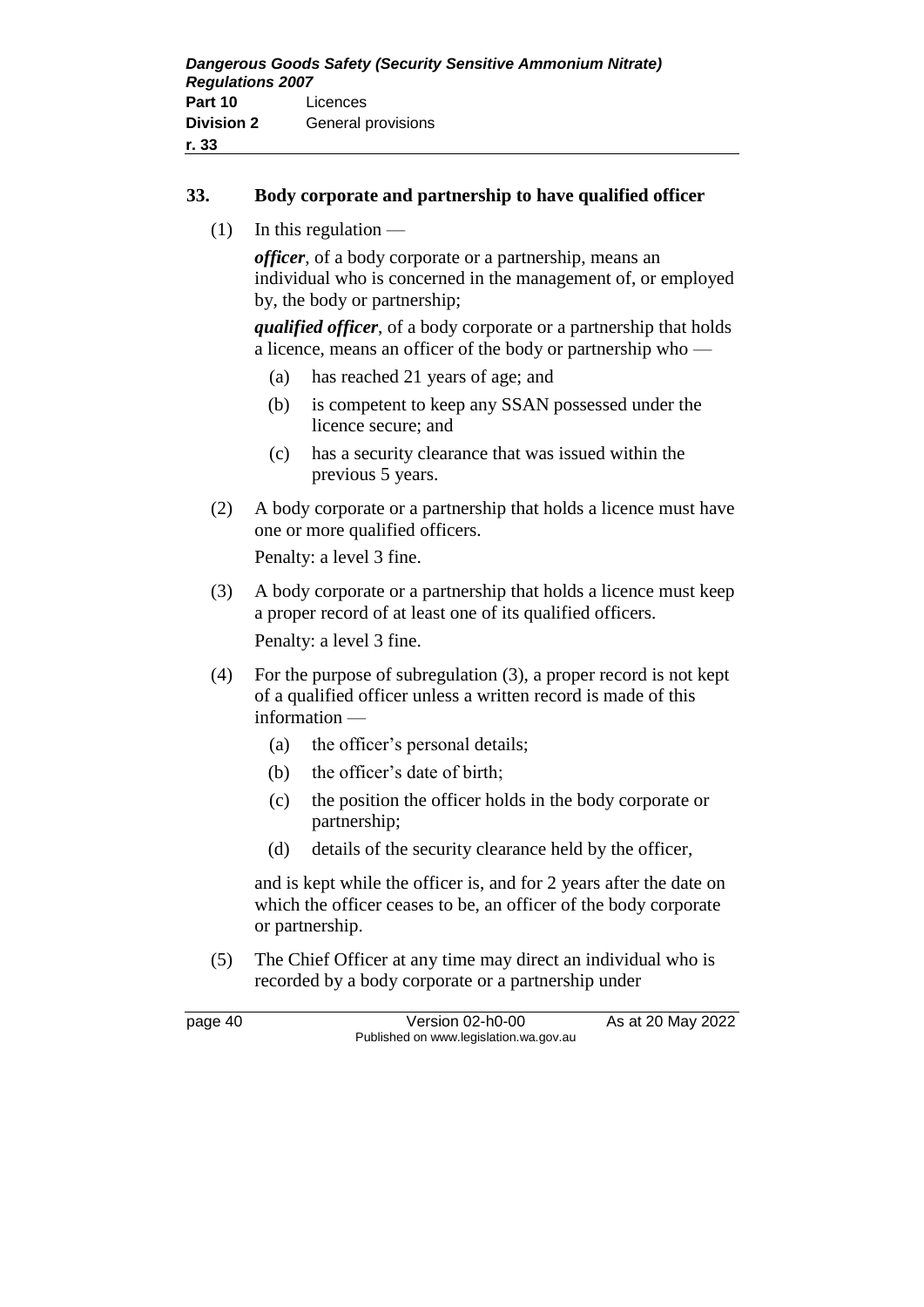subregulation (3) to demonstrate to the Chief Officer that he or she is competent to keep any SSAN possessed under the licence secure.

- (6) The power in subregulation (5) may be exercised whether or not the individual is an officer of the body corporate or partnership.
- (7) A person who does not comply with a direction given under subregulation (5) commits an offence.

Penalty: a level 3 fine.

*[Regulation 33 inserted: Gazette 2 Dec 2013 p. 5510-12; amended: Gazette 5 Feb 2016 p. 362 and 363-4.]*

### **34. Conditions of licences**

- (1) A licence may include any of these conditions that the Chief Officer thinks fit —
	- (a) a condition that the licence relate to one SSAN or more than one, specified in the licence;
	- (b) a condition that the licence relate to a maximum quantity of an SSAN specified in the licence;
	- (c) any condition that is reasonably necessary to ensure, so far as is practicable, that any SSAN to which the licence relates will be secure.
- (2) Such a condition must be specified in a licence when it is issued.

*[Regulation 34 amended: Gazette 5 Feb 2016 p. 362 and 363-4.]*

### **35. Duration of licences**

- $(1A)$  In this regulation *existing licence* means a licence that, immediately before 1 April 2012, is in effect.
- (1B) This regulation is subject to the *Dangerous Goods Safety (General) Regulations 2007* regulation 15.

As at 20 May 2022 Version 02-h0-00 page 41 Published on www.legislation.wa.gov.au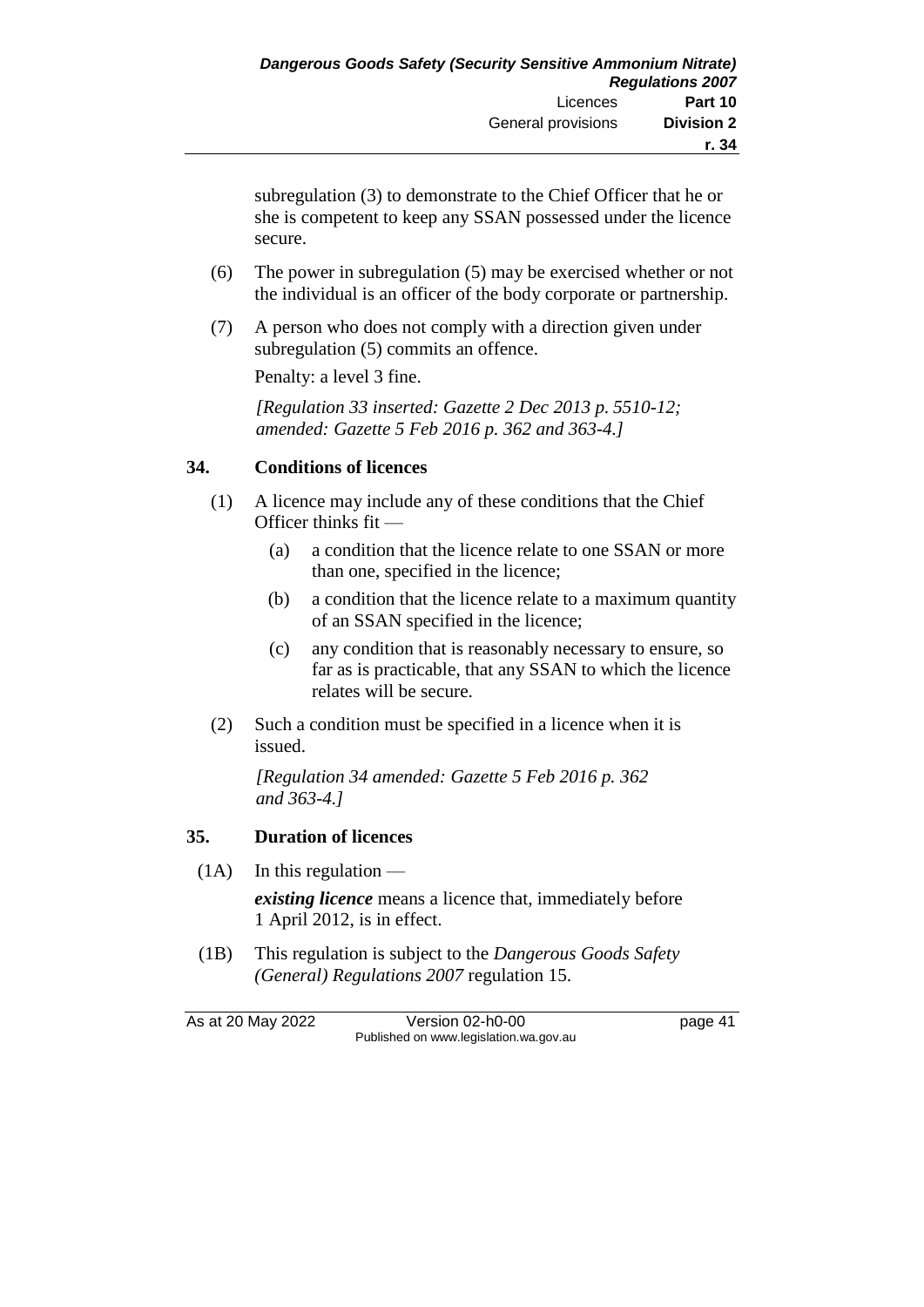| 36     |                                                              |                                                                      |  |
|--------|--------------------------------------------------------------|----------------------------------------------------------------------|--|
|        |                                                              |                                                                      |  |
| (1C) = | Each existing licence has effect for 5 years commencing on — |                                                                      |  |
|        | (a)                                                          | if it has never been renewed, the date on which it was<br>issued; or |  |

(b) if it has been renewed, the date on which the last renewal took effect,

unless it is cancelled in that period.

- (1D) A licence issued on or after 1 April 2012 has effect for 5 years unless it is cancelled in that period.
- *[(1) deleted]*
- (2) A licence is to be taken to have been cancelled if
	- (a) it ceases to have effect under these regulations; or
	- (b) the holder, being a body corporate or a partnership is dissolved; or
	- (c) the holder, being an individual
		- (i) dies; or
		- (ii) ceases to have a security clearance.

*[Regulation 35 amended: Gazette 16 Mar 2012 p. 1260.]*

### **36. Form of licences**

A licence must be in writing in such form as the Chief Officer decides.

# **37. Licences not transferable etc.**

- (1) A licence is valid only for the person to whom it is issued.
- (2) A licence that relates to a place specified in it is valid only for that place.
- (3) A licence that relates to an SSAN specified in it is valid only for that SSAN.

page 42 Version 02-h0-00 As at 20 May 2022 Published on www.legislation.wa.gov.au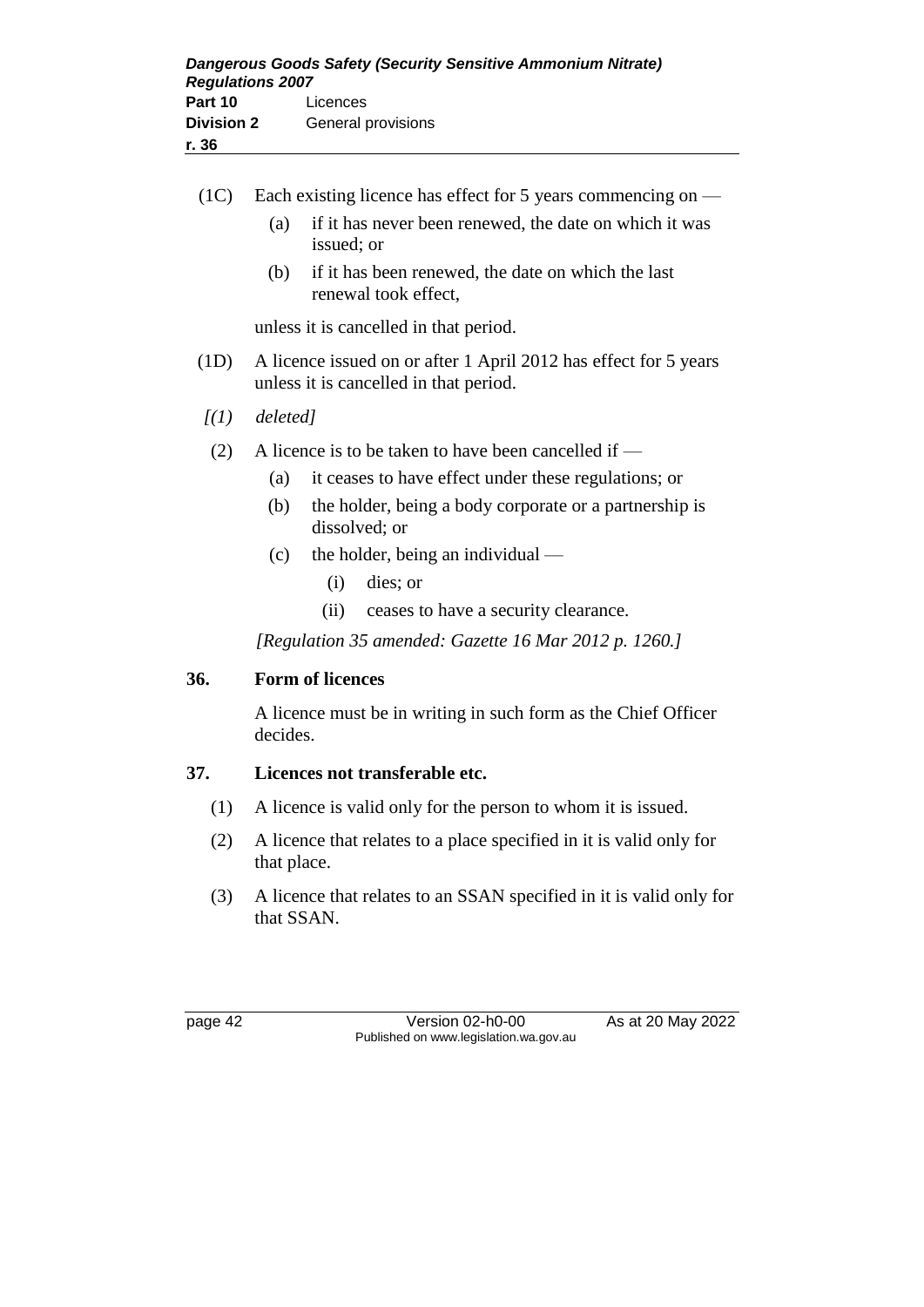(4) A licence that relates to a maximum quantity of an SSAN specified in it is valid only for that quantity.

*[Regulation 37 amended: Gazette 5 Feb 2016 p. 363-4.]*

### **38. Licences may be surrendered**

- (1) A licence holder may surrender the licence by giving it to the Chief Officer with written notice that it is being surrendered.
- (2) On being so notified the Chief Officer must cancel the licence.

# **39. Lost licences may be replaced**

If the Chief Officer is satisfied that a licence has been destroyed, lost or stolen, the Chief Officer may issue the holder of the licence a replacement licence.

# **40. Amending licences**

 $(1)$  In this regulation —

*amend*, a licence, includes —

- (a) to amend the licence to delete the name of the holder of the licence and substitute another; and
- (b) to amend, include and remove a condition of the licence.
- (2) A licence holder may apply to amend the licence.
- (3) The application must
	- (a) be in an approved form; and
	- (b) be accompanied by any document that is required by the approved form; and
	- (c) be made to the Chief Officer.
- (4) On such an application, the Chief Officer may refuse the application, or grant it and amend the licence.

As at 20 May 2022 Version 02-h0-00 Published on www.legislation.wa.gov.au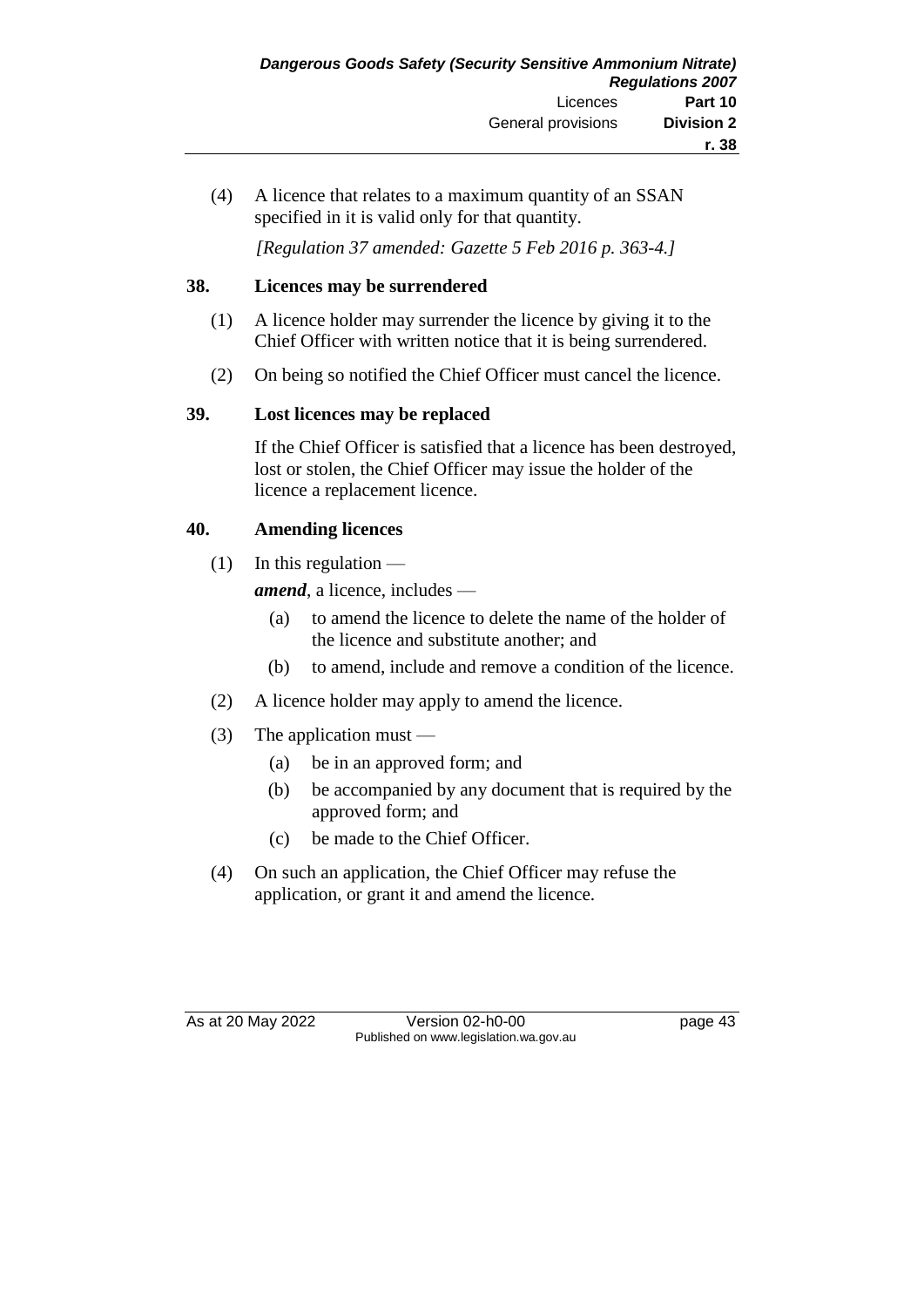- (5) If, after a licence is issued, the Chief Officer wants to amend the licence in a material way, the Chief Officer must —
	- (a) give the licence holder written notice of the proposal; and
	- (b) except where the removal of a condition is proposed, give the licence holder a reasonable opportunity to make submissions about the proposal; and
	- (c) consider any submissions and then decide whether to amend the licence; and
	- (d) give the licence holder written notice of the decision.
- (6A) Regulation 32, with any necessary changes, applies in relation to dealing with an application to amend a licence as if it were an application for a licence.
- (6B) Regulations 34 and 35, with any necessary changes, apply in relation to amending a licence in the same way as they apply to issuing a licence.
	- (6) If the Chief Officer decides to amend a licence, the Chief Officer must give the licence holder written notice of the decision that —
		- (a) states the date (being a date no earlier than the date on which the notice is received by the holder) on which the decision takes effect; and
		- (b) is accompanied by a replacement licence the terms of which incorporate the amendment.
	- (7) A decision by the Chief Officer to amend a licence has effect on the date specified in the written notice.

*[Regulation 40 amended: Gazette 2 Dec 2013 p. 5512.]*

page 44 Version 02-h0-00 As at 20 May 2022 Published on www.legislation.wa.gov.au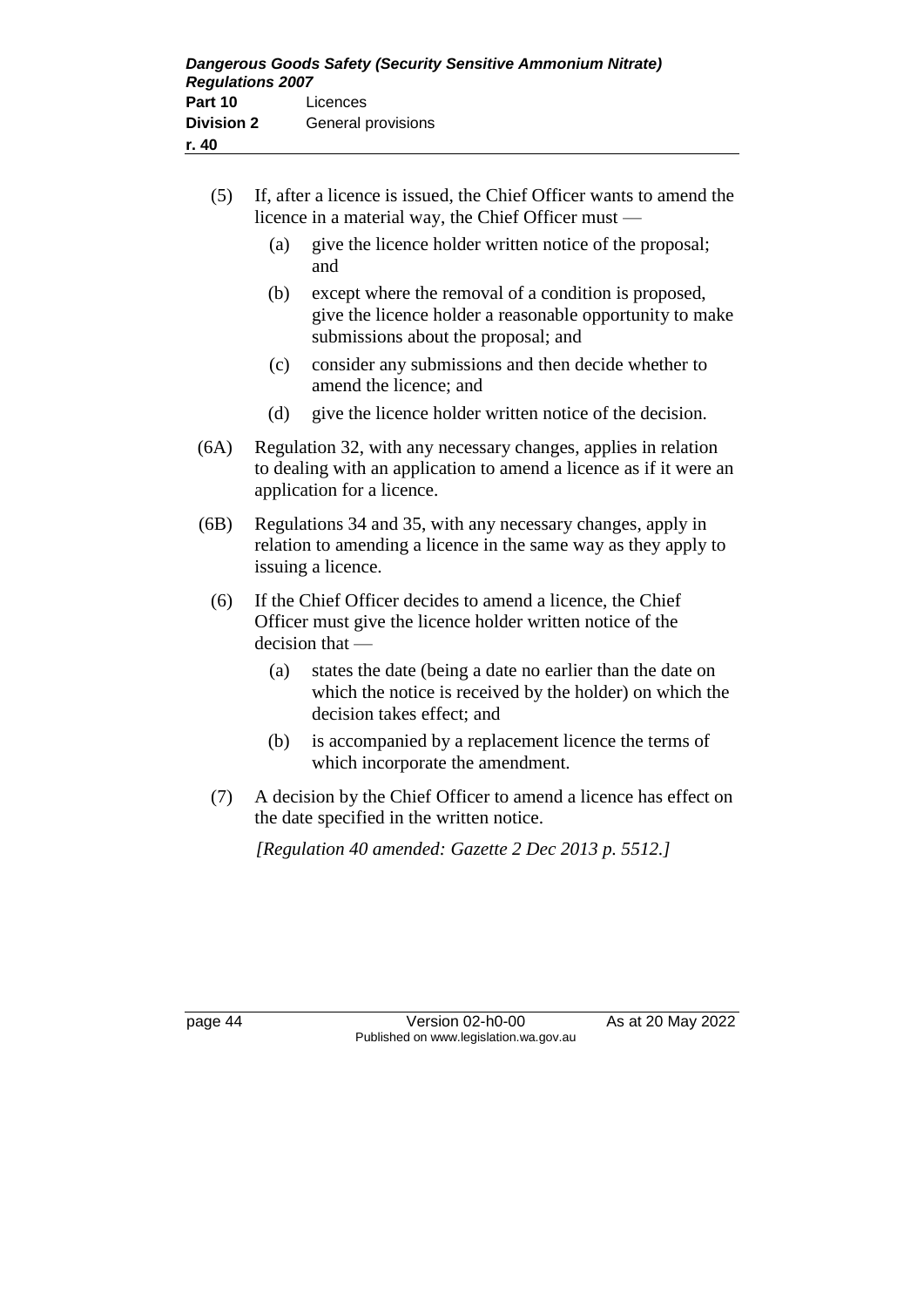### **41. Licences, renewal of**

- (1) The Chief Officer must renew a licence that is about to expire due to the passage of time (the *existing licence*) unless —
	- (a) the holder of the existing licence is dead or, being a body corporate or partnership, is dissolved; or
	- (b) the holder of the existing licence does not want it renewed; or
	- (c) if the existing licence relates to a place specified in it, a licence is not needed for the place; or
	- (d) the annual fee payable for the first year of the new licence has not been paid.
- (2) To renew an existing licence the Chief Officer must grant a new licence that has effect immediately after the existing licence expires and the terms of which are the same as those of the existing licence.

*[Regulation 41 inserted: Gazette 16 Mar 2012 p. 1261.]*

### **Division 3 — Suspending and cancelling licences**

#### **42. Suspending or cancelling licences, grounds for**

- (1) Grounds to suspend a licence exist if
	- $(a)$  either
		- (i) the holder; or
		- (ii) an individual who, under regulation 33, is, and is recorded by the holder as, a qualified officer of the holder,

is charged in this State or elsewhere with a relevant offence; or

- (b) there are reasonable grounds to suspect the holder
	- (i) has not complied with the licence; or
	- (ii) has not complied with the Act or these or any other regulations made under the Act; or

As at 20 May 2022 Version 02-h0-00 Page 45 Published on www.legislation.wa.gov.au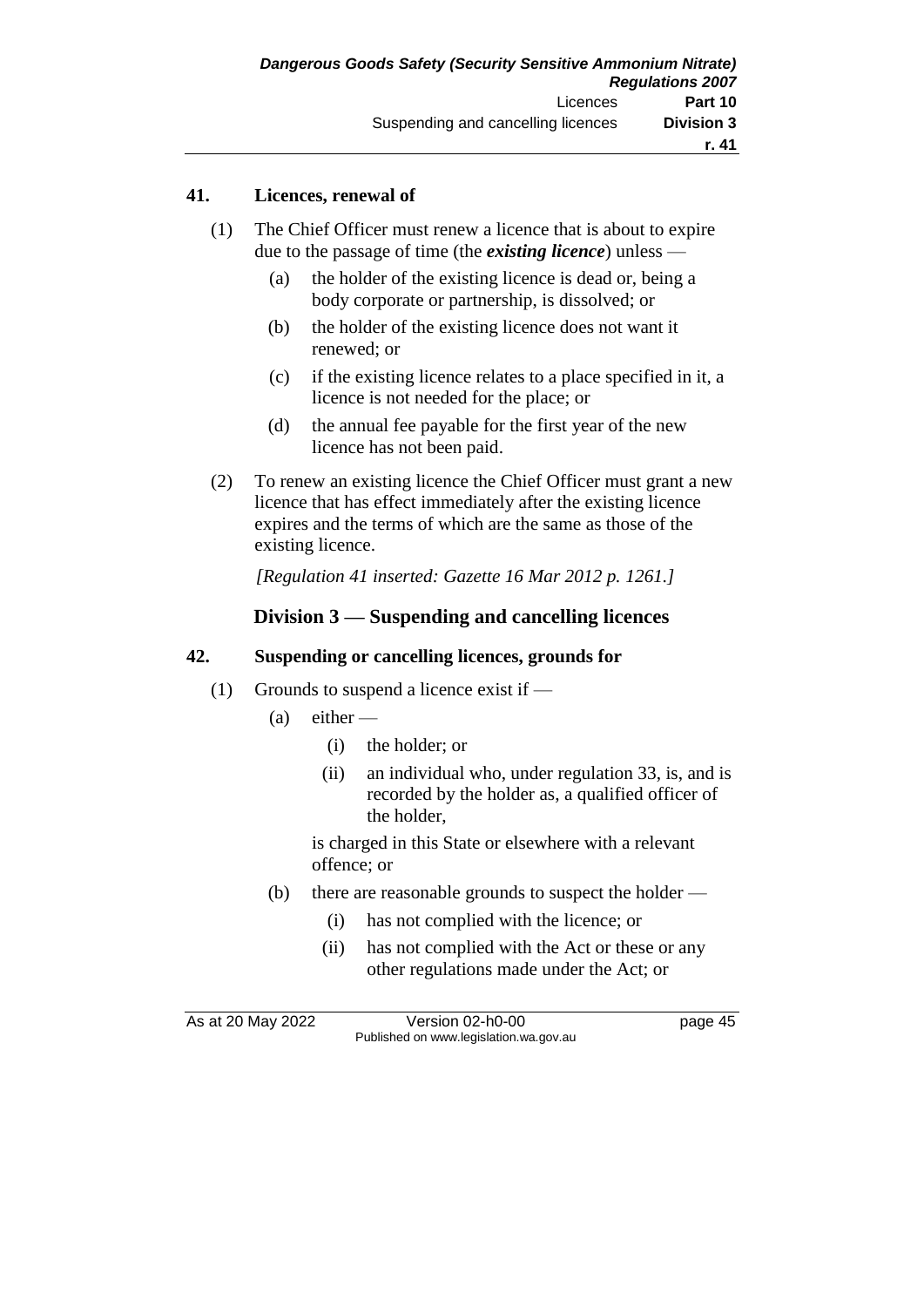- (iii) in purported compliance with the Act, these regulations, or the licence, gave false or misleading information.
- (2) Grounds to suspend or cancel a licence exist if  $-$ 
	- $(a)$  either
		- (i) the holder; or
		- (ii) an individual who, under regulation 33, is, and is recorded by the holder as, a qualified officer of the holder,

is convicted in this State or elsewhere of a relevant offence; or

- (b) the holder has not paid an annual fee for the licence in accordance with regulation 46A; or
- (c) the holder has not paid a fee in accordance with the *Dangerous Goods Safety (Major Hazard Facilities) Regulations 2007* regulation 34.

*[Regulation 42 amended: Gazette 16 Mar 2012 p. 1261; 2 Dec 2013 p. 5513.]*

### **43. Suspending or cancelling licences, procedure for**

- (1) This regulation applies if the Chief Officer considers there are grounds to suspend or cancel a licence and proposes to suspend or cancel it (the *proposed action*), unless regulation 44 applies.
- (2) The Chief Officer must give the licence holder a written notice that contains this information —
	- (a) the proposed action;
	- (b) the grounds for the proposed action and the evidence for them;
	- (c) if the Chief Officer proposes to suspend the licence, the suspension period (either as a period of time or by reference to a future event);

page 46 Version 02-h0-00 As at 20 May 2022 Published on www.legislation.wa.gov.au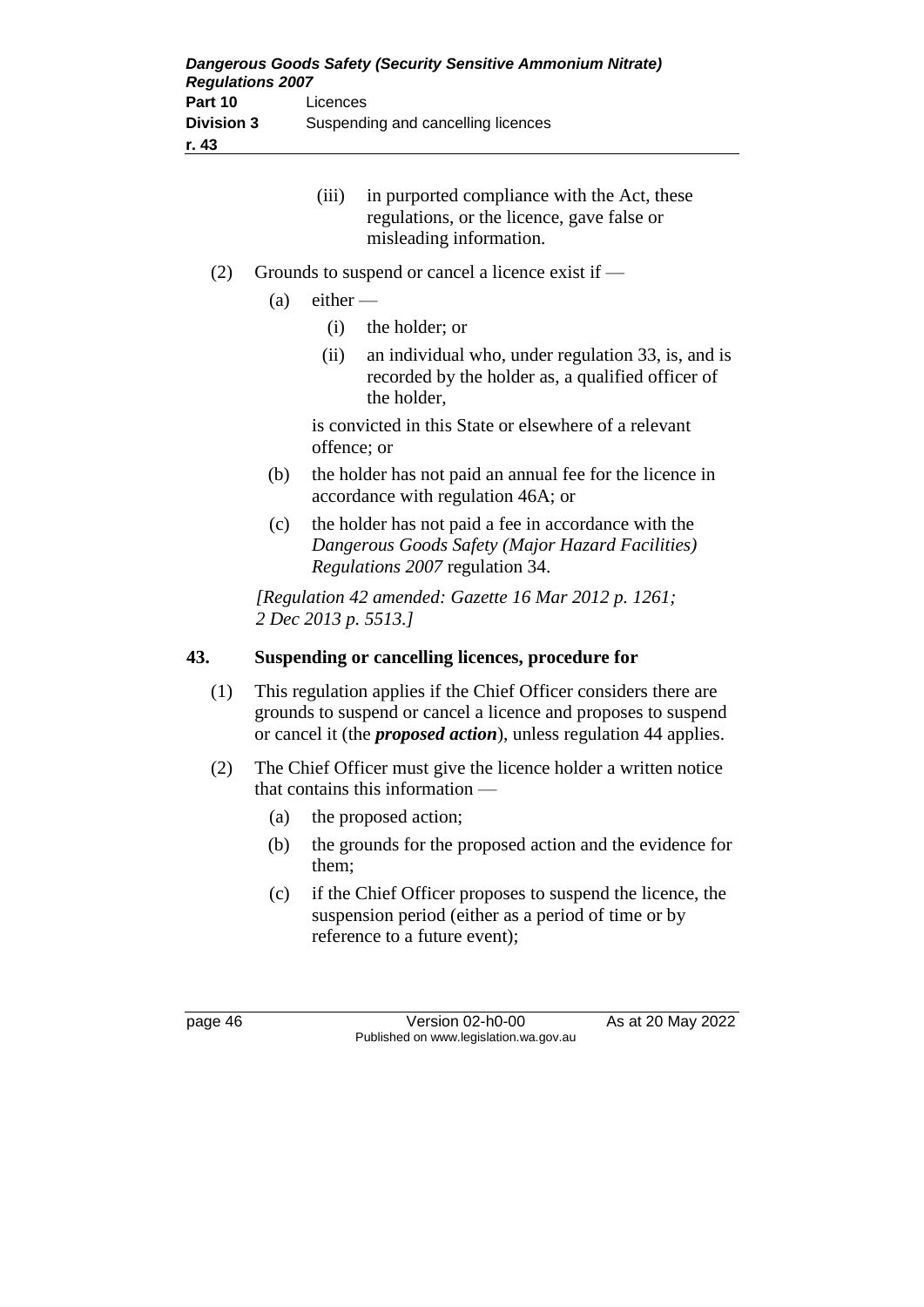- (d) that the holder is entitled to give the Chief Officer written submissions about the proposed action;
- (e) the date (the *submission date*), being at least 28 days after the date on which the notice is given to the holder, by which any such submissions must be given.
- (3) If after the submission date the Chief Officer, having considered any submissions received from the holder before that date, is satisfied there are grounds to do so, he or she may —
	- (a) if the notice stated it was proposed to suspend the licence — suspend the licence for not longer than the suspension period stated in the notice;
	- (b) if the notice stated it was proposed to cancel the licence — either cancel or suspend the licence.
- (4) The Chief Officer must give the holder written notice of any decision to, or not to, suspend or cancel the licence with written reasons for any decision to suspend or cancel the licence.
- (5) The suspension or cancellation of the licence has effect when the holder is given the notice or on any later date stated in it.

### **44. Suspension in urgent circumstances**

- (1) If the Chief Officer is satisfied
	- (a) there are grounds to suspend or cancel a licence; and
	- (b) that if the procedure in regulation 43 were followed, an unacceptable risk in relation to an SSAN in relation to people, property or the environment would exist while it is followed,

he or she may suspend the licence for such period as he or she decides by giving the holder of the licence a written notice of the suspension and the suspension period (stated either as a period of time or by reference to a future event) and written reasons for the decision.

As at 20 May 2022 Version 02-h0-00 page 47 Published on www.legislation.wa.gov.au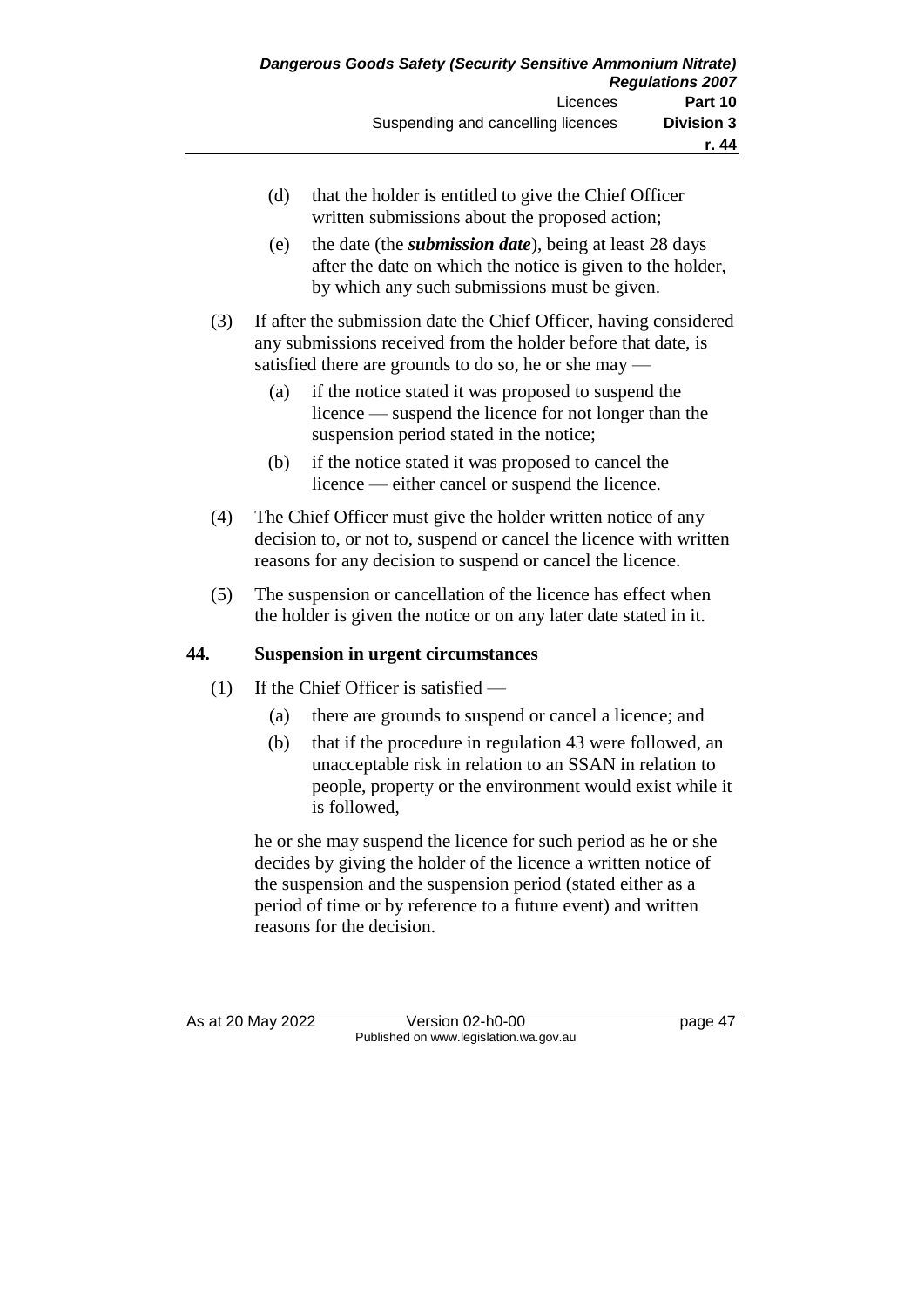- (2) The suspension has effect when the holder is given the notice or on any later date stated in it.
- (3) This regulation does not prevent the Chief Officer from also taking action under regulation 43 to cancel a licence.

*[Regulation 44 amended: Gazette 5 Feb 2016 p. 363-4.]*

### **45. Suspension or cancellation, general matters**

- (1) If the Chief Officer suspends or cancels a licence, the holder must return it to the Chief Officer within 14 days after the date of receiving the notice.
- (2) A person who receives such a notice and who, without a reasonable excuse, does not return the licence commits an offence.

Penalty: a level 3 fine.

(3) The Chief Officer may terminate the suspension of a licence at any time by giving the holder a written notice of the fact.

### **Division 4 — Duties of licence holders**

#### **46A. Annual fees for licences**

 $(1)$  In this regulation —

*grace period* means the 3 month period referred to in subregulation (3).

(2) An annual fee is not payable under this regulation in respect of a licence if the licence relates to a place specified in it and a fee is payable under the *Dangerous Goods Safety (Major Hazard Facilities) Regulations 2007* regulation 34 in respect of the place.

page 48 Version 02-h0-00 As at 20 May 2022 Published on www.legislation.wa.gov.au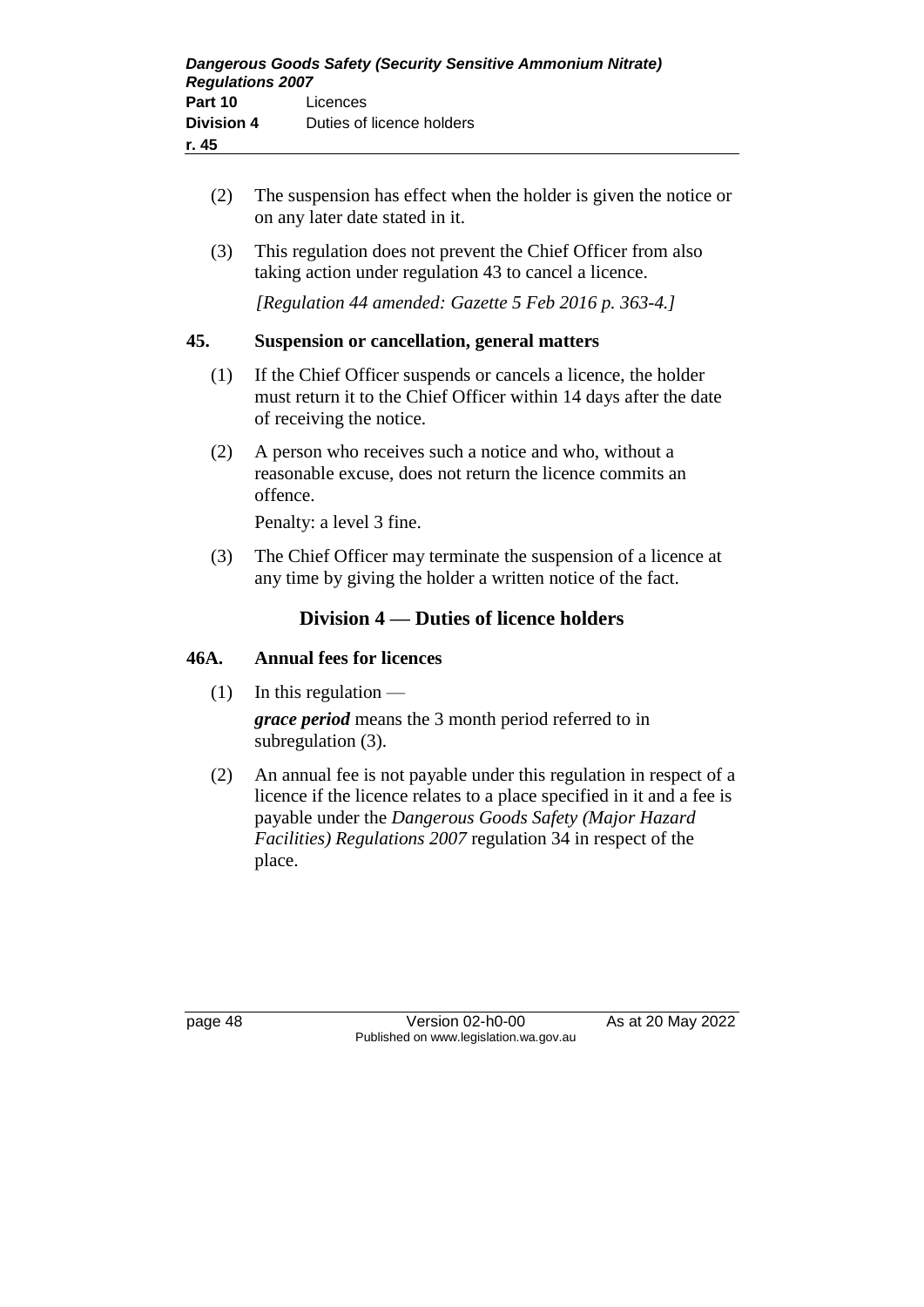- (3) The holder of a licence must pay the annual fee (if any) for the licence before, on or within 3 months after —
	- (a) if under the *Dangerous Goods Safety (General) Regulations 2007* regulation 15 the Chief Officer has set a due date for the licence — the due date in each year;
	- (b) in any other case, each anniversary of
		- (i) if the licence has never been renewed, the date on which it was granted; or
		- (ii) if the licence has been renewed, the date on which the last renewal took effect.
- (4) If an annual fee is paid in the grace period, the holder must pay, with the annual fee, a late payment fee of \$41.00.

*[Regulation 46A inserted: Gazette 16 Mar 2012 p. 1261-2; amended: Gazette 2 Dec 2013 p. 5513-14; 26 Jun 2015 p. 2264; 24 Jun 2016 p. 2328; 23 Jun 2017 p. 3289; 25 Jun 2018 p. 2304; 18 Jun 2019 p. 2044.]*

### **46. Licence holder to notify Chief Officer of certain convictions and charges**

- $If -$ 
	- (a) the holder of a licence; or
	- (b) an individual who, under regulation 33, is, and is recorded by the holder as, a qualified officer of the holder,

is charged with or convicted of a relevant offence, in this State or elsewhere, the holder must give the Chief Officer written notice of the fact as soon as practicable.

Penalty: a level 3 fine.

*[Regulation 46 inserted: Gazette 2 Dec 2013 p. 5514.]*

As at 20 May 2022 Version 02-h0-00 Page 49 Published on www.legislation.wa.gov.au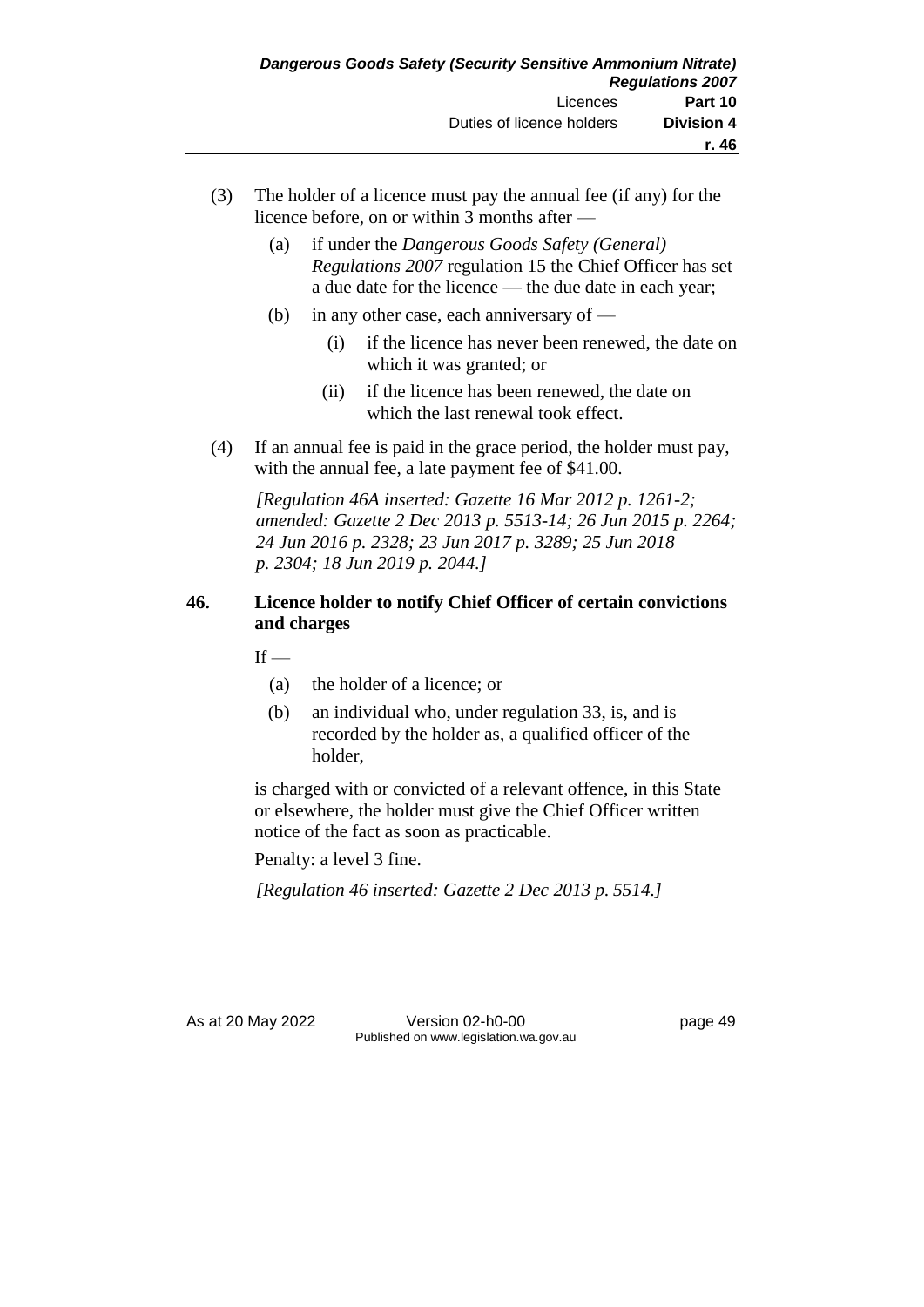### **47. Condition of licence, contravening**

- (1) A licence holder must not contravene a condition of the licence. Penalty: a level 1 fine and imprisonment for 10 months.
- *[(2) deleted]*

*[Regulation 47 amended: Gazette 4 Oct 2011 p. 3952.]*

page 50 Version 02-h0-00 As at 20 May 2022 Published on www.legislation.wa.gov.au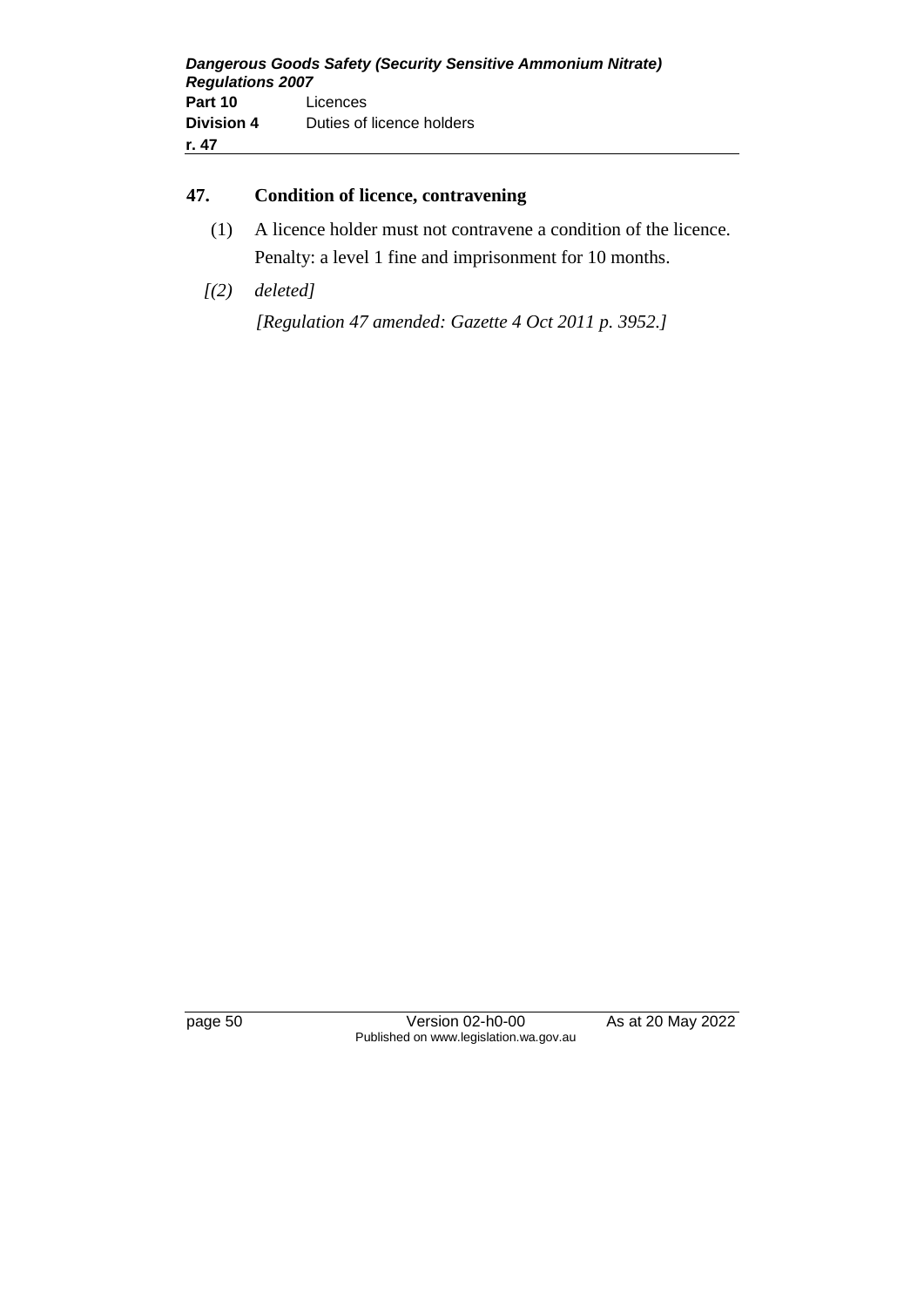# **Part 11 — Miscellaneous matters**

#### **48. Safety management document prescribed (Act s. 3)**

A security plan that relates to a licence referred to in regulation 30(4) is prescribed to be a safety management document for the purposes of the definition of *safety management document* in the Act section 3.

### **49. False or misleading information, offences**

(1) A person must not record any information that the person knows is false or misleading in a plan, record or report that is required to be made or kept under these regulations.

Penalty: a level 1 fine and imprisonment for 10 months.

- (2) A person must not give materially false or misleading information in, or in connection with —
	- (a) any notice that the person is required to give to another person under these regulations; or
	- (b) an application for or in relation to a licence; or
	- (c) any other application that may be made under these regulations; or
	- (d) any certificate that may be given under these regulations.

Penalty: a level 1 fine and imprisonment for 10 months.

*[Regulation 49 amended: Gazette 2 Dec 2013 p. 5514-15.]*

### **50. Security plan, duties in respect of**

 $(1)$  In this regulation —

*licence* means a licence referred to in regulation 30(4).

- (2) It is a condition of a licence that the holder obey the security plan that relates to the licence.
- (3) If a body corporate or a partnership is the holder of a licence, each individual who, under regulation 33, is, and is recorded by

As at 20 May 2022 Version 02-h0-00 page 51 Published on www.legislation.wa.gov.au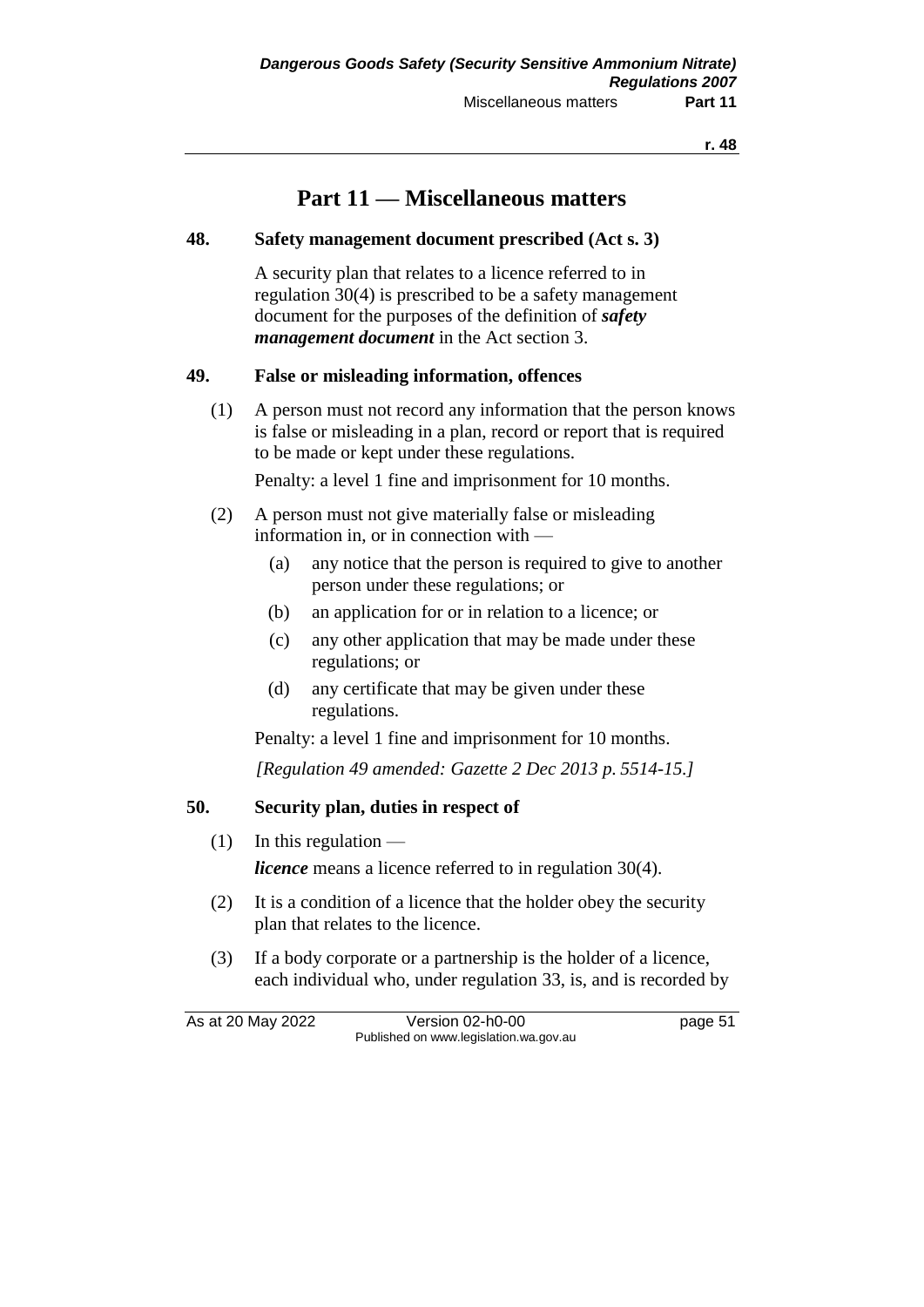#### **r. 51**

the holder as, a qualified officer of the holder must ensure the security plan that relates to the licence is complied with by the body corporate or partnership.

(4) If the holder of a licence is a body corporate or a partnership, each individual concerned in the management of, or employed by, the body or partnership must obey the security plan that relates to the licence.

Penalty: a level 2 fine.

*[Regulation 50 amended: Gazette 2 Dec 2013 p. 5515; 5 Feb 2016 p. 362.]*

### **51. Prescribed offences and modified penalties (Act s. 56)**

For the purposes of the Act section 56 —

- (a) each offence under these regulations the penalty for which is a level 2 fine or a level 3 fine is a prescribed offence unless the provision creating the offence is listed in the Table to this regulation; and
- (b) the modified penalty for each such offence is 10% of the maximum fine for the offence under these regulations.

**Table**

| <b>Provision</b> | <b>Provision</b> | <b>Provision</b> |
|------------------|------------------|------------------|
| r. $50(2)$       | r. $50(4)$       |                  |

Note for this regulation:

The *Dangerous Goods Safety (General) Regulations 2007* prescribe the form of an infringement notice and other matters for the purposes of the Act s. 56.

*[52. Deleted: SL 2021/85 r. 13.]*

*[Part 12 (r. 53) deleted: Gazette 4 Oct 2011 p. 3952.]*

page 52 Version 02-h0-00 As at 20 May 2022 Published on www.legislation.wa.gov.au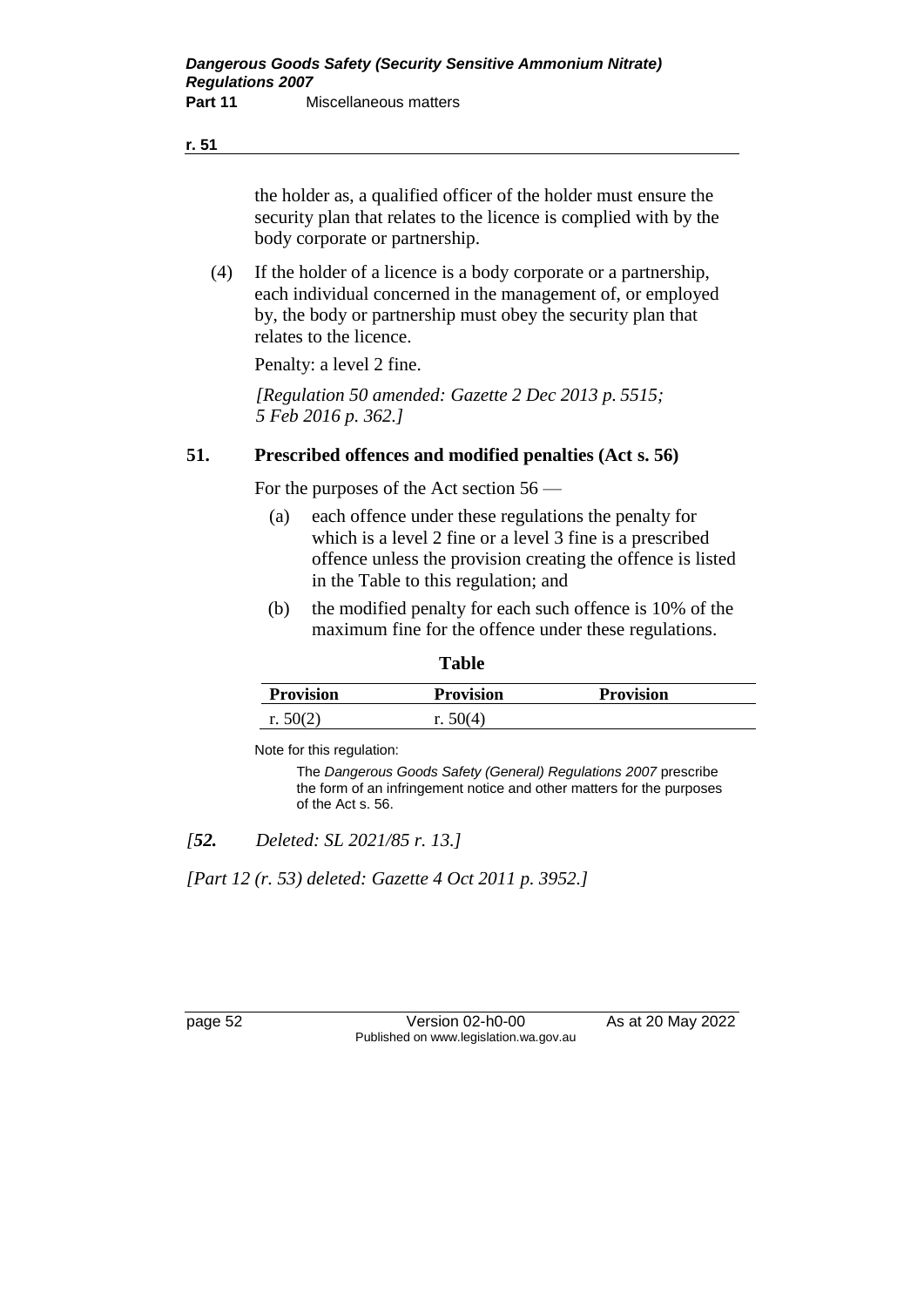# **Schedule 1 — Annual fees**

[r. 3]

*[Heading inserted: SL 2021/85 r. 14.]*

| <b>Item</b> |                                                       | <b>Annual fee</b>              | Fee $(\$)$ |
|-------------|-------------------------------------------------------|--------------------------------|------------|
| 1.          | Annual fee for a licence $(r. 30(1)(c)$ and $46A$ ) — |                                |            |
|             | (a)                                                   | SSAN import/export licence     | 200.00     |
|             | (b)                                                   | SSAN manufacture licence       | 374.00     |
|             | (c)                                                   | SSAN storage licence           | 176.00     |
|             | (d)                                                   | <b>SSAN</b> transport licence  | 188.00     |
|             | (e)                                                   | SSAN supply licence            | 162.00     |
|             | (f)                                                   | <b>SSAN</b> fertiliser licence | 62.00      |

*[Schedule 1 inserted: SL 2021/85 r. 14.]*

As at 20 May 2022 Version 02-h0-00 page 53 Published on www.legislation.wa.gov.au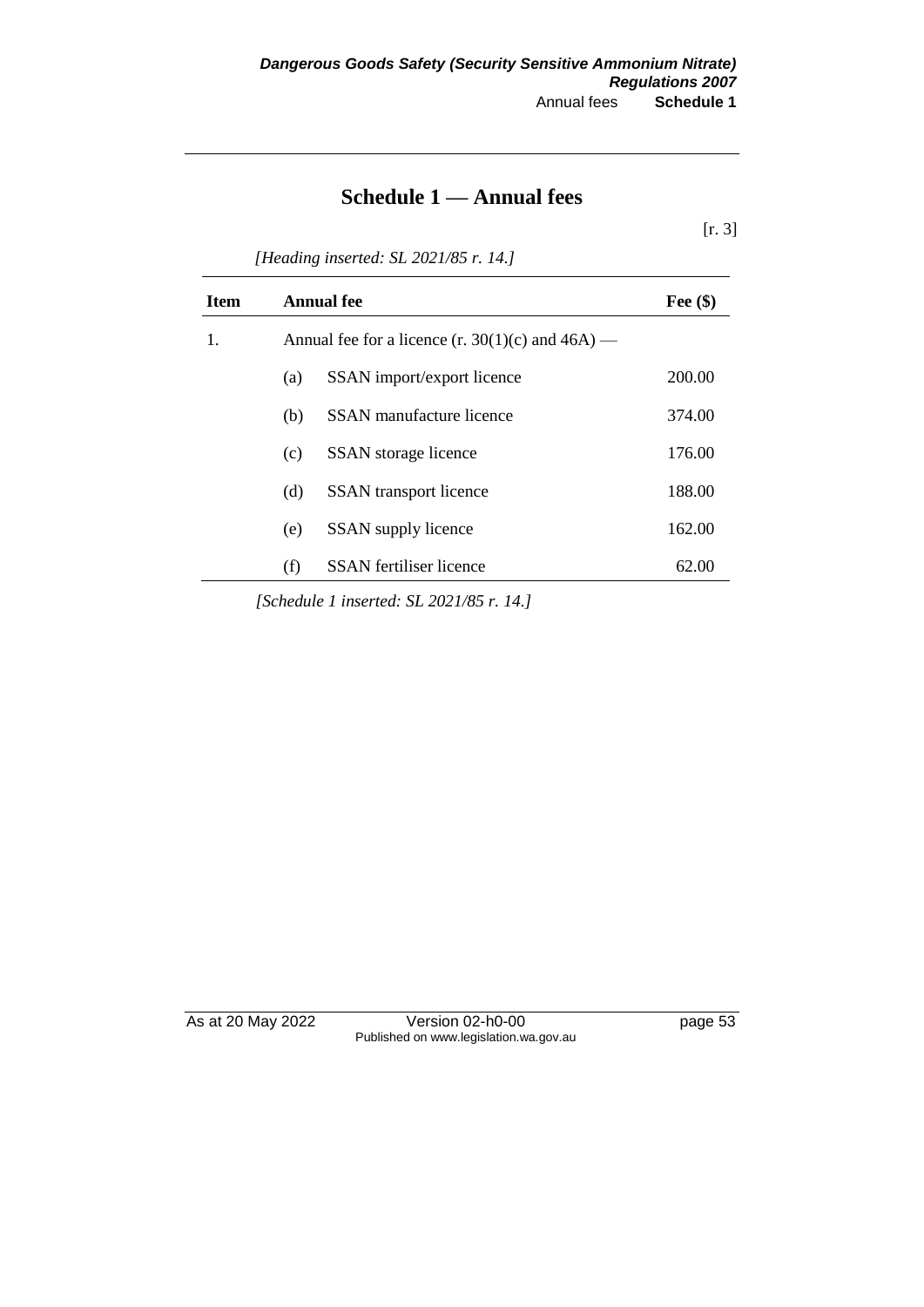**cl. 1**

# **Schedule 2 — Security sensitive ammonium nitrate**

[r. 3]

*[Heading amended: Gazette 5 Feb 2016 p. 363.]*

#### **1. Ammonium nitrate, substances containing**

Any substance that contains more than 45% ammonium nitrate is a security sensitive ammonium nitrate unless —

- (a) it is an explosive; or
- (b) it is an aqueous solution, being a homogenous mixture of 2 or more components in a single phase.

*[Clause 1 amended: Gazette 5 Feb 2016 p. 363.]*

page 54 Version 02-h0-00 As at 20 May 2022 Published on www.legislation.wa.gov.au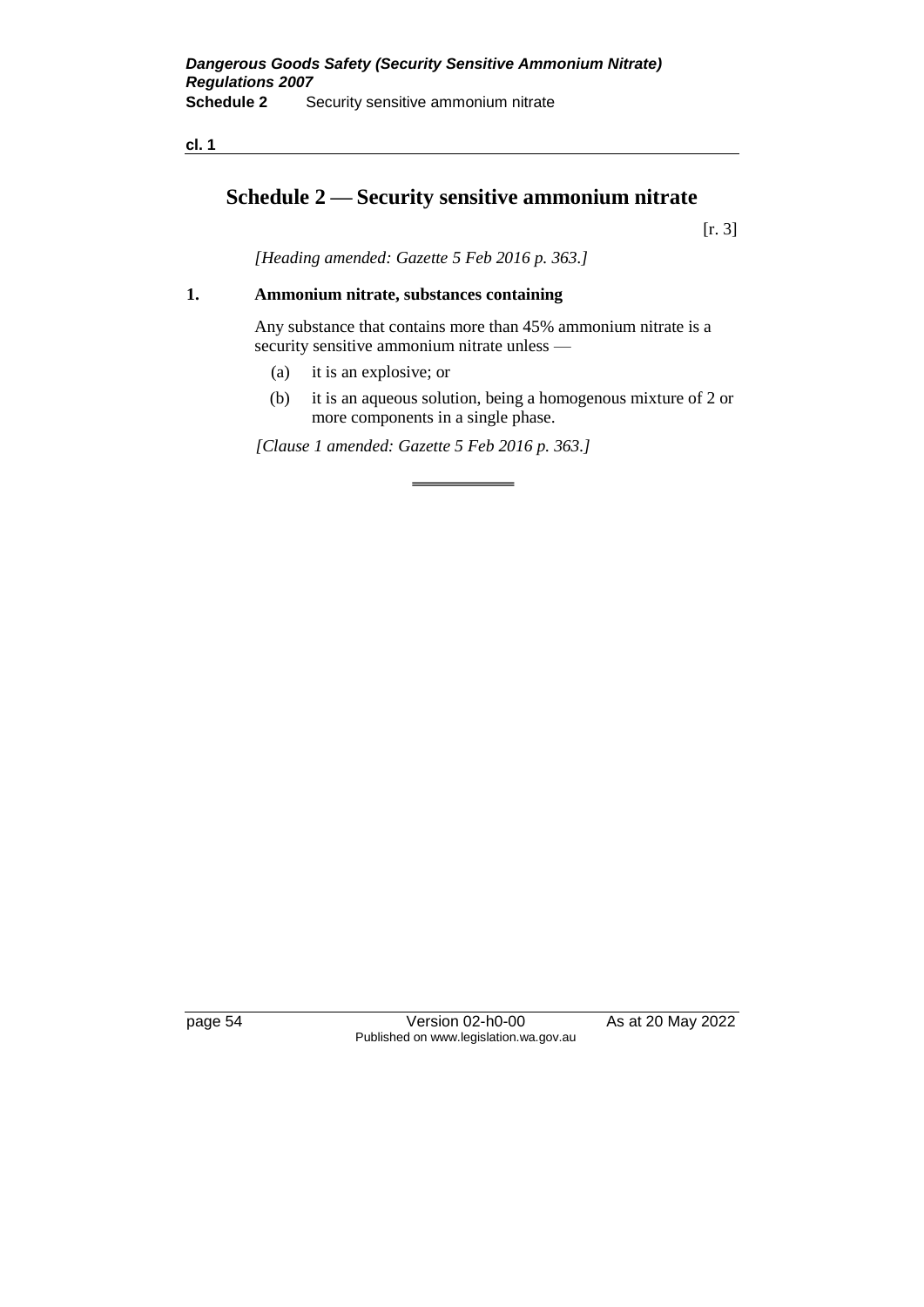# **Notes**

This is a compilation of the *Dangerous Goods Safety (Security Sensitive Ammonium Nitrate) Regulations 2007* and includes amendments made by other written laws. For provisions that have come into operation, and for information about any reprints, see the compilation table. For provisions that have not yet come into operation see the uncommenced provisions table.

# **Compilation table**

| <b>Citation</b>                                                                                                                                  | <b>Published</b>          | <b>Commencement</b>                                                                                                                             |  |
|--------------------------------------------------------------------------------------------------------------------------------------------------|---------------------------|-------------------------------------------------------------------------------------------------------------------------------------------------|--|
| Dangerous Goods Safety (Security<br>Risk Substances) Regulations 2007 <sup>1</sup>                                                               | 31 Dec 2007<br>p. 6719-75 | r. 1 and 2:31 Dec 2007<br>(see r. $2(a)$ );<br>Regulations other than r. 1 and 2:<br>1 Mar 2008 (see r. 2(b) and<br>Gazette 29 Feb 2008 p. 669) |  |
| Dangerous Goods Safety (Security<br>Risk Substances) Amendment<br>Regulations (No. 2) 2010                                                       | 25 Jun 2010<br>p. 2877-8  | r. 1 and 2: 25 Jun 2010<br>(see r. $2(a)$ );<br>Regulations other than r. 1 and 2:<br>1 Jul 2010 (see r. 2(b))                                  |  |
| Dangerous Goods Safety (Security<br>Risk Substances) Amendment<br><b>Regulations 2011</b>                                                        | 4 Oct 2011<br>p. 3949-52  | r. 1 and 2: 4 Oct 2011<br>(see r. $2(a)$ );<br>Regulations other than r. 1 and 2:<br>5 Oct 2011 (see r. 2(b))                                   |  |
| Dangerous Goods Safety (Security<br>Risk Substances) Amendment<br>Regulations (No. 2) 2012                                                       | 16 Mar 2012<br>p. 1259-62 | r. 1 and 2:16 Mar 2012<br>(see r. $2(a)$ );<br>Regulations other than r. 1 and 2:<br>1 Apr 2012 (see r. 2(b))                                   |  |
| Dangerous Goods Safety (Security<br>Risk Substances) Amendment<br>Regulations 2013                                                               | 2 Dec 2013<br>p. 5499-515 | r. 1 and 2: 2 Dec 2013<br>(see r. $2(a)$ );<br>Regulations other than r. 1 and 2:<br>1 Jan 2014 (see r. 2(b))                                   |  |
| <b>Reprint 1: The Dangerous Goods Safety (Security Risk Substances) Regulations 2007</b><br>as at 21 Feb 2014 (includes amendments listed above) |                           |                                                                                                                                                 |  |
| Dangerous Goods Safety (Security<br>Risk Substances) Amendment<br><b>Regulations 2015</b>                                                        | 26 Jun 2015<br>p. 2263-4  | r. 1 and 2: 26 Jun 2015<br>(see r. $2(a)$ );<br>Regulations other than r. 1 and 2:<br>1 Jul 2015 (see r. $2(b)$ )                               |  |
| Dangerous Goods Safety Regulations<br>Amendment Regulations 2016 Pt. 6                                                                           | 5 Feb 2016<br>p. 343-68   | 6 Feb 2016 (see r. 2(b))                                                                                                                        |  |
| Mines and Petroleum Regulations<br>Amendment (Fees and Levies)<br>Regulations 2016 Pt. 5                                                         | 24 Jun 2016<br>p. 2325-34 | 1 Jul 2016 (see r. 2(b))                                                                                                                        |  |

As at 20 May 2022 Version 02-h0-00 Page 55 Published on www.legislation.wa.gov.au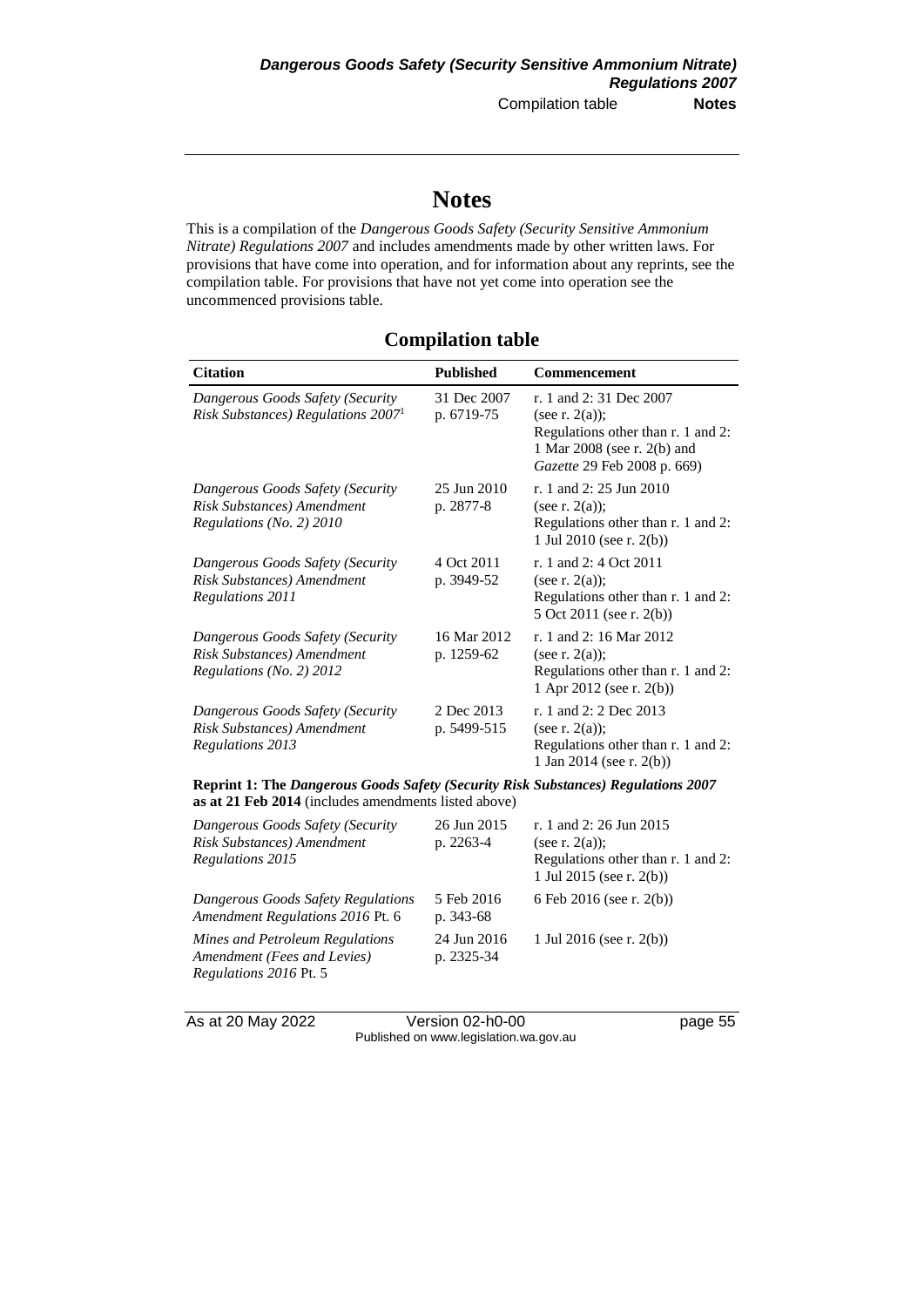| <b>Citation</b>                                                                                                                                             | <b>Published</b>           | <b>Commencement</b>                                   |
|-------------------------------------------------------------------------------------------------------------------------------------------------------------|----------------------------|-------------------------------------------------------|
| Dangerous Goods Safety Regulations<br>Amendment Regulations 2017 Pt. 4                                                                                      | 3 Mar 2017<br>p. 1474-82   | 4 Mar 2017 (see r. 2(b))                              |
| Mines and Petroleum Regulations<br>Amendment (Fees and Charges)<br>Regulations 2017 Pt. 5                                                                   | 23 Jun 2017<br>p. 3279-309 | 1 Jul 2017 (see r. 2(b))                              |
| Mines and Petroleum Regulations<br>Amendment (Fees and Charges)<br>Regulations 2018 Pt. 5                                                                   | 25 Jun 2018<br>p. 2297-324 | 1 Jul 2018 (see r. 2(b))                              |
| <b>Reprint 2: The Dangerous Goods Safety (Security Sensitive Ammonium Nitrate)</b><br>Regulations 2007 as at 16 Nov 2018 (includes amendments listed above) |                            |                                                       |
| Mines and Petroleum Regulations<br>Amendment (Fees and Charges)<br>Regulations 2019 Pt. 5                                                                   | 18 Jun 2019<br>p. 2040-56  | 1 Jul 2019 (see r. $2(b)$ )                           |
| Mines and Petroleum Regulations<br>Amendment (COVID-19 Response)<br>Regulations 2020 Pt. 4                                                                  | SL 2020/103<br>29 Jun 2020 | Repealed by SL 2020/104 r. 3<br>prior to commencement |
| Mines and Petroleum Regulations<br>Amendment (COVID-19 Response)<br><b>Repeal Regulations 2020</b>                                                          | SL 2020/104<br>29 Jun 2020 | 29 Jun 2020 (see r. 2)                                |
| Dangerous Goods Safety Regulations<br>Amendment Regulations 2020 Pt. 5                                                                                      | SL 2020/193<br>9 Oct 2020  | 10 Oct 2020 (see s. $2(c)$ )                          |
| Mines and Petroleum Regulations<br>Amendment (COVID-19 Response)<br>Regulations (No. 2) 2020 Pt. 4                                                          | SL 2020/197<br>27 Oct 2020 | 28 Oct 2020 (see r. 2(b))                             |
| Mines and Petroleum Regulations<br>Amendment (Fees and Charges)<br>Regulations 2021 Pt. 5                                                                   | SL 2021/85<br>21 Jun 2021  | 1 Jul 2021 (see r. 2(b))                              |

# **Uncommenced provisions table**

To view the text of the uncommenced provisions see *Subsidiary legislation as made* on the WA Legislation website.

| <b>Citation</b>                                                                                  | <b>Published</b>          | Commencement                |
|--------------------------------------------------------------------------------------------------|---------------------------|-----------------------------|
| Mines and Petroleum Regulations<br>Amendment (Fees and Charges)<br><i>Regulations 2022 Pt. 5</i> | SL 2022/58<br>20 May 2022 | 1 Jul 2022 (see r. $2(b)$ ) |

page 56 Version 02-h0-00 As at 20 May 2022 Published on www.legislation.wa.gov.au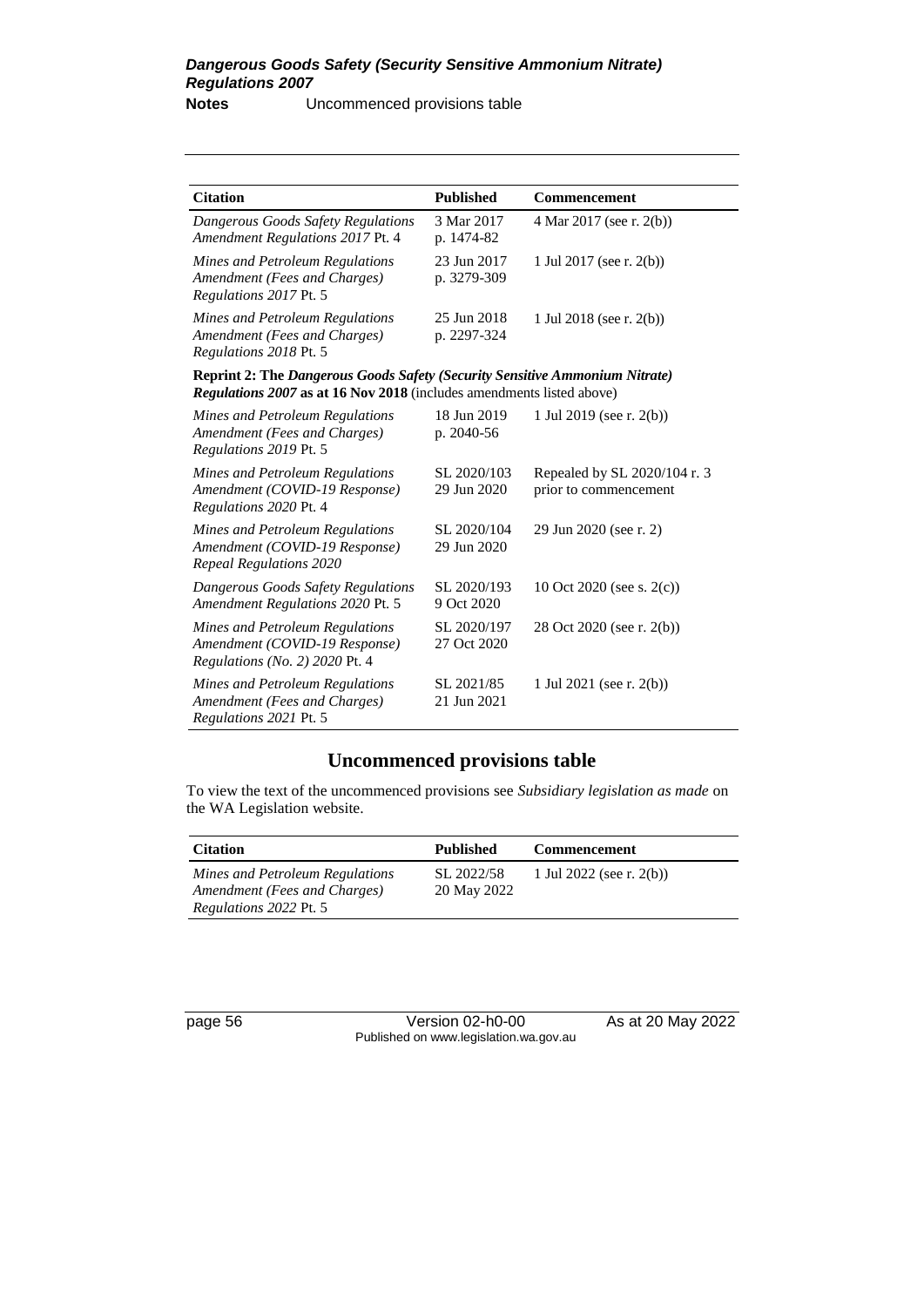### **Other notes**

<sup>1</sup> Now known as the *Dangerous Goods Safety (Security Sensitive Ammonium Nitrate) Regulations 2007*; citation changed (see note under r. 1).

As at 20 May 2022 Version 02-h0-00 page 57 Published on www.legislation.wa.gov.au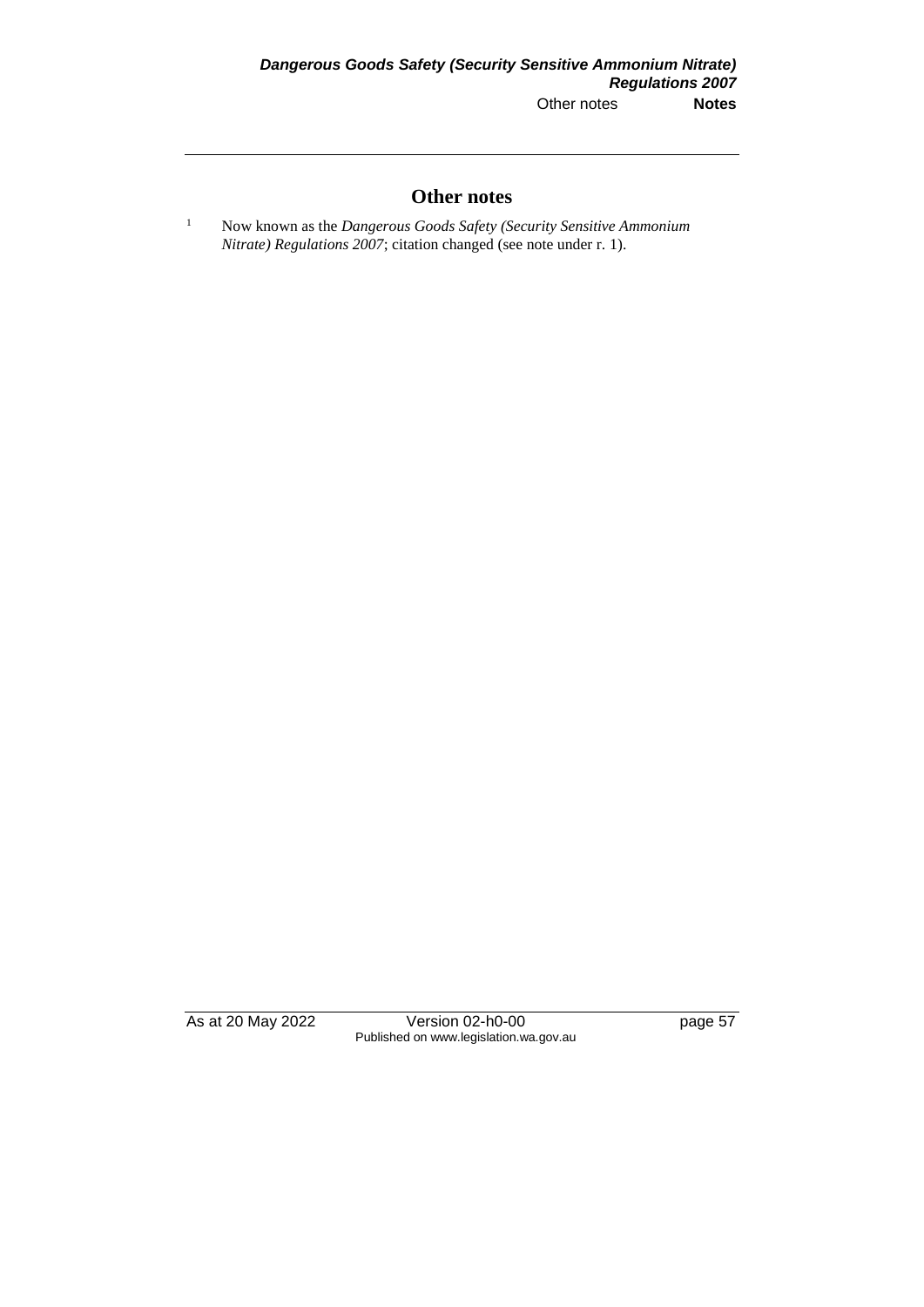#### Defined terms

# **Defined terms**

[This is a list of terms defined and the provisions where they are defined. The list is not part of the law.]

| <b>Defined term</b> | Provision(s) |
|---------------------|--------------|
|                     |              |
|                     |              |
|                     |              |
|                     |              |
|                     |              |
|                     |              |
|                     |              |
|                     |              |
|                     |              |
|                     |              |
|                     |              |
|                     |              |
|                     |              |
|                     |              |
|                     |              |
|                     |              |
|                     |              |
|                     |              |
|                     |              |
|                     |              |
|                     |              |
|                     |              |
|                     |              |
|                     |              |
|                     |              |
|                     |              |
|                     |              |
|                     |              |
|                     |              |
|                     |              |
|                     |              |
|                     |              |
|                     |              |
|                     |              |
|                     |              |
|                     |              |
|                     |              |
|                     |              |
|                     |              |
|                     |              |

page 58

Version 02-h0-00 Published on www.legislation.wa.gov.au As at 20 May 2022